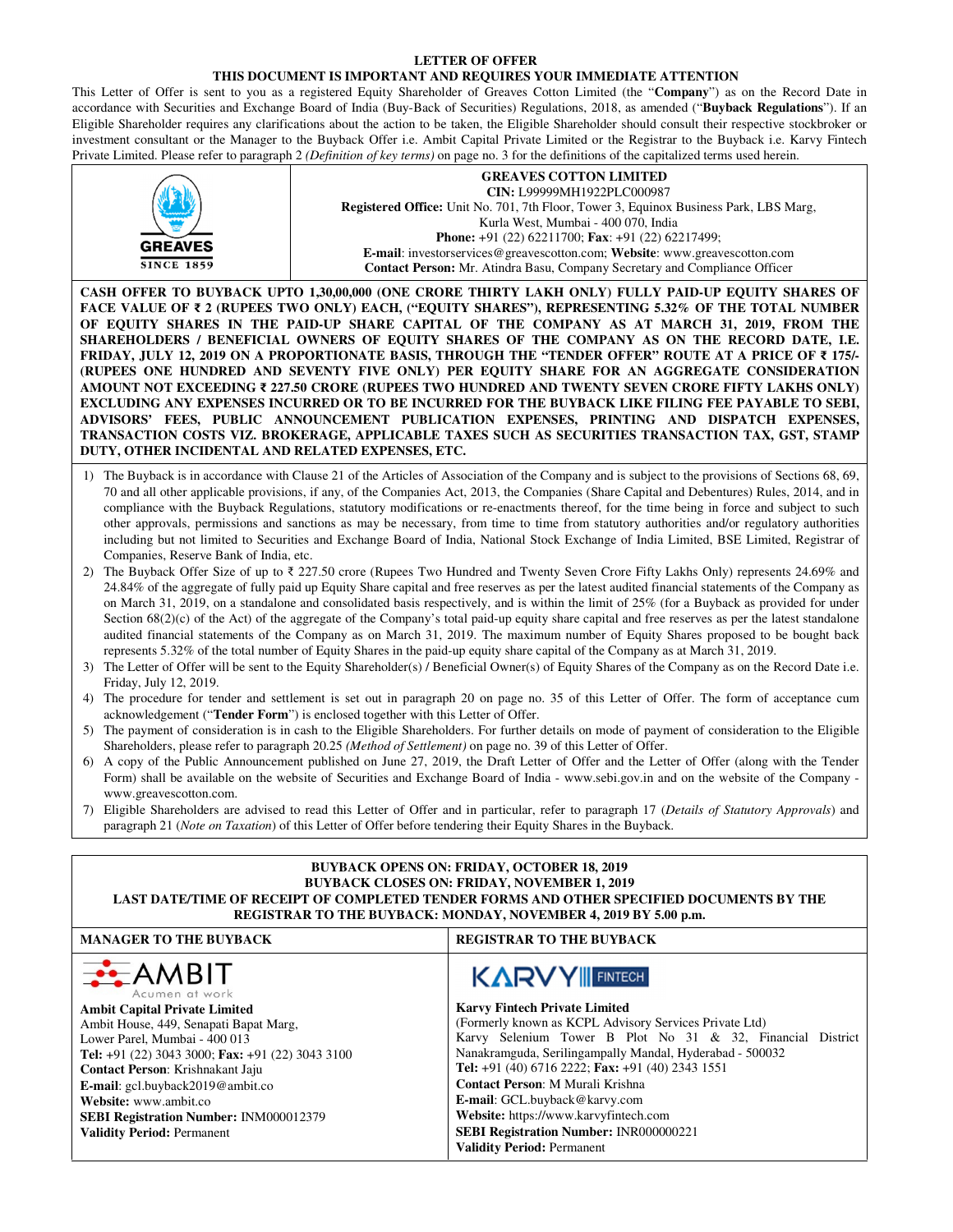## **INDEX**

| <b>Section</b> | <b>Particulars</b>                                                                                                                                                          | Page No. |
|----------------|-----------------------------------------------------------------------------------------------------------------------------------------------------------------------------|----------|
| 1.             | <b>SCHEDULE OF ACTIVITIES</b>                                                                                                                                               | 3        |
| 2.             | <b>DEFINITION OF KEY TERMS</b>                                                                                                                                              | 3        |
| 3.             | <b>DISCLAIMER CLAUSE</b>                                                                                                                                                    | 6        |
| 4.             | TEXT OF RESOLUTION PASSED AT THE BOARD MEETING                                                                                                                              | 8        |
| 5.             | DETAILS OF PUBLIC ANNOUNCEMENT                                                                                                                                              | 14       |
| 6.             | <b>DETAILS OF THE BUYBACK</b>                                                                                                                                               | 15       |
| 7.             | AUTHORITY FOR THE BUYBACK                                                                                                                                                   | 16       |
| 8.             | NECESSITY FOR THE BUYBACK                                                                                                                                                   | 16       |
| 9.             | MANAGEMENT DISCUSSION AND ANALYSIS OF THE LIKELY IMPACT OF THE BUYBACK<br>ON THE COMPANY                                                                                    | 16       |
|                | 10. BASIS OF CALCULATING THE BUYBACK PRICE                                                                                                                                  | 19       |
|                | 11. SOURCES OF FUNDS FOR THE BUYBACK                                                                                                                                        | 19       |
|                | 12. DETAILS OF ESCROW ACCOUNT AND AMOUNT DEPOSITED THEREIN                                                                                                                  | 19       |
|                | 13. CAPITAL STRUCTURE AND SHAREHOLDING PATTERN                                                                                                                              | 20       |
|                | 14. BRIEF INFORMATION OF THE COMPANY                                                                                                                                        | 21       |
|                | 15. FINANCIAL INFORMATION ABOUT THE COMPANY                                                                                                                                 | 26       |
|                | 16. STOCK MARKET DATA                                                                                                                                                       | 28       |
|                | 17. DETAILS OF STATUTORY APPROVALS                                                                                                                                          | 30       |
|                | 18. DETAILS OF THE REGISTRAR TO THE BUYBACK AND INVESTOR SERVICE CENTRE                                                                                                     | 30       |
|                | 19. PROCESS AND METHODOLOGY FOR THE BUYBACK                                                                                                                                 | 31       |
|                | 20. PROCEDURE FOR TENDERING SHARES AND SETTLEMENT                                                                                                                           | 35       |
|                | 21. NOTE ON TAXATION                                                                                                                                                        | 41       |
|                | 22. DECLARATION FROM THE BOARD OF DIRECTORS                                                                                                                                 | 46       |
|                | 23. REPORT ADDRESSED TO THE BOARD OF DIRECTORS BY THE COMPANY'S AUDITOR'S<br>ON THE PERMISSIBLE CAPITAL PAYMENT AND THE OPINION FORMED BY DIRECTORS<br>REGARDING INSOLVENCY | 46       |
|                | 24. DOCUMENTS FOR INSPECTION                                                                                                                                                | 49       |
|                | 25. DETAILS OF THE COMPLIANCE OFFICER                                                                                                                                       | 50       |
|                | 26. REMEDIES AVAILABLE TO SHAREHOLDERS/ BENEFICIAL OWNERS                                                                                                                   | 50       |
|                | 27. DETAILS OF THE MANAGER TO THE BUYBACK                                                                                                                                   | 51       |
|                | 28. DECLARATION BY THE DIRECTORS                                                                                                                                            | 51       |
|                | <b>TENDER FORM</b>                                                                                                                                                          |          |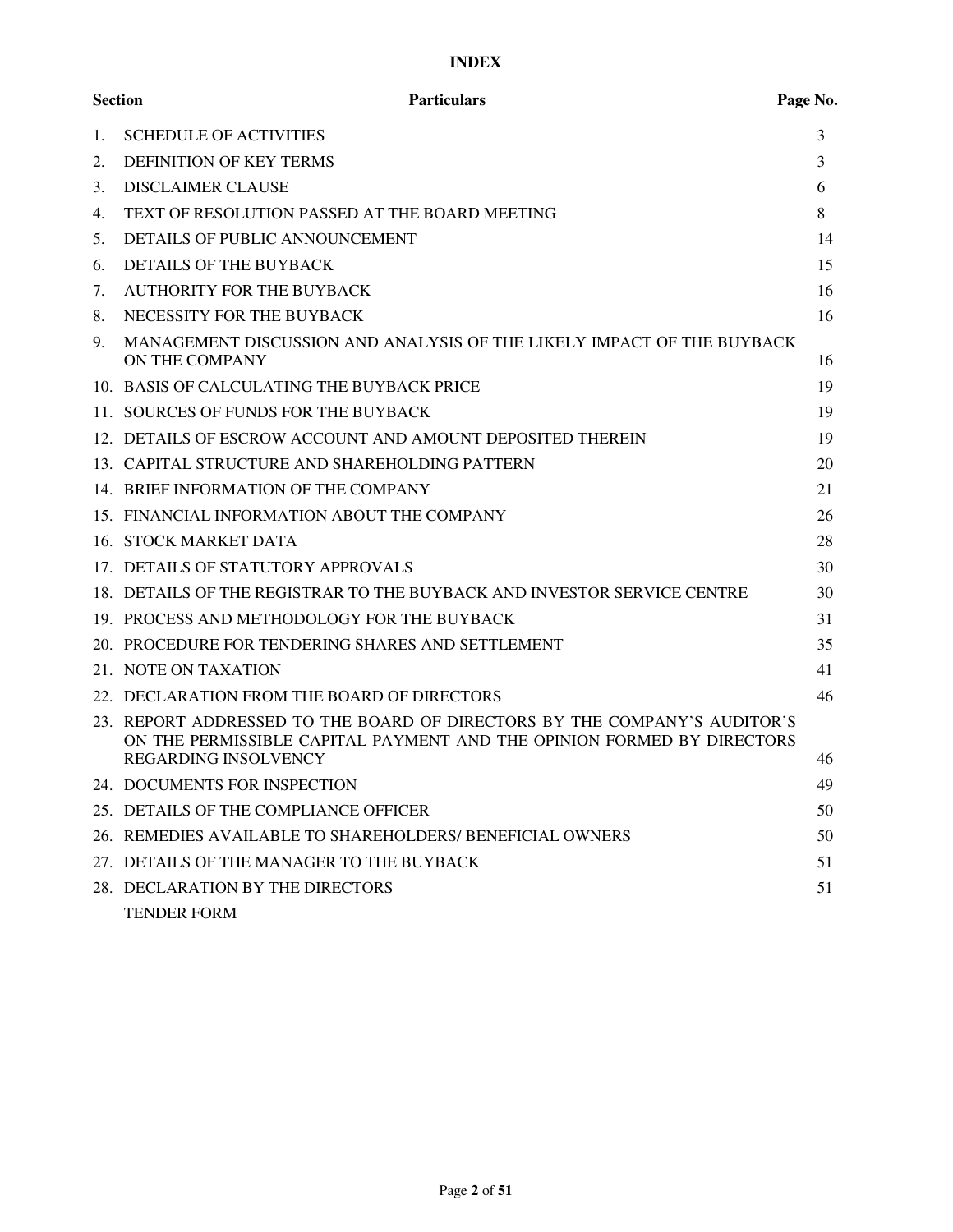## **1. SCHEDULE OF ACTIVITIES**

|                                                                                                                                               | <b>Schedule of activities</b> |           |  |
|-----------------------------------------------------------------------------------------------------------------------------------------------|-------------------------------|-----------|--|
| <b>Activity</b>                                                                                                                               | <b>Date</b>                   | Day       |  |
| Date of Board Meeting approving the proposal for the Buyback                                                                                  | May 2, 2019                   | Thursday  |  |
| Date of declaration of results of postal ballot for special<br>resolution by the Equity Shareholders of the Company,<br>approving the Buyback | June 25, 2019                 | Tuesday   |  |
| Date of Public Announcement of Buyback                                                                                                        | June 26, 2019                 | Wednesday |  |
| Date of publication of the Public Announcement                                                                                                | June 27, 2019                 | Thursday  |  |
| Record Date for determining the Buyback Entitlement and the<br>names of Eligible Shareholders                                                 | July 12, 2019                 | Friday    |  |
| Date of opening of Buyback                                                                                                                    | <b>October 18, 2019</b>       | Friday    |  |
| Date of closing of Buyback                                                                                                                    | <b>November 1, 2019</b>       | Friday    |  |
| Last date of receipt of completed Tender Forms and other<br>specified documents by the Registrar                                              | November 4, 2019              | Monday    |  |
| Last date of verification of Tender Forms by Registrar                                                                                        | November 11, 2019             | Monday    |  |
| Last date of intimation to the Stock Exchange regarding<br>acceptance or non-acceptance of tendered Equity Shares by the<br>Registrar         | November 11, 2019             | Monday    |  |
| Last date of settlement of bids on the Stock Exchange                                                                                         | November 13, 2019             | Wednesday |  |
| Last date of payment to Eligible Shareholders/ return of<br>unaccepted demat shares by Stock Exchange to Eligible<br><b>Shareholders</b>      | November 13, 2019             | Wednesday |  |
| Last Date of Extinguishment of Shares bought back                                                                                             | November 20, 2019             | Wednesday |  |

**Note:** *Where last dates are mentioned for certain activities, such activities may happen on or before the respective last dates.* 

## **2. DEFINITION OF KEY TERMS**

- 2.1 This Letter of Offer uses certain definitions and abbreviations which, unless the context otherwise indicates or implies or specifies otherwise, shall have the meaning as provided below. References to any legislation, act, regulation, rules, guidelines or policies shall be to such legislation, act, regulation, rules, guidelines or policies as amended, supplemented, or re-enacted from time to time and any reference to a statutory provision shall include any subordinate legislation made from time to time under that provision.
- 2.2 The words and expressions used in this Letter of Offer, but not defined herein shall have the meaning ascribed to such terms under the Buyback Regulations, the Companies Act, the Depositories Act, 1996, and the rules and regulations made thereunder.

| <b>Term</b>                                                   | <b>Description</b>                                                                                                                                                                                                                                                                                                                       |
|---------------------------------------------------------------|------------------------------------------------------------------------------------------------------------------------------------------------------------------------------------------------------------------------------------------------------------------------------------------------------------------------------------------|
| <b>Acquisition Window</b>                                     | The facility for acquisition of Equity Shares through the mechanism<br>provided by the Stock Exchange in the form of a separate window in<br>accordance with SEBI circular no. CIR/CFD/POLICYCELL/1/2015<br>dated April 13, 2015 and SEBI circular CFD/DCR2/CIR/P/2016/131<br>dated December 09, 2016, including any amendments thereof. |
| <b>Act or Companies Act</b>                                   | The Companies Act, 2013, as amended and rules framed thereunder                                                                                                                                                                                                                                                                          |
| <b>Additional Shares / Additional</b><br><b>Equity Shares</b> | Additional Equity Shares tendered by an Eligible Shareholder over and<br>above the Buyback Entitlement of such Equity Shareholder, upto the<br>extent of Equity Shares held by the Eligible Shareholder on the Record<br>Date.                                                                                                           |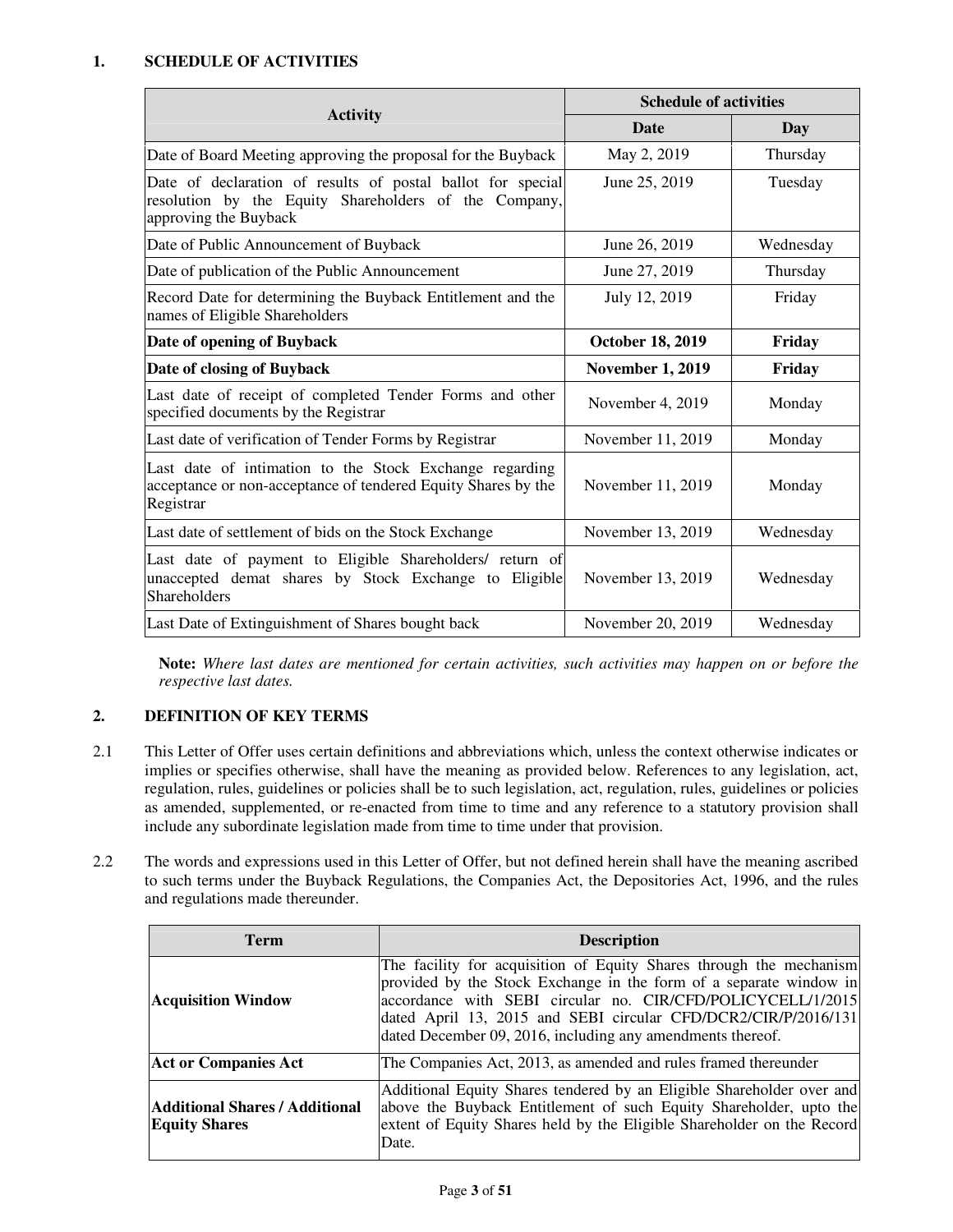| <b>Articles or Articles of</b><br><b>Association</b>   | Articles of Association of the Company, as amended from time to time                                                                                                                                                                                                                                                                                                                                                                               |  |  |
|--------------------------------------------------------|----------------------------------------------------------------------------------------------------------------------------------------------------------------------------------------------------------------------------------------------------------------------------------------------------------------------------------------------------------------------------------------------------------------------------------------------------|--|--|
| <b>Board or Board of Directors</b>                     | Board of Directors of the Company (which term shall, unless repugnant<br>to the context or meaning thereof)                                                                                                                                                                                                                                                                                                                                        |  |  |
| <b>Board Meeting</b>                                   | Meeting of the Board of Directors of the Company held on May 2, 2019<br>to approve the proposal of Buyback                                                                                                                                                                                                                                                                                                                                         |  |  |
| <b>BSE</b>                                             | <b>BSE</b> Limited                                                                                                                                                                                                                                                                                                                                                                                                                                 |  |  |
| <b>Buyback Closing Date</b>                            | Friday, November 1, 2019                                                                                                                                                                                                                                                                                                                                                                                                                           |  |  |
| <b>Buyback Committee or</b><br>Committee               | Buyback committee comprising of Mr Nagesh Basavanhalli, Managing<br>Director & CEO, Ms Neetu Kashiramka, Chief Financial Officer and Mr<br>Atindra Basu, Head - Legal, Internal Audit and Company Secretary<br>constituted and authorized for the purposes of the Buyback by a<br>resolution passed by the Board at its meeting held on May 2, 2019.                                                                                               |  |  |
| <b>Buyback Opening Date</b>                            | Friday, October 18, 2019                                                                                                                                                                                                                                                                                                                                                                                                                           |  |  |
| <b>Buyback Entitlement or</b><br><b>Entitlement</b>    | The number of Equity Shares that an Eligible Shareholder is entitled to<br>tender, in the Buyback, based on the number of Equity Shares held by<br>such Eligible Shareholder, on the Record Date and the ratio / percentage<br>of Buyback applicable in the category to which such Eligible<br>Shareholder belongs                                                                                                                                 |  |  |
| <b>Buyback or Buyback Offer or</b><br><b>Offer</b>     | Offer to buy back up to 1,30,00,000 (one crore thirty lakh only) fully<br>paid-up equity shares of $\bar{\tau}$ 2/- (Rupees Ten only) each of the Company at<br>a price of $\bar{\tau}$ 175/- (Rupees one Hundred and Seventy Five only) per<br>Equity Share from the Equity Shareholders of the Company as on the<br>Record Date, by way of Tender Offer in terms of the Buyback<br>Regulations read with SEBI Circular, on a proportionate basis |  |  |
| <b>Buyback Price or Offer Price</b>                    | Price at which shares will be bought back from the Eligible Shareholders<br>i.e. ₹ 175/- (Rupees One Hundred and Seventy Five only) per Equity<br>Share, payable in cash                                                                                                                                                                                                                                                                           |  |  |
| <b>Buyback Period</b>                                  | The period between the date of declaration of results of postal ballot for<br>special resolution i.e. June 25, 2019 and the date on which the payment<br>of consideration to the Eligible Shareholders who have accepted the<br>Buyback is made                                                                                                                                                                                                    |  |  |
| <b>Buyback Regulations</b>                             | Securities and Exchange Board of India (Buy-back of Securities)<br>Regulations, 2018, as amended from time to time                                                                                                                                                                                                                                                                                                                                 |  |  |
| <b>CDSL</b>                                            | Central Depository Services (India) Limited                                                                                                                                                                                                                                                                                                                                                                                                        |  |  |
| $\overline{\text{CIN}}$                                | Corporate Identification Number                                                                                                                                                                                                                                                                                                                                                                                                                    |  |  |
| <b>Clearing Corporation</b>                            | Indian Clearing Corporation Limited / National Securities Clearing<br>Corporation Limited                                                                                                                                                                                                                                                                                                                                                          |  |  |
| "Company" or "Our Company"<br>or "we" or "us" or "our" | <b>Greaves Cotton Limited</b>                                                                                                                                                                                                                                                                                                                                                                                                                      |  |  |
| <b>Company's Broker</b>                                | Ambit Capital Private Limited                                                                                                                                                                                                                                                                                                                                                                                                                      |  |  |
| <b>Compliance Officer</b>                              | Mr. Atindra Basu                                                                                                                                                                                                                                                                                                                                                                                                                                   |  |  |
| <b>Depositories</b>                                    | Collectively, National Securities Depository Limited and Central<br>Depository Services (India) Limited                                                                                                                                                                                                                                                                                                                                            |  |  |
| <b>Designated Stock Exchange</b>                       | <b>BSE</b> Limited                                                                                                                                                                                                                                                                                                                                                                                                                                 |  |  |
| <b>DIN</b>                                             | Director Identification Number                                                                                                                                                                                                                                                                                                                                                                                                                     |  |  |
| Director(s)                                            | Director(s) of the Company                                                                                                                                                                                                                                                                                                                                                                                                                         |  |  |
| DP                                                     | <b>Depository Participant</b>                                                                                                                                                                                                                                                                                                                                                                                                                      |  |  |
| <b>Draft LOF or Draft Letter of</b><br><b>Offer</b>    | The Draft Letter of Offer dated July 4, 2019 filed with SEBI through the<br>Manager to the Buyback, containing disclosures in relation to the<br>Buyback as specified in Schedule III read along with Schedule IV of the                                                                                                                                                                                                                           |  |  |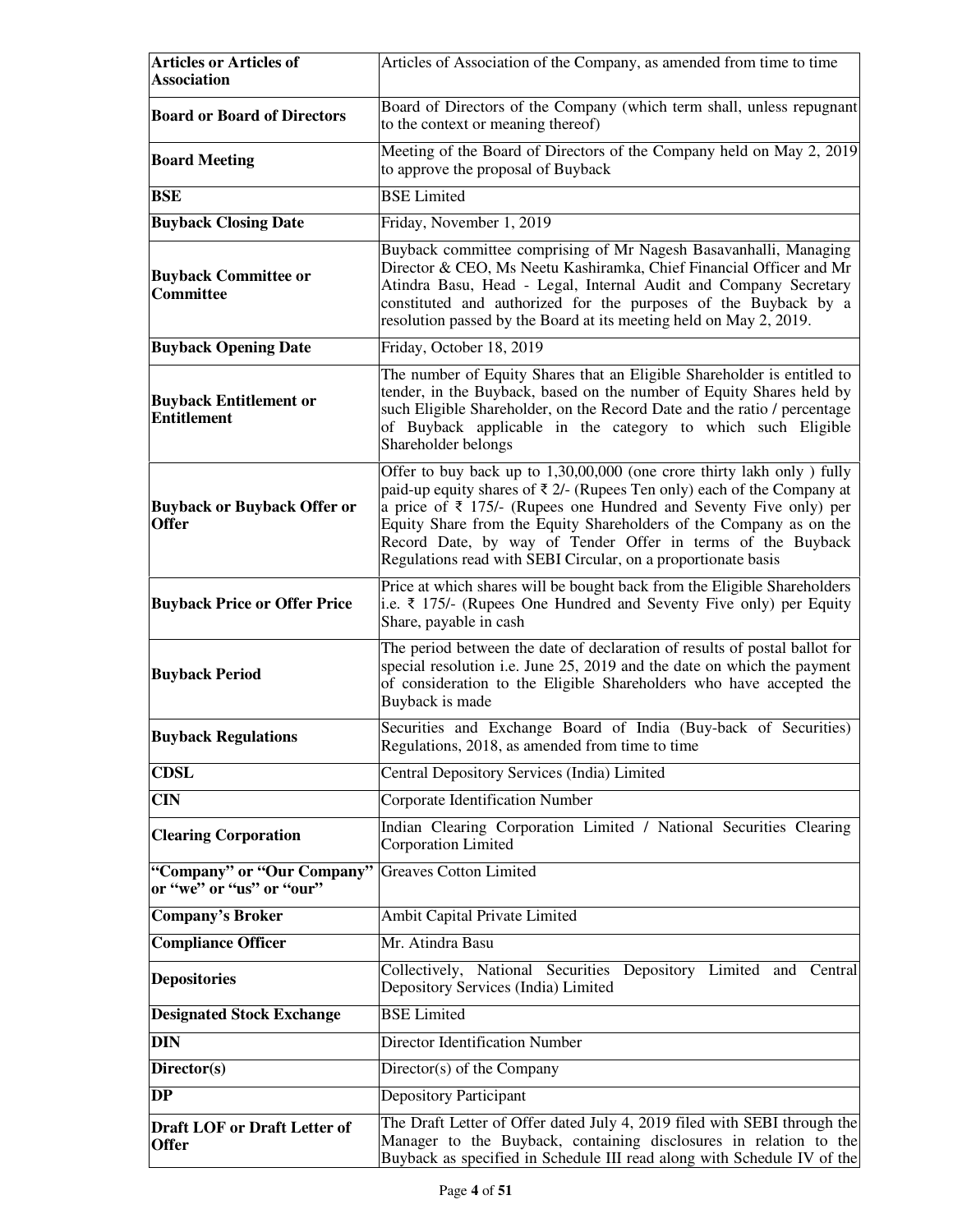|                                                                 | <b>Buyback Regulations.</b>                                                                                                                                                                                                                                                                                                                                                                                                                                                                                                                                                                                                                                                                               |  |  |
|-----------------------------------------------------------------|-----------------------------------------------------------------------------------------------------------------------------------------------------------------------------------------------------------------------------------------------------------------------------------------------------------------------------------------------------------------------------------------------------------------------------------------------------------------------------------------------------------------------------------------------------------------------------------------------------------------------------------------------------------------------------------------------------------|--|--|
| <b>Equity Share(s) or Share(s)</b>                              | The Company's fully paid-up equity share(s) of face value of $\bar{\tau}$ 2/-<br>(Rupees Two only) each                                                                                                                                                                                                                                                                                                                                                                                                                                                                                                                                                                                                   |  |  |
| <b>Eligible Person(s) or Eligible</b><br>Shareholder(s)         | Person(s) eligible to participate in the Buyback Offer and would mean<br>all equity shareholders/beneficial owner(s) of Equity Shares of the<br>Company as on Record Date i.e. Friday, July 12, 2019 and excludes<br>$Person(s)$ who do not have the capacity under applicable law to tender<br>shares                                                                                                                                                                                                                                                                                                                                                                                                    |  |  |
| <b>Escrow Account</b>                                           | Escrow account titled "Greaves Cotton Limited Buyback - Escrow<br>Account" opened with Kotak Mahindra Bank Limited in accordance<br>with Buyback Regulations                                                                                                                                                                                                                                                                                                                                                                                                                                                                                                                                              |  |  |
| <b>Escrow Agent</b>                                             | Kotak Mahindra Bank Limited                                                                                                                                                                                                                                                                                                                                                                                                                                                                                                                                                                                                                                                                               |  |  |
| <b>Escrow Agreement</b>                                         | The escrow agreement dated July 4, 2019 entered into between the<br>Company, the Escrow Agent, and the Manager to the Buyback                                                                                                                                                                                                                                                                                                                                                                                                                                                                                                                                                                             |  |  |
| <b>ESOP</b>                                                     | Employee stock option plan                                                                                                                                                                                                                                                                                                                                                                                                                                                                                                                                                                                                                                                                                |  |  |
| <b>FEMA</b>                                                     | The Foreign Exchange and Management Act, 1999, as amended from<br>time to time, including the regulations, circulars, directions and<br>notifications issued thereunder                                                                                                                                                                                                                                                                                                                                                                                                                                                                                                                                   |  |  |
| FPI(s)                                                          | Foreign Portfolio Investor(s).                                                                                                                                                                                                                                                                                                                                                                                                                                                                                                                                                                                                                                                                            |  |  |
| <b>General Category</b>                                         | Eligible Shareholders other than the Small Shareholders                                                                                                                                                                                                                                                                                                                                                                                                                                                                                                                                                                                                                                                   |  |  |
| <b>Financial Year/Fiscal/FY</b>                                 | Period of 12 months ended March 31 of that particular year                                                                                                                                                                                                                                                                                                                                                                                                                                                                                                                                                                                                                                                |  |  |
| <b>IT Act/ Income Tax Act</b>                                   | Income-tax Act, 1961, as amended                                                                                                                                                                                                                                                                                                                                                                                                                                                                                                                                                                                                                                                                          |  |  |
| <b>LODR Regulations</b>                                         | The Securities and Exchange Board of India (Listing Obligations and<br>Disclosure Requirements) Regulations, 2015, as amended from time to<br>time                                                                                                                                                                                                                                                                                                                                                                                                                                                                                                                                                        |  |  |
| <b>LOF</b> or Letter of Offer                                   | The Letter of Offer dated October 4, 2019, containing disclosures in<br>relation to the Buyback as specified in Schedule III read along with<br>Schedule IV of the Buyback Regulations.                                                                                                                                                                                                                                                                                                                                                                                                                                                                                                                   |  |  |
| <b>Manager to the Buyback or</b><br><b>Manager to the Offer</b> | Ambit Capital Private Limited                                                                                                                                                                                                                                                                                                                                                                                                                                                                                                                                                                                                                                                                             |  |  |
| <b>Maximum Buyback Size or</b><br><b>Offer Size</b>             | Number of Equity Shares proposed to be bought back (i.e. up to<br>1,30,00,000 (One Crore Thirty Lakh) Equity Shares) multiplied by the<br>Buyback Price i.e. $\bar{\tau}$ 175/- (Rupees One Hundred and Seventy Five only)<br>per Equity Share aggregating up to ₹ 227.50 Crore (Rupees Two Hundred<br>and Twenty Seven Crore Fifty Lakhs Only). The Maximum Buyback<br>Size does not include any expenses incurred or to be incurred for the<br>Buyback like filing fee payable to SEBI, advisors' fees, public<br>announcement publication expenses, printing and dispatch expenses,<br>transaction costs viz. brokerage, applicable taxes such as securities<br>transaction tax, GST, stamp duty, etc. |  |  |
| <b>Memorandum of Association or</b><br>MOA                      | Memorandum of Association of the Company, as amended from time to<br>time                                                                                                                                                                                                                                                                                                                                                                                                                                                                                                                                                                                                                                 |  |  |
| $\overline{\mathbf{N}}$ .A.                                     | Not applicable                                                                                                                                                                                                                                                                                                                                                                                                                                                                                                                                                                                                                                                                                            |  |  |
| <b>Non-Resident Shareholders</b>                                | Includes NRIs, Foreign Portfolio Investors (FPIs), Overseas Corporate<br>Bodies (OCBs) and Foreign Nationals                                                                                                                                                                                                                                                                                                                                                                                                                                                                                                                                                                                              |  |  |
| <b>NSE</b>                                                      | National Stock Exchange of India Limited                                                                                                                                                                                                                                                                                                                                                                                                                                                                                                                                                                                                                                                                  |  |  |
| <b>Offer Period or Tendering</b><br>Period                      | Period of ten working days from the Buyback Opening Date i.e. Friday,<br>October 18, 2019 to Buyback Closing Date i.e. Friday, November 1,<br>2019 (both days inclusive)                                                                                                                                                                                                                                                                                                                                                                                                                                                                                                                                  |  |  |
| <b>PA or Public Announcement</b>                                | The public announcement dated June 26, 2019, made in accordance with<br>the Buyback Regulations, published on June 27, 2019 in all editions of<br>Business Standard (English daily) and Business Standard (Hindi daily),                                                                                                                                                                                                                                                                                                                                                                                                                                                                                  |  |  |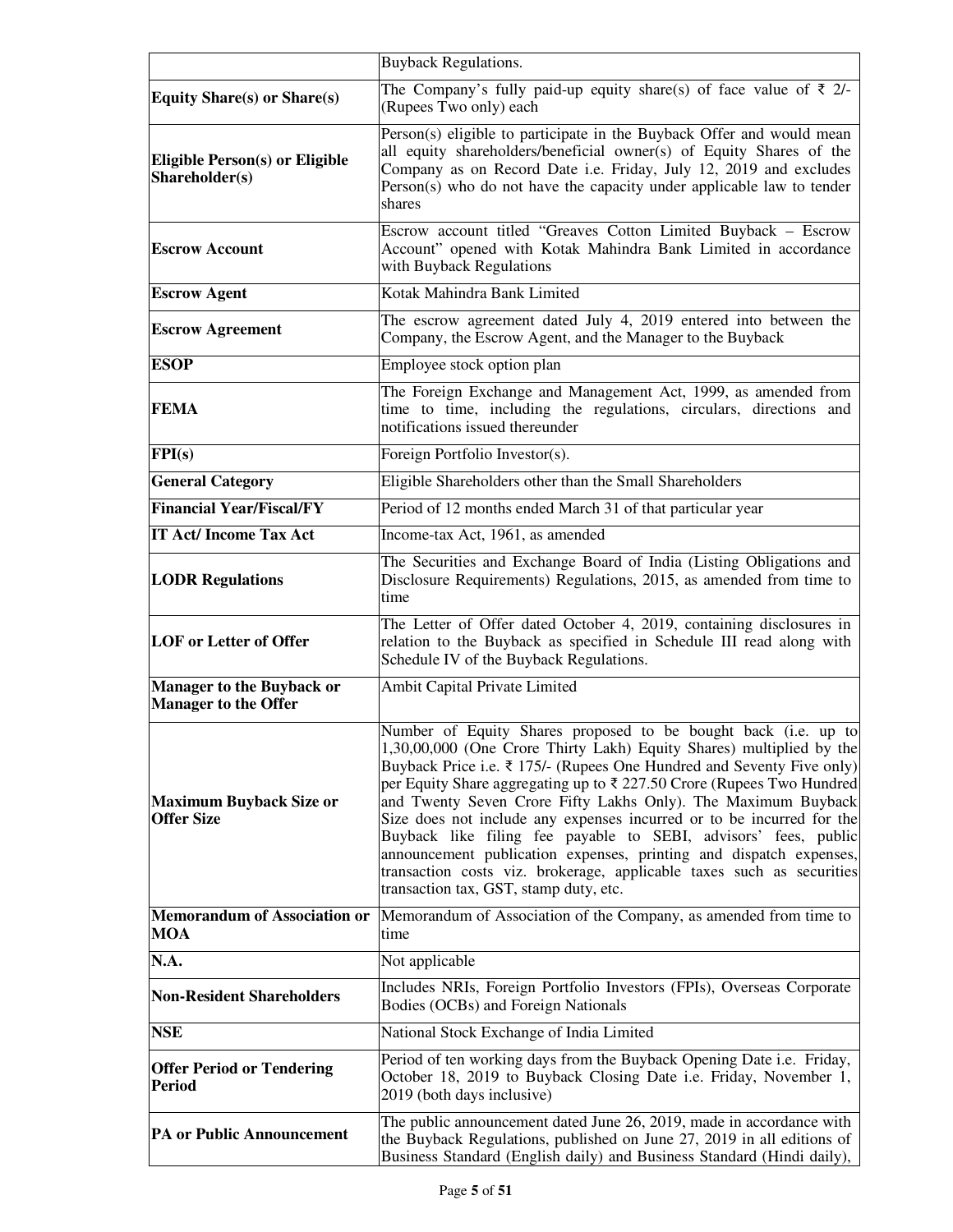|                                                                                            | and the Mumbai edition of Mumbai Lakshadeep (Marathi daily), each<br>with wide circulation                                                                                                                                                                                                                            |  |  |
|--------------------------------------------------------------------------------------------|-----------------------------------------------------------------------------------------------------------------------------------------------------------------------------------------------------------------------------------------------------------------------------------------------------------------------|--|--|
| <b>PAN</b>                                                                                 | Permanent Account Number                                                                                                                                                                                                                                                                                              |  |  |
| <b>Promoters or Promoters and</b><br><b>Promoter Group</b>                                 | Collectively, D B H International Private Limited, Karun Carpets<br>Private Limited and Bharat Starch Products Private Limited                                                                                                                                                                                        |  |  |
| <b>RBI</b>                                                                                 | Reserve Bank of India                                                                                                                                                                                                                                                                                                 |  |  |
| <b>Record Date</b>                                                                         | The date for the purpose of determining the entitlement and the names of<br>the Equity Shareholders, to whom the Letter of Offer will be sent and<br>who are eligible to participate in the Buyback Offer in accordance with<br>the Buyback Regulations. The Record Date for this Buyback is Friday,<br>July 12, 2019 |  |  |
| <b>Registrar to the Buyback or</b><br><b>Registrar to the Offer or</b><br><b>Registrar</b> | Karvy Fintech Private Limited                                                                                                                                                                                                                                                                                         |  |  |
| <b>Reserved Category</b>                                                                   | The Small Shareholders eligible to tender Shares in the Buyback                                                                                                                                                                                                                                                       |  |  |
| <b>SEBI</b>                                                                                | The Securities and Exchange Board of India                                                                                                                                                                                                                                                                            |  |  |
| <b>SEBI Circular</b>                                                                       | The SEBI circular CIR/ CFD/POLICYCELL/1/2015 dated April 13,<br>2015 as amended via SEBI circular CFD/DCR2/CIR/P/2016/131 dated<br>December 09, 2016, including any amendments thereof                                                                                                                                |  |  |
| <b>Shareholder Broker</b>                                                                  | A stock broker, who is a member of the BSE and/or NSE, of an Eligible<br>Shareholder, through whom the Eligible Shareholder wants to<br>participate in the Buyback                                                                                                                                                    |  |  |
| <b>Small Shareholder</b>                                                                   | A Shareholder, who holds Equity Shares of market value of not more<br>than $\bar{\tau}$ 2,00,000/- (Rupees two lakh only), on the basis of closing price<br>of the Equity Shares on the Stock Exchange registering the highest<br>trading volume, as on Record Date i.e. Friday, July 12, 2019.                       |  |  |
| <b>Share Capital Rules</b>                                                                 | Companies (Share Capital and Debentures) Rules, 2014, as amended                                                                                                                                                                                                                                                      |  |  |
| <b>Shareholders or Equity</b><br><b>Shareholders or Members</b>                            | Holders of Equity Shares and includes beneficial owners thereof                                                                                                                                                                                                                                                       |  |  |
| <b>STCG</b>                                                                                | Short-Term Capital Gains.                                                                                                                                                                                                                                                                                             |  |  |
| <b>Stock Exchange Mechanism</b>                                                            | The "Mechanism for acquisition of shares through Stock Exchange"<br>notified by SEBI Circular                                                                                                                                                                                                                         |  |  |
| <b>Stock Exchanges</b>                                                                     | National Stock Exchange of India Limited and BSE Limited                                                                                                                                                                                                                                                              |  |  |
| <b>Tender Form</b>                                                                         | Form of Acceptance–cum–Acknowledgement to be filled in and sent to<br>the Registrar by the Eligible Shareholder(s) to participate in the Buyback                                                                                                                                                                      |  |  |
| <b>Tender Offer</b>                                                                        | Method of buyback as defined in Regulation $2(i)(q)$ of the Buyback<br>Regulations                                                                                                                                                                                                                                    |  |  |
| <b>TRS</b>                                                                                 | Transaction Registration Slip generated by the exchange bidding system                                                                                                                                                                                                                                                |  |  |
| <b>Working Day</b>                                                                         | Working day as defined in the Buyback Regulations                                                                                                                                                                                                                                                                     |  |  |

## **3. DISCLAIMER CLAUSE**

3.1 As required, a copy of this Letter of Offer has been submitted to SEBI. It is to be distinctly understood that submission of this Letter of Offer to SEBI should not, in any way be deemed or construed that the same has been cleared or approved by SEBI. SEBI does not take any responsibility either for the financial soundness of the Company to meet the Buyback commitments or for the correctness of the statements made or opinions expressed in the Letter of Offer. The Manager to the Buyback, Ambit Capital Private Limited, has certified that the disclosures made in the Letter of Offer are generally adequate and are in conformity with the provisions of the Act and Buyback Regulations. This requirement is to facilitate Eligible Shareholders to take an informed decision for tendering their Equity Shares in the Buyback.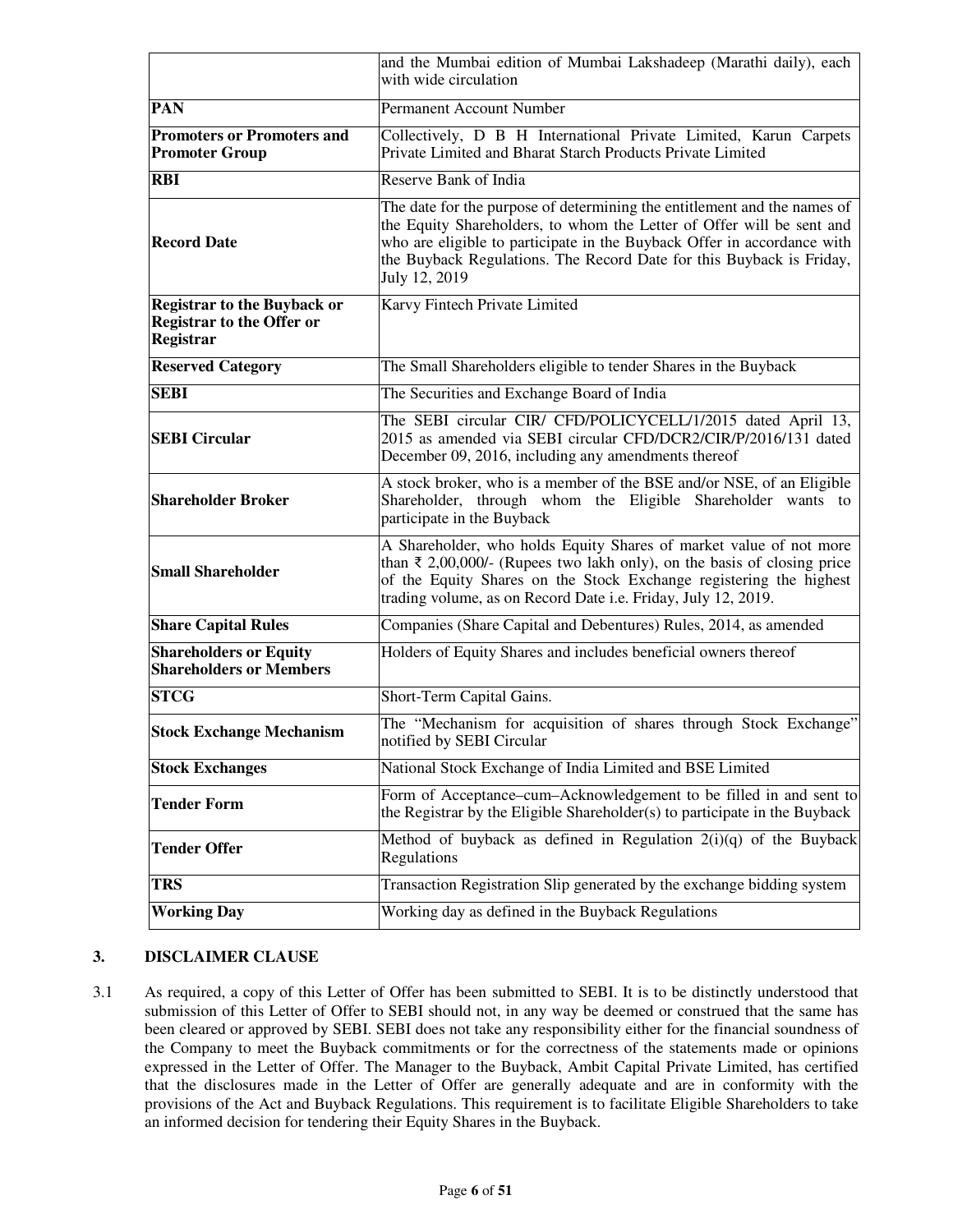3.2 It should also be clearly understood that while the Company is primarily responsible for the correctness, adequacy and disclosure of all relevant information in the Letter of Offer, the Manager to the Buyback is expected to exercise due diligence to ensure that the Company discharges its duty adequately in this behalf and towards this purpose, the Manager to the Buyback, Ambit Capital Private Limited, has furnished to SEBI a due diligence certificate dated July 4, 2019 in accordance with Buyback Regulations which reads as follows:

"*We have examined various documents and materials relevant to the Buyback as part of the due-diligence carried out by us in connection with the finalization of the Public Announcement dated June 26, 2019 and the Draft Letter of Offer dated July 4, 2019. On the basis of such examination and the discussions with the Company, we hereby state that:* 

- *The Public Announcement and the Draft Letter of Offer are in conformity with the documents, materials and papers relevant to the Buyback;*
- *All the legal requirements connected with the said Buyback including the Securities and Exchange Board of India (Buy-Back of Securities) Regulations, 2018, have been duly complied with;*
- *The disclosures in the Public Announcement and the Draft Letter of Offer are, to the best of our knowledge, true, fair and adequate in all material respects for the Eligible Shareholders to make a well informed decision in respect of the captioned Buyback; and*
- *Funds used for Buyback shall be as per the provisions of the Companies Act, 2013, as amended.*"
- 3.3 The filing of this Letter of Offer with SEBI, does not, however, absolve the Company from any liabilities under the provisions of the Act or from the requirement of obtaining such statutory or other clearances as may be required for the purpose of the proposed Buyback.
- 3.4 The Promoters / Board of Directors declare and confirm that no information / material likely to have a bearing on the decision of Eligible Shareholders has been suppressed / withheld and / or incorporated in the manner that would amount to mis-statement / mis-representation and in the event of it transpiring at any point of time that any information / material has been suppressed / withheld and / or amounts to a mis-statement / misrepresentation, the Promoters / Board of Directors and the Company shall be liable for penalty in terms of the provisions of the Act and the Buyback Regulations.
- 3.5 The Promoters / Board of Directors also declare and confirm that funds borrowed from banks and financial institutions will not be used for the Buyback.

## **Disclaimer for U.S. Persons:**

3.6 The information contained in this Letter of Offer is exclusively intended for persons who are not US Persons as such term is defined in Regulations of the US Securities Act of 1933, as amended, and who are not physically present in the United States of America. This Letter of Offer does not in any way constitute an offer to sell, or an invitation to sell, any securities in the United States of America or in any other jurisdiction in which such offer or invitation is not authorized or to any person to whom it is unlawful to make such offer or solicitation. Potential users of the information contained in this Letter of Offer are requested to inform themselves about and to observe any such restrictions.

## **Disclaimer for Persons in foreign countries other than U.S.:**

3.7 This Letter of Offer does not in any way constitute an offer to sell or an invitation to sell, any securities in any jurisdiction in which such offer or invitation is not authorized or to any person to whom it is unlawful to make such offer or solicitation. Potential users of the information contained in this Letter of Offer are requested to inform themselves about and to observe any such restrictions.

## **Important Notice to All Shareholders**

3.8 This Letter of Offer has been prepared for the purposes of compliance with the Buyback Regulations. Accordingly, the information disclosed may not be the same as that which would have been disclosed if this document had been prepared in accordance with the laws and regulations of any jurisdiction outside of India. The Company and the Manager to the Buyback are under no obligation to update the information contained herein at any time after the date of this Letter of Offer. This Letter of Offer shall be dispatched to all Shareholders whose names appear on the register of members of the Company, as of the Record Date.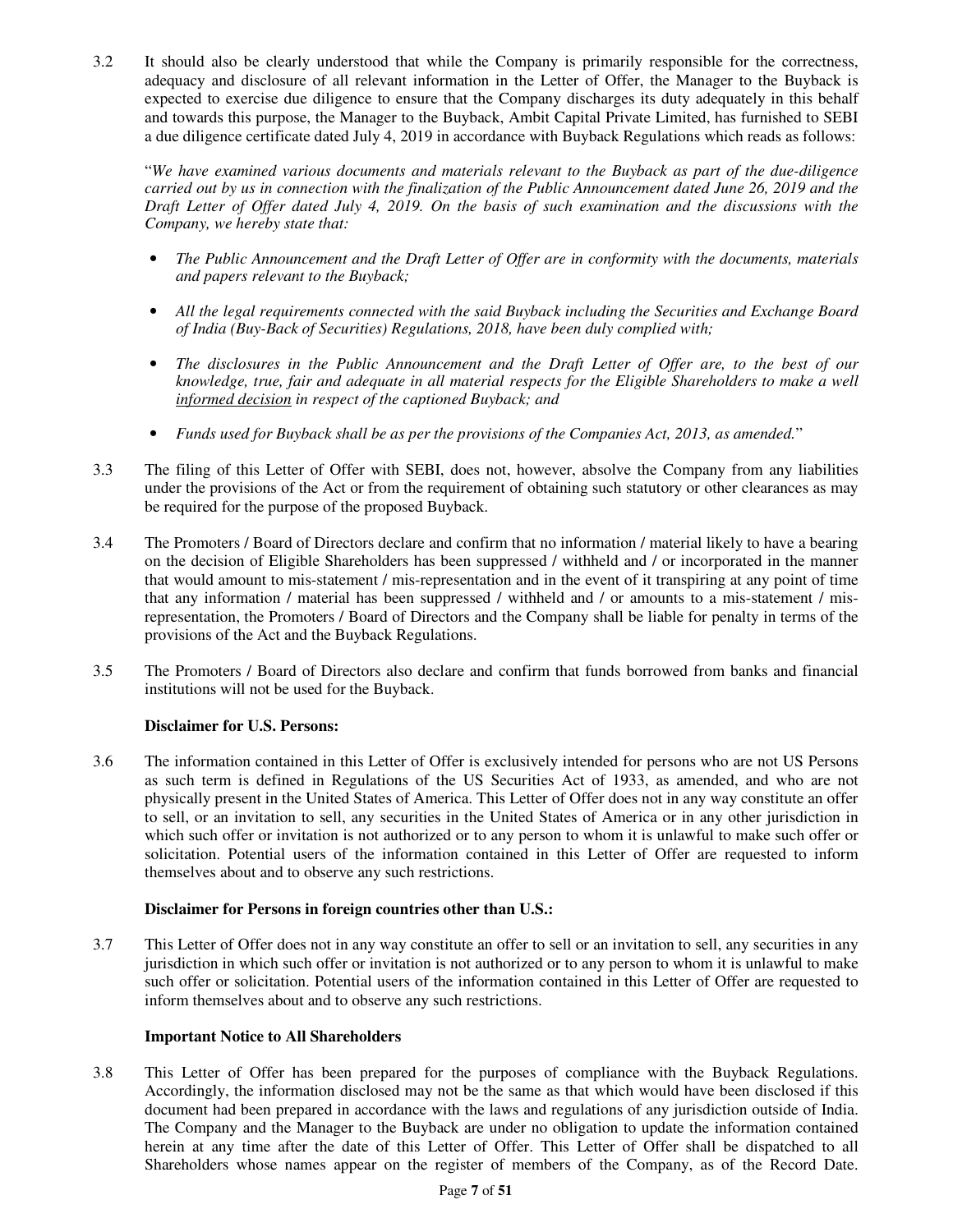However, receipt of this Letter of Offer by any Shareholders in a jurisdiction in which it would be illegal to make this Tender Offer, or where making this Tender Offer would require any action to be taken (including, but not restricted to, registration of this Letter of Offer under any local securities laws), shall not be treated by such Shareholders as an offer being made to them. Potential users of the information contained in this Letter of Offer are requested to inform themselves about and to observe any such restrictions. Any Eligible Shareholder who tenders his, her or its Equity Shares in the Buyback shall be deemed to have declared, represented, warranted and agreed that he, she or it is authorized under the provisions of any applicable local laws, rules, regulations and statutes to participate in the Buyback.

## **Forward Looking Statements**

- 3.9 This Letter of Offer contains certain forward-looking statements. These forward-looking statements generally can be identified by words or phrases such as 'aim', 'anticipate', 'believe', 'expect', 'estimate', 'intend', 'objective', 'plan', 'project', 'will', 'will continue', 'will pursue' or other words or phrases of similar import. Similarly, statements that describe our strategies, objectives, plans or goals are also forward-looking statements. All forward-looking statements are subject to risks, uncertainties and assumptions about the Company that could cause actual results to differ materially from those contemplated by the relevant forwardlooking statement.
- 3.10 Actual results may differ materially from those suggested by forward-looking statements due to risks or uncertainties associated with expectations relating to, inter alia, regulatory changes pertaining to the sectors in which the Company operates and its ability to respond to them, the Company's ability to successfully implement its strategy, its growth and expansion, technological changes, exposure to market risks, general economic and political conditions in India or other key markets where it operates which have an impact on its business activities or investments, the monetary and fiscal policies, inflation, deflation, unanticipated turbulence in interest rates, foreign exchange rates, equity prices or other rates or prices, the performance of the financial markets in India and globally, changes in domestic laws, regulations and taxes and changes in competition in the sectors in which the Company operates.

## **4. TEXT OF RESOLUTION PASSED AT THE BOARD MEETING**

4.1 The Buyback through Tender Offer was considered and approved by the Board of Directors of the Company at their meeting held on May 2, 2019. The extracts of the Board resolution are as follows:

"**RESOLVED THAT** pursuant to the provisions of Sections 68, 69, 70, 110 and any other applicable provisions of the Companies Act, 2013, as amended ("**Act**") and the Companies (Share Capital and Debentures) Rules, 2014, ("**Share Capital Rules**"), the Companies (Management and Administration) Rules 2014 to the extent applicable, Clause 21 of the Articles of Association of the Company, and in compliance with the Securities and Exchange Board of India (Buy-back of Securities) Regulations, 2018 ("**Buyback Regulations**"), and the Securities and Exchange Board of India (Listing Obligations and Disclosure Requirements) Regulations, 2015 ("**LODR Regulations**") as amended, and including any amendments, statutory modifications or re-enactments for the time being in force, and such other statutory provisions for the time being in force, and subject to such other approvals, permissions and sanctions as may be necessary and subject to such conditions and modifications, if any, as may be prescribed or imposed by the Securities and Exchange Board of India ("**SEBI**"), the stock exchanges on which the Equity Shares of the Company are listed ("**Stock Exchanges**") and other authorities, institutions or bodies ("**Appropriate Authorities**") while granting such approvals, permissions and sanctions, and subject to the approval of the shareholders of the Company by way of special resolution through postal ballot including e-voting process, the Board of Directors of the Company (the "**Board**", which expression shall include any committee constituted/to be constituted by the Board to exercise its powers, including the powers conferred by this resolution) hereby approves the buy back by the Company of up to 1,37,14,286 (One Crore Thirty Seven Lakh Fourteen Thousand Two Hundred and Eighty Six Only)fully paid-up equity shares of face value of Rs. 2 each ("**Equity Shares**"), representing 5.62% of the total number of Equity Shares in the paid-up share capital of the Company as at March 31, 2019, at a price of Rs. 175/- (Rupees One Hundred and Seventy Five Only) per Equity Share (the "**Buyback Price**") payable in cash for an aggregate consideration amount not exceeding Rs. 240 crore (Rupees Two Hundred and Forty Crore Only) ("**Buyback Size**") (excluding any expenses incurred or to be incurred for the Buyback like filing fee payable to SEBI, advisors' fees, public announcement publication expenses, printing and dispatch expenses, transaction costs viz. brokerage, applicable taxes such as securities transaction tax, GST, stamp duty, and other incidental and related expenses etc.) on a proportionate basis through the "**tender offer**" route as prescribed under the Buyback Regulations and the "Mechanism for acquisition of shares through Stock Exchange" notified by SEBI vide circular CIR/CFD/POLICYCELL/1/2015 dated April 13, 2015 read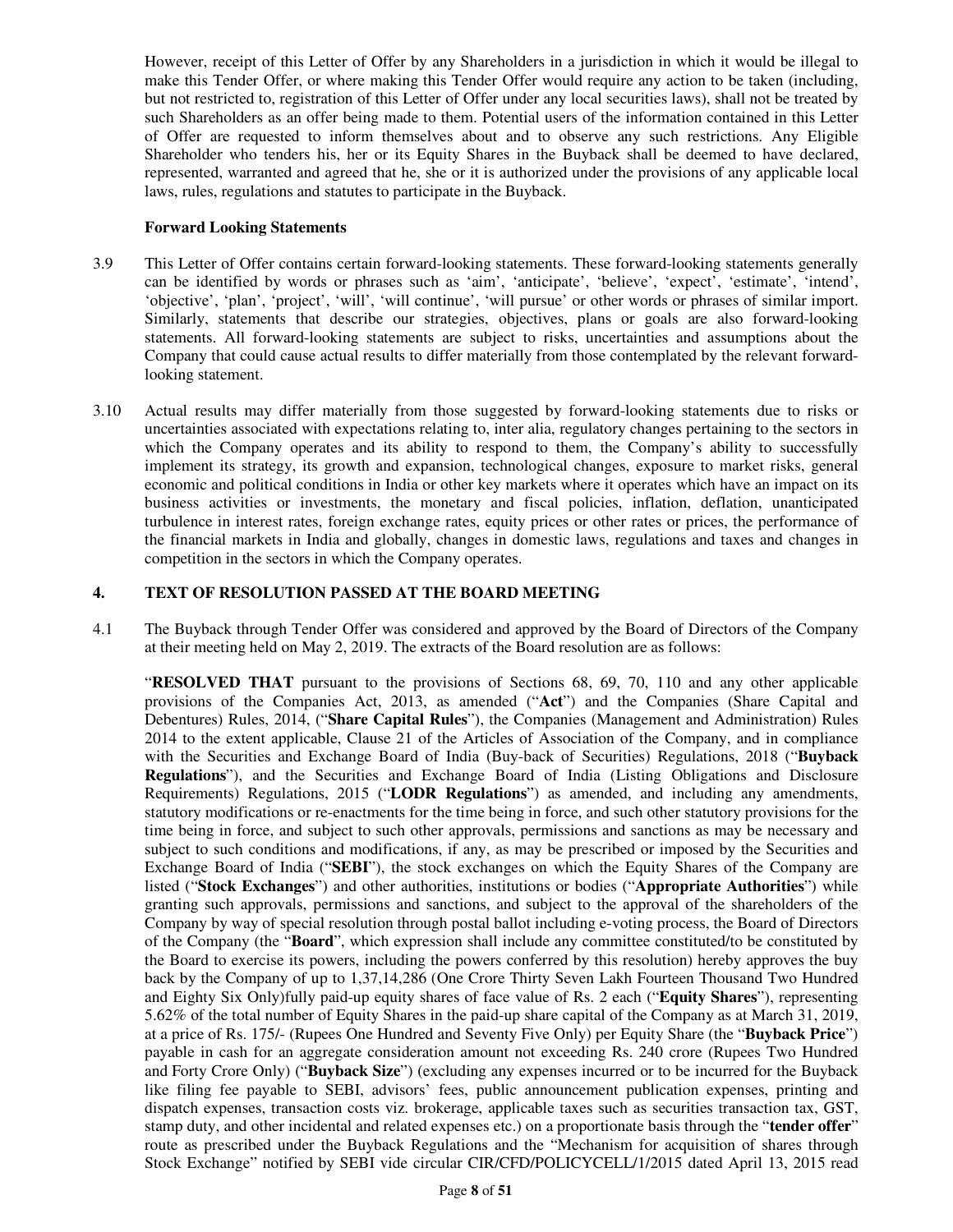with the circulars issued in relation thereto, including the circular CFD/DCR2/CIR/P/2016/131 dated December 09, 2016 including any amendments or statutory modifications or such other mechanism as may be applicable (the process being referred hereinafter as "**Buyback**"), from the equity shareholders / beneficial owners of the Equity Shares of the Company as on the record date to be subsequently decided by the Board ("**Record Date**").

"**RESOLVED FURTHER THAT** the Buyback may be made out of the free reserves and / or the securities premium account of the Company or such other sources as may be permitted by the Buyback Regulations or the Act through the "Tender Offer" route, and as required by the Buyback Regulations and the Act, from all the equity shareholders / beneficial owners of the Equity Shares of the Company holding Equity Shares of the Company as on the Record Date ("**Eligible Shareholders**"), on a proportionate basis, provided 15% (fifteen percent) of the number of equity shares which the Company proposes to buyback or number of equity shares entitled as per the shareholding of small shareholders as on the Record Date, whichever is higher, shall be reserved for the small shareholders, as prescribed under proviso to Regulation 6 of the Buyback Regulations.

**RESOLVED FURTHER THAT** the Company shall earmark adequate sources of funds for the purpose of the Buyback and the amount required by the Company for the Buyback is intended to be met out of the Company's current balances of cash and cash equivalents and/ or internal accruals of the Company (and not from any borrowed funds) and on such terms and conditions as the Board may decide from time to time at its absolute discretion.

"**RESOLVED FURTHER THAT** in terms of Section 69 of the Act, the Company shall transfer from its free reserves or securities premium account, a sum equal to the nominal value of the equity shares bought back through the Buyback, to the Capital Redemption Reserve account."

**"RESOLVED FURTHER THAT** the Buyback from the Eligible Shareholders who are residents outside India, including non-resident Indians, foreign nationals, foreign corporate bodies (including erstwhile overseas corporate bodies) and qualified institutional buyers including foreign portfolio investors, shall be subject to such approvals, if any, required under the Foreign Exchange Management Act, 1999, the Foreign Exchange Management (Transfer or Issue of Security by a Person Resident Outside India) Regulations, 2017 and the rules and regulations framed thereunder, if any, from the concerned authorities including the Reserve Bank of India, and that such approvals shall be required to be taken by such non-resident shareholders themselves."

"**RESOLVED FURTHER THAT** the Board hereby confirms that it has made full enquiry into the affairs and prospects of the Company and after taking into account the financial position of the Company including the projections and also considering all contingent liabilities, the Board has formed an opinion:

- 1. That immediately following the date of this board meeting held on May 2, 2019 ("**Board Meeting**") and the date on which the results of the postal ballot including e-voting for the proposed Buyback will be announced, there will be no grounds on which the Company could be found unable to pay its debts;
- 2. That as regards the Company's prospects for the year immediately following the date of the Board Meeting and the date on which the results of the postal ballot including e-voting for the proposed Buyback will be announced, having regard to Board's intentions with respect to the management of the Company's business during that year and to the amount and character of the financial resources which will, in the Board's view, be available to the Company during that year, the Company will be able to meet its liabilities as and when they fall due and will not be rendered insolvent within a period of one year from the date of this Board Meeting or within a period of one year from the date on which the results of the Postal Ballot will be declared, as the case may be; and
- 3. That in forming the aforementioned opinion, the Board has taken into account the liabilities (including prospective and contingent liabilities) as if the Company were being wound up under the provisions of the Act and the Insolvency and Bankruptcy Code, 2016."

"**RESOLVED FURTHER THAT** the Company has complied and shall continue to comply with Section 70 of the Act, wherein:

- 1. The Company shall not directly or indirectly purchase its own shares:
	- a. through any subsidiary company including its own subsidiary companies; or
	- b. through any investment company or group of investment companies;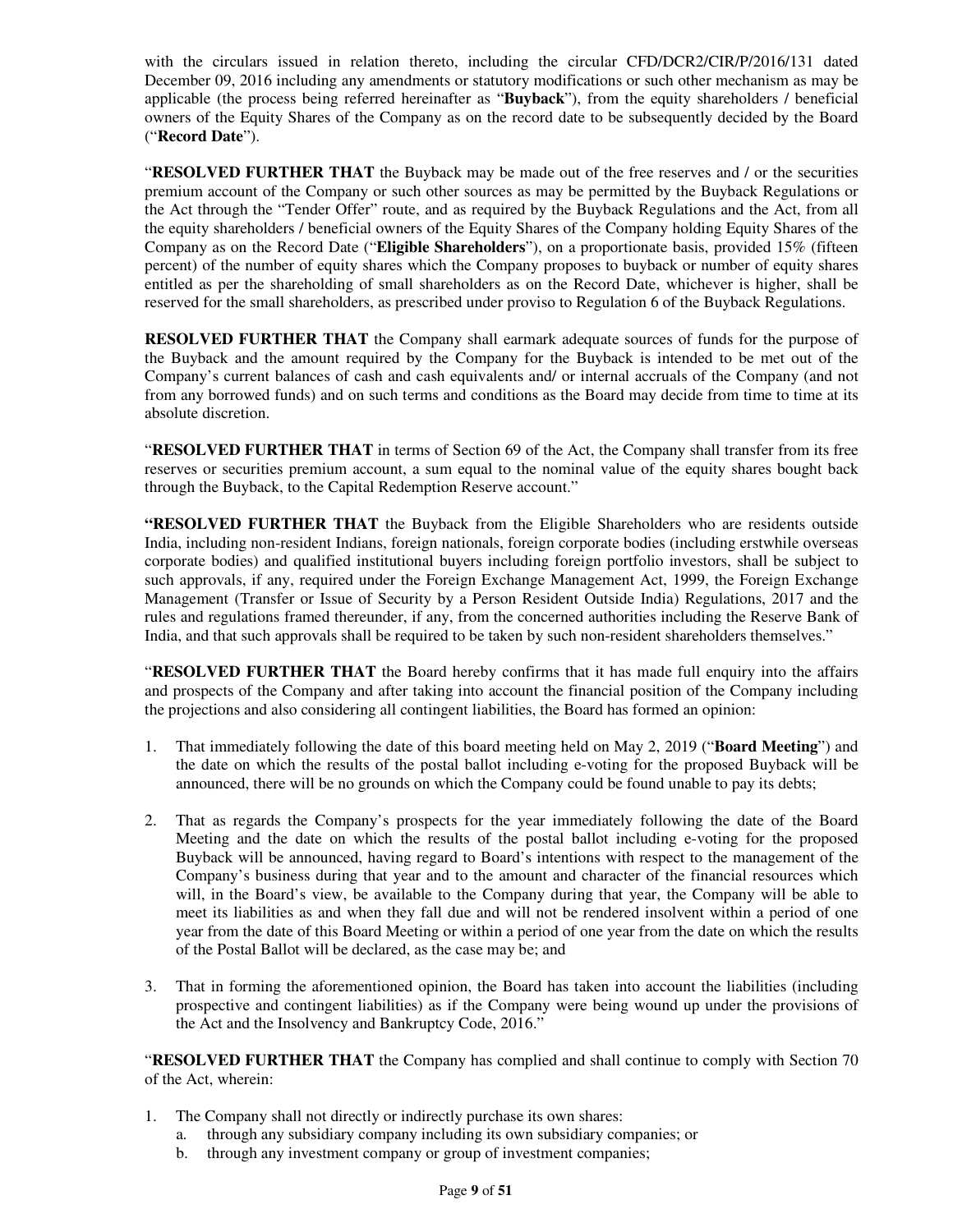- 2. There are no defaults subsisting in the repayment of deposits, interest payment thereon, redemption of debentures or interest payment thereon or redemption of preference shares or payment of dividend due to any shareholder, or repayment of any term loans or interest payable thereon to any financial institution or banking company;
- 3. The Company is in compliance with the provisions of Sections 92, 123, 127 and 129 of the Act.

"**RESOLVED FURTHER THAT** the Board hereby confirms that:

- 1. All the Equity Shares of the Company are fully paid-up;
- 2. The Company shall not issue and allot any equity shares or other specified securities (including by way of bonus or convert any outstanding ESOPs/outstanding instruments into Equity Shares) from the date of resolution passed by the Shareholders approving the Buyback till the expiry of the Buyback period, i.e., the date on which the payment of consideration is made to the shareholders who have accepted the Buyback;
- 3. As per the provisions of Section 68(8) of the Companies Act, the Company shall not make further issue of the same kind of shares including allotment of new shares under clause (a) of sub-section (1) of section 62 of the Companies Act or other specified securities within a period of 6 (six) months after the completion of the Buyback except by way of bonus issue or in the discharge of subsisting obligations such as conversion of warrants, stock option schemes, sweat equity or conversion of preference shares or debentures into equity shares.
- 4. The Company shall not raise further capital for a period of one year from the expiry of the Buyback period, i.e., the date on which the payment of consideration is made to the shareholders who have accepted the Buyback, except in discharge of subsisting obligations such as conversion of warrants, stock option schemes, sweat equity or conversion of preference shares or debentures into Equity Shares;
- 5. The Company has not undertaken a buyback of any of its securities during the period of one year immediately preceding the date of this Board Meeting;
- 6. The Company shall not buy back locked-in equity shares or other specified securities, if any and nontransferable equity shares or other specified securities, if any, till the pendency of the lock-in or till the equity shares or other specified securities become transferable;
- 7. The Company shall not buy back its Equity Shares from any person through negotiated deal whether on or off the Stock Exchanges or through spot transactions or through any private arrangement in the implementation of the Buyback;
- 8. That the maximum number of Equity Shares proposed to be purchased under the Buyback (up to 1,37,14,286 equity shares) does not exceed 25% of the total number of Equity Shares in paid-up Equity Share capital of the Company as at March 31, 2019;
- 9. The Company shall not withdraw the Buyback after the draft letter of offer is filed with SEBI or public announcement of the Buyback is made;
- 10. The Company shall not make any offer of buy back within a period of one year reckoned from the expiry of the Buyback period i.e., the date on which the payment of consideration is made to the shareholders who have accepted the Buyback;
- 11. There is no pendency of any scheme of amalgamation or compromise or arrangement pursuant to the provisions of the Act;
- 12. As required under Section 68(2)(d) of the Act, the ratio of the aggregate of secured and unsecured debts owed by the Company shall not be more than twice the paid-up Equity Share capital and free reserves after the Buyback;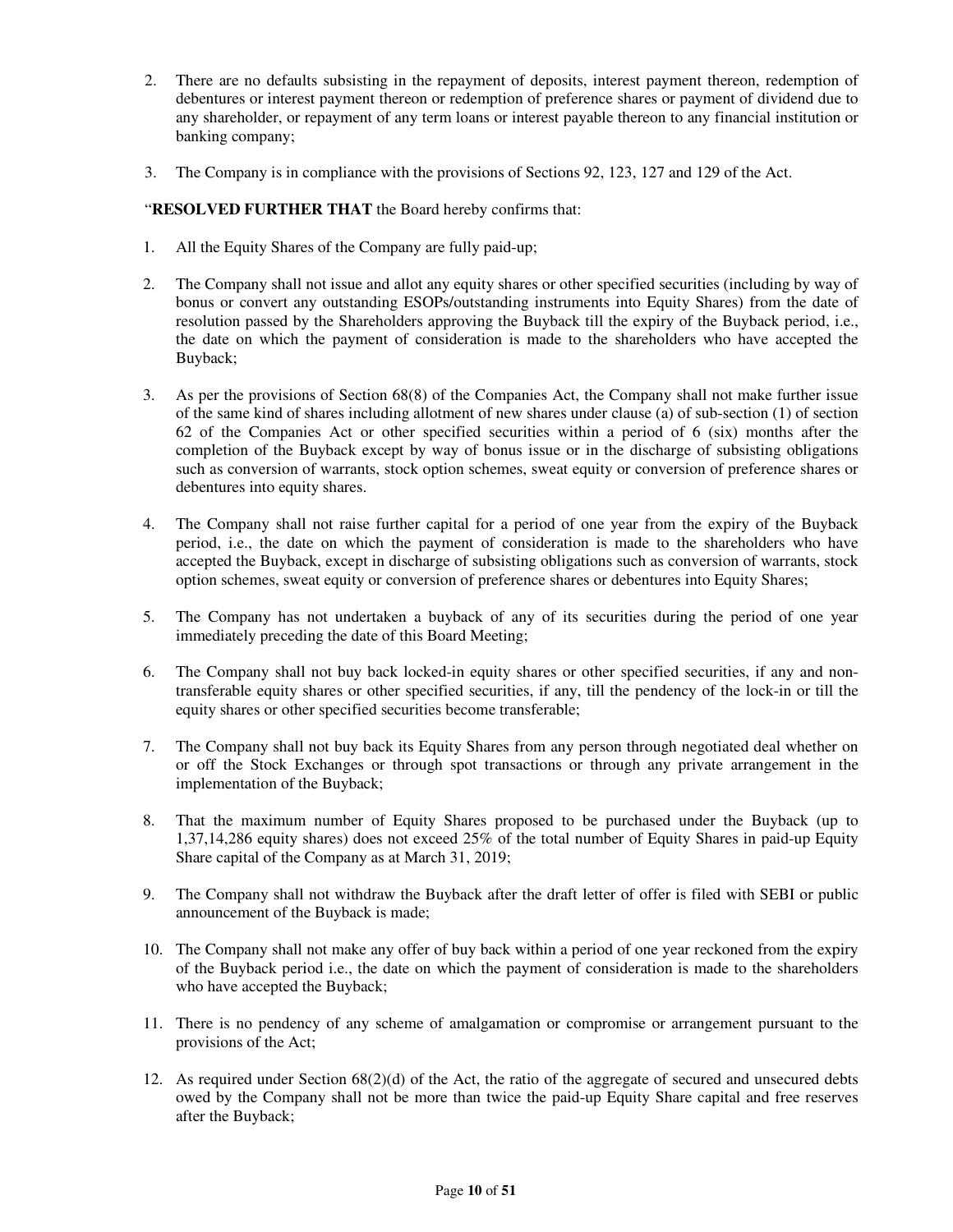- 13. The Equity Shares bought back by the Company will be extinguished and physically destroyed in the manner prescribed under the Buyback Regulations and the Act within 7 (seven) days of the expiry of the Buyback period, i.e., the date on which the payment of consideration is made to the shareholders who have accepted the Buyback;
- 14. The consideration for the Buyback shall be paid only by way of cash;
- 15. The Company shall not allow buy back of its shares unless the consequent reduction of its share capital is affected;
- 16. The Company shall not utilise any borrowed funds, directly or indirectly, whether secured or unsecured, of any form and nature, from banks and financial institutions for fulfilling its obligations under the Buyback;
- 17. the Company shall not buy-back its shares or other specified securities so as to delist its shares or other specified securities from the stock exchange as per Regulation  $4(v)$  of Buyback Regulation;
- 18. The statements contained in all the relevant documents in relation to the Buyback shall be true, material and factual and shall not contain any mis-statements or misleading information.

**RESOLVED FURTHER THAT** the proposed Buyback be implemented through Tender Offer route as prescribed under the Buyback Regulations from the equity shareholders of the Company as on the Record Date including the Promoter(s) of the Company (as disclosed under the shareholding pattern filings made by the Company from time to time under LODR Regulations and the Securities and Exchange Board of India (Substantial Acquisition of Shares and Takeover) Regulations 2011, as amended ("**SEBI Takeover Regulations**") out of its free reserves and securities premium/ or such other sources as may be permitted by applicable law, and on such terms and conditions as the Board may decide from time to time, and in the absolute discretion of the Board, as it may deem fit.

**RESOLVED FURTHER THAT** as required under the provision to Section 68(6) of the Companies Act and Regulation 8(i)(b) of the Buyback Regulations, the draft of the Declaration of Solvency prepared in the prescribed form placed before the meeting be and is hereby approved, and Mr Nagesh Basavanhalli, Managing Director & CEO, and any other director be and are hereby authorized to finalise and sign the same, for and on behalf of the Board, and Mr. Atindra Basu, Head - Legal, Internal Audit & Company Secretary, be and is hereby authorised to file the same with the Registrar of Companies and SEBI in accordance with applicable law.

"**RESOLVED THAT** Mr. Atindra Basu, Head - Legal, Internal Audit & Company Secretary be and is hereby appointed as the Compliance Officer for the purpose of the proposed Buyback."

"**RESOLVED FURTHER THAT** no information or material that is likely to have a bearing on the decision of investors to participate in the Buyback has been or will be suppressed or withheld or incorporated in a manner that would amount to mis-statement or misrepresentation, and, in the event of it transpiring at any point of time that any information or material has been suppressed or withheld or amount to a mis-statement or misrepresentation, the Board and the Company shall be liable for penalty in terms of the provisions of the Act and the Buyback Regulations."

"**RESOLVED FURTHER THAT** nothing contained herein shall confer any right on any shareholder to offer or any obligation on the Company or the Board to Buyback any Equity Shares, or impair any power of the Company or the Board to terminate any process in relation to the Buyback, if so permissible by law."

"**RESOLVED FURTHER THAT** the Company do maintain a register of securities bought back wherein details of equity shares bought back, consideration paid for the equity shares bought back, date of cancellation of equity shares and date of extinguishing and physically destroying of equity shares and such other particulars as may be prescribed, shall be entered and that the Company Secretary of the Company be and is hereby authorised to authenticate the entries made in the said register."

"**RESOLVED THAT** a Committee (hereinafter referred to as the "**Buyback Committee**") of the Board of Directors and officers of the Company comprising Mr Nagesh Basavanhalli, Managing Director & CEO, Ms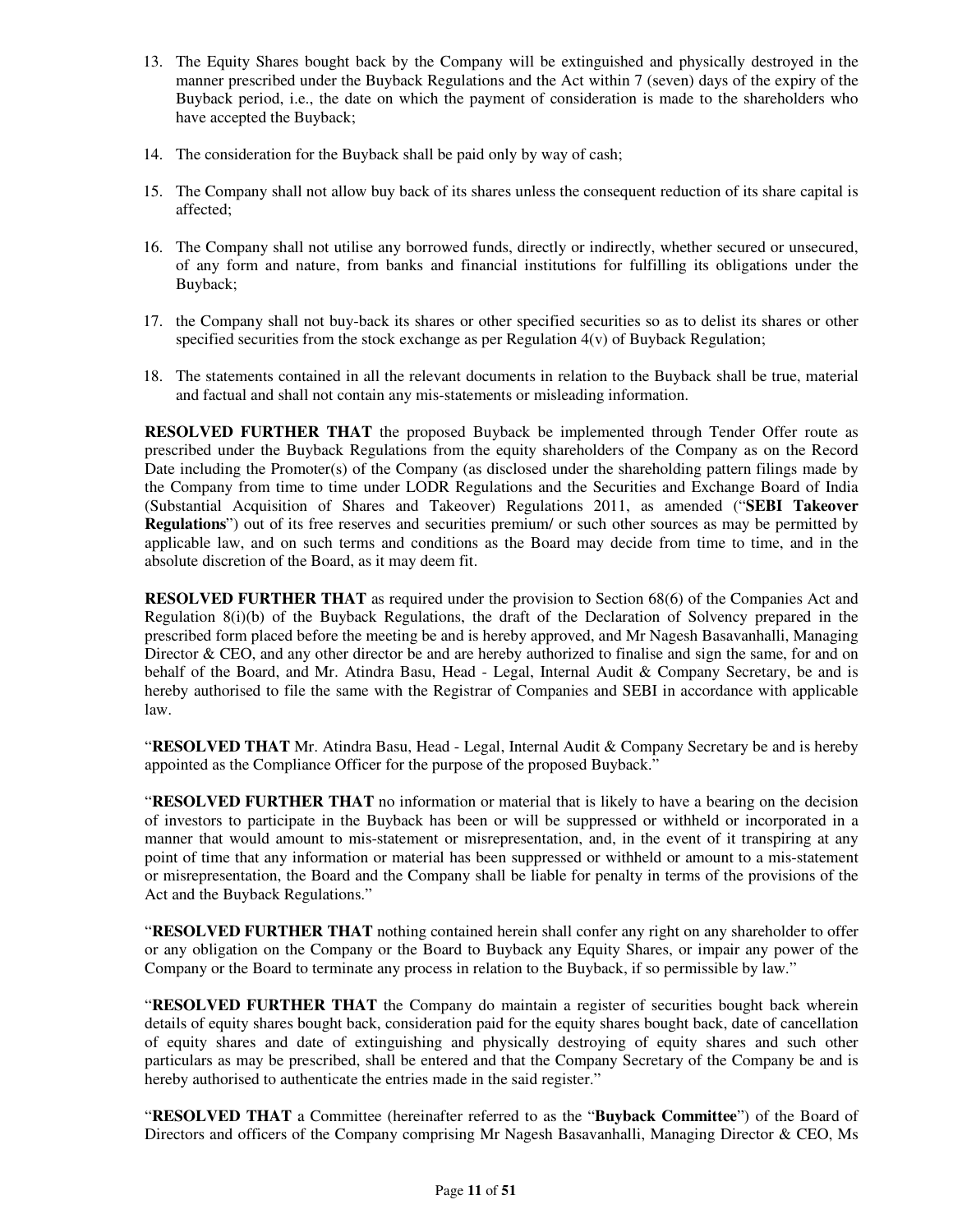Neetu Kashiramka, Chief Financial Officer and Mr Atindra Basu, Head - Legal, Internal Audit and Company Secretary, be and is hereby constituted."

"**RESOLVED FURTHER THAT** without affecting the generality and in addition to the authorities given by the Board to the Company's directors / officers / authorized person(s) elsewhere in these resolutions, the Buyback Committee be and is hereby authorized, empowered and deemed to have been authorized and empowered to exercise all powers and discharge all functions which the Board is authorized, including, inter alia:

- 1. to finalize the terms of the Buyback like Buyback Size, number of shares to be bought back, entitlement ratio, the schedule of activities for Buyback including finalizing the date of opening and closing of Buyback and the timeframe for completion of Buyback;
- 2. to perform and to authorize the performance of all such acts and deeds which are necessary or advisable for the implementation of the Buyback without any further approval of the Board;
- 3. to finalize and execute necessary certifications, confirmations, undertakings etc. that may be required to be provided on behalf of the Board in regard to the proposed Buyback;
- 4. to finalize, sign, execute and submit necessary documents, deeds, affidavits, undertakings, certifications, agreements, forms, returns, applications, letters, etc., seek approval(s) and to represent the Company with the SEBI, Stock Exchanges, Registrar of Companies, National Securities Depository Limited, Central Depository Services (India) Limited and any other regulatory authority in connection with the Buyback;
- 5. to appoint and finalize the terms of appointment of an agency for providing and supervising the electronic platform for e-voting and execute any agreement(s) in this regard;
- 6. to negotiate and finalize the terms of appointment of the merchant banker(s), legal counsel(s), registrar, escrow agent and any other intermediaries / agencies as may be required to be appointed in connection with the Buyback and execute any agreement(s) in this regard; and
- 7. to incur such other expenses as may be necessary with regard to the proposed Buyback including fees to be paid to SEBI / other regulatory authorities, registrar's fees, fees for demat escrow agent and other intermediaries, fee for any consultants / advisers that may be hired, publication expenses, postage expenses, transaction costs viz. brokerage, applicable taxes such as securities transaction tax, GST, stamp duty, etc. and such other expenses that may be necessary or incidental in this regard."
- 8. to seek the approval of the shareholders of the Company through postal ballot including e-voting and to do all necessary actions related thereto, including approving postal ballot notice and appointment of a scrutinizer;
- 9. to prepare, finalise, consider, approve, signing and filing various documents including public announcement, draft letter of offer, letter of offer, certificate of extinguishment of Equity Shares, post offer public announcement and such other documents that may require approval of the Board;
- 10. to fix the record date in accordance with the Buyback Regulations for determining the entitlement of Shareholders to participate in the Buyback ("Record Date");
- 11. to approve the opening / closing and operation of escrow account(s), special account(s) and any other bank account(s) for the purpose of the Buyback and authorize officials to operate the said accounts;
- 12. arranging for bank guarantees as may be necessary for the Buyback in accordance with the applicable law;
- 13. earmarking and making arrangements for adequate sources of funds for the purpose of the Buyback;
- 14. to finalize the appointment of merchant banker(s), legal counsel(s), registrar, brokers, advertising agency, escrow bank, depository participant, printers, consultants, tax advisor, representatives, and any other intermediaries or agencies as may be required for the purpose of the Buyback and sign, execute, endorse, certify, affirm or let in evidence such letters including engagement letters, deeds, consents,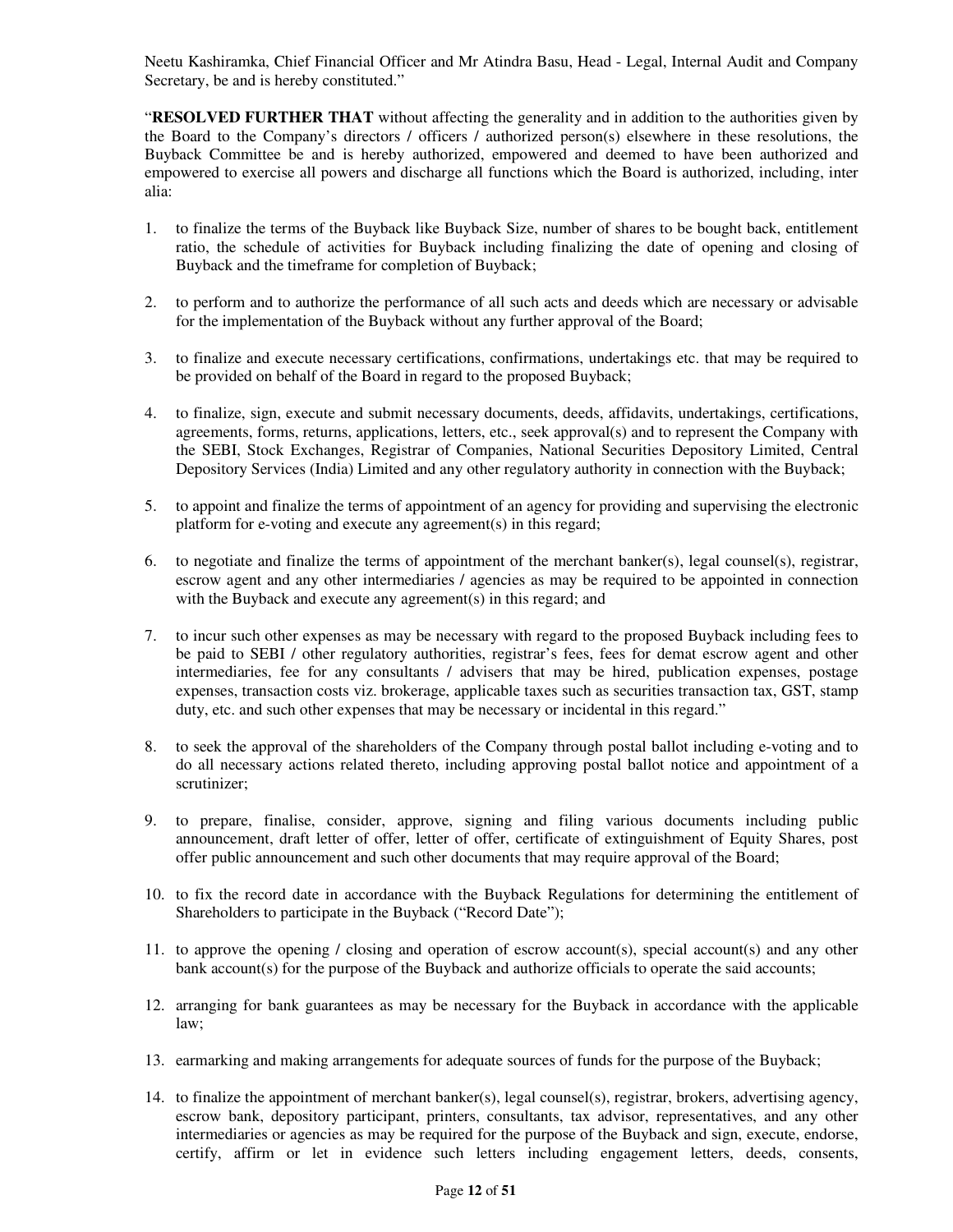announcements, advertisements, certificates, offer documents, agreements and other documents as may be required from time to time;

- 15. to approve and authorize execution of any application(s), agreements, deeds, documents, declarations, writings, etc., (including any alterations or modifications thereof), as may be required from time to time, in connection with the Buyback and file or cause the filing of the same with such appropriate authorities as may be required, including applications for seeking approval from the Reserve Bank of India under the Foreign Exchange Management Act, 1999, as amended, and the rules and regulations framed there under, if any;
- 16. to appoint, authorize, enter into agreement with and issue necessary instructions to the investors service center to redress the grievances of the investors;
- 17. to settle all such questions, difficulties or doubts that may arise in relation to the implementation of the Buyback or may be raised by SEBI, stock exchanges, Registrar of Companies and any other authorities whatsoever in connection to any matter incidental to and ancillary to the Buyback;
- 18. extinguishment of dematerialized shares and physical destruction of share certificates, if any and filing of certificate of extinguishment required to be filed in connection with the Buyback on behalf of the Company and/ or the Board, as required under applicable law;
- 19. to affix the Common Seal of the Company on relevant documents required to be executed for the Buyback in accordance with the articles of association of the Company;
- 20. obtaining all necessary certificates and reports from statutory auditors and other third parties as required under applicable law;
- 21. to make public announcement / issue notice on completion of Buyback etc. in such newspapers as required under the Buyback Regulations;
- 22. dealing with stock exchanges (including the clearing corporations), where the equity shares of the Company are listed, and to sign, execute and deliver such documents as may be necessary or desirable in connection with implementing the Buyback using the "Mechanism for acquisition of shares through Stock Exchange" notified by SEBI vide circular CIR/CFD/POLICYCELL/1/2015 dated April 13, 2015 and circular CFD/DCR2/CIR/P/2016/131 dated December 09, 2016, including any further amendments thereof;
- 23. to authorize the directors and/or the officers of the Company to give effect to the aforesaid resolution, to revoke and substitute such delegation / sub-delegation of authority from time to time in connection with any or all of the above matters, and to add any directors and/or the officers of the Company as members of the Buyback Committee; and
- 24. to open, operate and close one or more depository account (demat escrow account) / trading account / buyer broker account and to open, operate and close special trading window account with both the BSE Limited and the National Stock Exchange of India Limited and to decide the authorized signatories for depository account (demat escrow account) / trading account / buyer broker account / special trading window account.
- 25. to decide the 'designated stock exchange' for the Buyback.
- 26. to verify offers / acceptances received and make payment of consideration to those holders of securities whose offer has been accepted and return the remaining shares or other specified securities to the securities holders
- 27. to do all such acts, deeds, matters and things as they may deem necessary and expedient at their absolute discretion in the above matters without any further approval of the Board."

"**RESOLVED FURTHER THAT** the quorum for any meeting of the Buyback Committee for implementing the Buyback shall be any two members of the Buyback Committee, and the Buyback Committee may regulate its own proceedings and meet as often as required, to discharge its functions."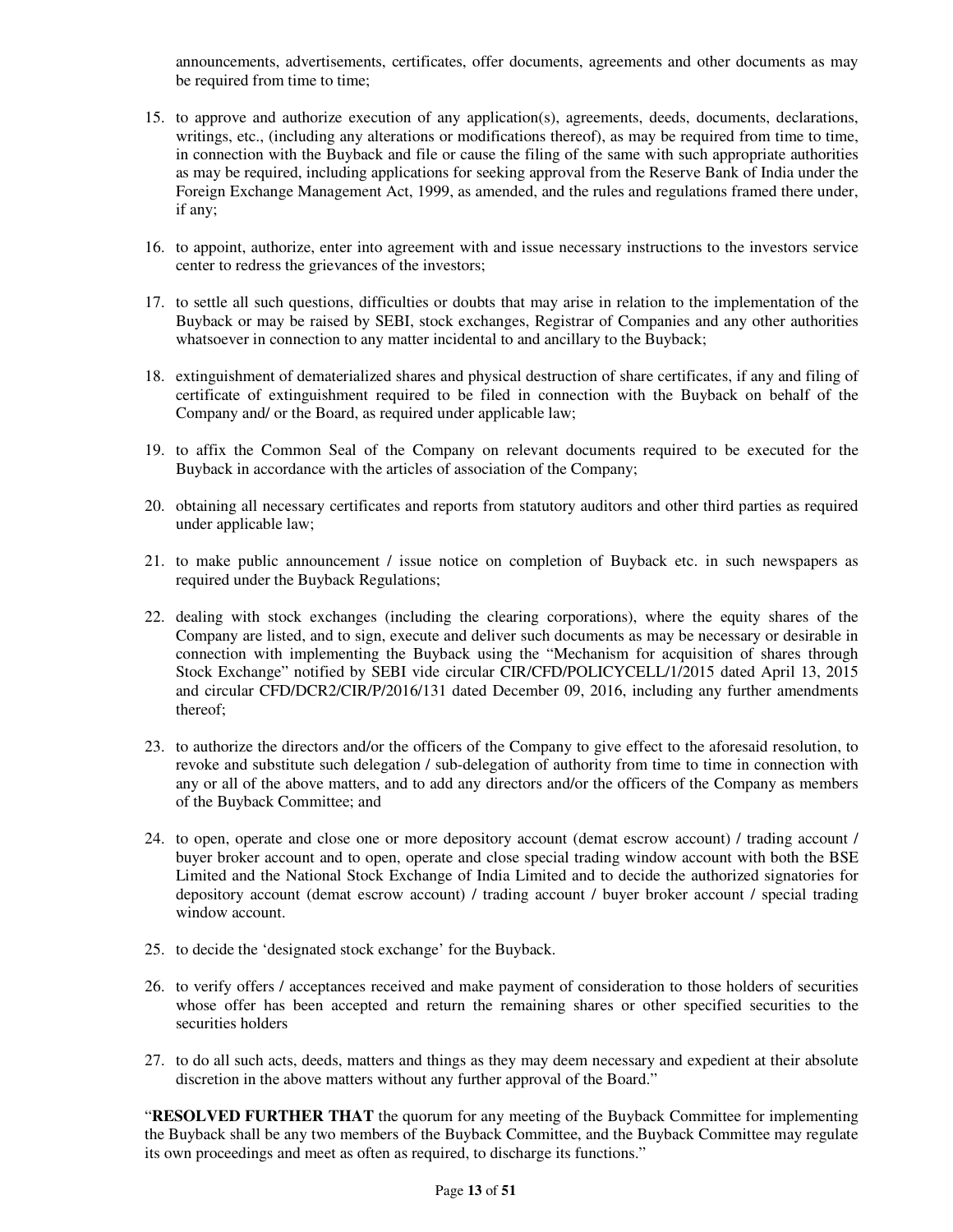"**RESOLVED FURTHER THAT** subject to the relevant provisions of the Act, the Buyback Committee is permitted to pass any resolution by circulation and the resolution passed by circulation shall have the same effect and force as if the resolutions have been passed in the meeting of the Buyback Committee."

"**RESOLVED FURTHER THAT** for the purpose of giving effect to this resolution, the Buyback Committee be and is hereby authorized to accept and make any alteration(s), modification(s) to the terms and conditions as it may deem necessary, concerning any aspect of the Buyback, in accordance with the statutory requirements as well as to give such directions as may be necessary or desirable, to settle any questions, difficulties or doubts that may arise and generally, to do all acts, deeds, matters and things as it may, in its absolute discretion deem necessary, expedient, usual or proper in relation to or in connection with or for matters consequential to the Buyback without seeking any further consent or approval of the shareholders or otherwise to the end and intent that they shall be deemed to have given their approval thereto expressly by the authority of this resolution."

"**RESOLVED FURTHER THAT** all acts, deeds, matters and things done by the Buyback Committee for the purpose shall have the same effect as if done by the Board."

4.2 The Buyback Committee (pursuant to the authority granted by the Board of Directors to finalize the terms of the Buyback), took note of: (a) the "Statement of permissible capital payment" prepared by the Company, containing the computation of amount of permissible capital payment towards the Buyback of equity shares in accordance with section  $68(2)(c)$  of the Act, based on the audited standalone and consolidated financial statements as at and for the year ended March 31, 2019, and (b) the report dated May 17, 2019 of the Statutory Auditors of the Company, Deloitte Haskins and Sells, LLP, on the permissible capital payment, and approved the Maximum Buyback Size at their meeting held on May 23, 2019. The extracts of the Buyback Committee resolution are as follows:

"**RESOLVED THAT** pursuant to the authority granted to the Buyback Committee (by the Board of Directors during the Board Meeting) to finalize the terms of the Buyback, the number of fully paid-up equity shares of face value of Rs. 2 each ("**Equity Shares**") to be bought back by the Company (subject to inter alia the approval of the shareholders), shall be up to 1,30,00,000 (One Crore Thirty Lakh Only) Equity Shares (which is within the limit prescribed by the Board of Directors at the Board Meeting), representing 5.32% of the total number of Equity Shares in the paid-up share capital of the Company as at March 31, 2019, at a price of Rs. 175/- (Rupees One Hundred and Seventy Five Only) per Equity Share ("**Buyback Price**") payable in cash for an aggregate consideration amount not exceeding Rs. 227.50 crore (Rupees Two Hundred and Twenty Seven Crore Fifty Lakhs Only) (which is within the limit prescribed by the Board of Directors at the Board Meeting) ("**Buyback Size**") (excluding any expenses incurred or to be incurred for the Buyback like filing fee payable to SEBI, advisors' fees, public announcement publication expenses, printing and dispatch expenses, transaction costs viz. brokerage, applicable taxes such as securities transaction tax, GST, stamp duty, other incidental and related expenses, etc.), being 24.69% and 24.84% of the aggregate of the fully paid-up equity share capital and free reserves as per the latest audited standalone and consolidated financial statements of the Company for the financial year ended March 31, 2019, on a proportionate basis through a tender offer pursuant to the Companies Act, 2013 and the SEBI (Buy-back of Securities) Regulations, 2018 ("**Buyback**"), subject to necessary permissions, sanctions, approval of the members by means of a special resolution through a postal ballot and such other statutory approvals as may be required.

**"RESOLVED FURTHER THAT** the Committee hereby confirms that the revised Buyback Size, does not exceed 25% of the aggregate of the fully paid-up share capital and free reserves as per the latest audited standalone financial statements of the Company for the financial year ended March 31, 2019."

## **5. DETAILS OF PUBLIC ANNOUNCEMENT**

The Company has made a Public Announcement dated June 26, 2019, in relation to the Buyback, which was published on June 27, 2019 in the following newspapers, in accordance with Regulation 7 of the Buyback Regulations, within 2 (two) working days from the date of declaration of results of the postal ballot for special resolution i.e. June 25, 2019:

| <b>Publication</b>       | Language | <b>Editions</b> |
|--------------------------|----------|-----------------|
| <b>Business Standard</b> | English  | All             |
| <b>Business Standard</b> | Hindi    | All             |
| Mumbai Lakshadeep        | Marathi  | Mumbai          |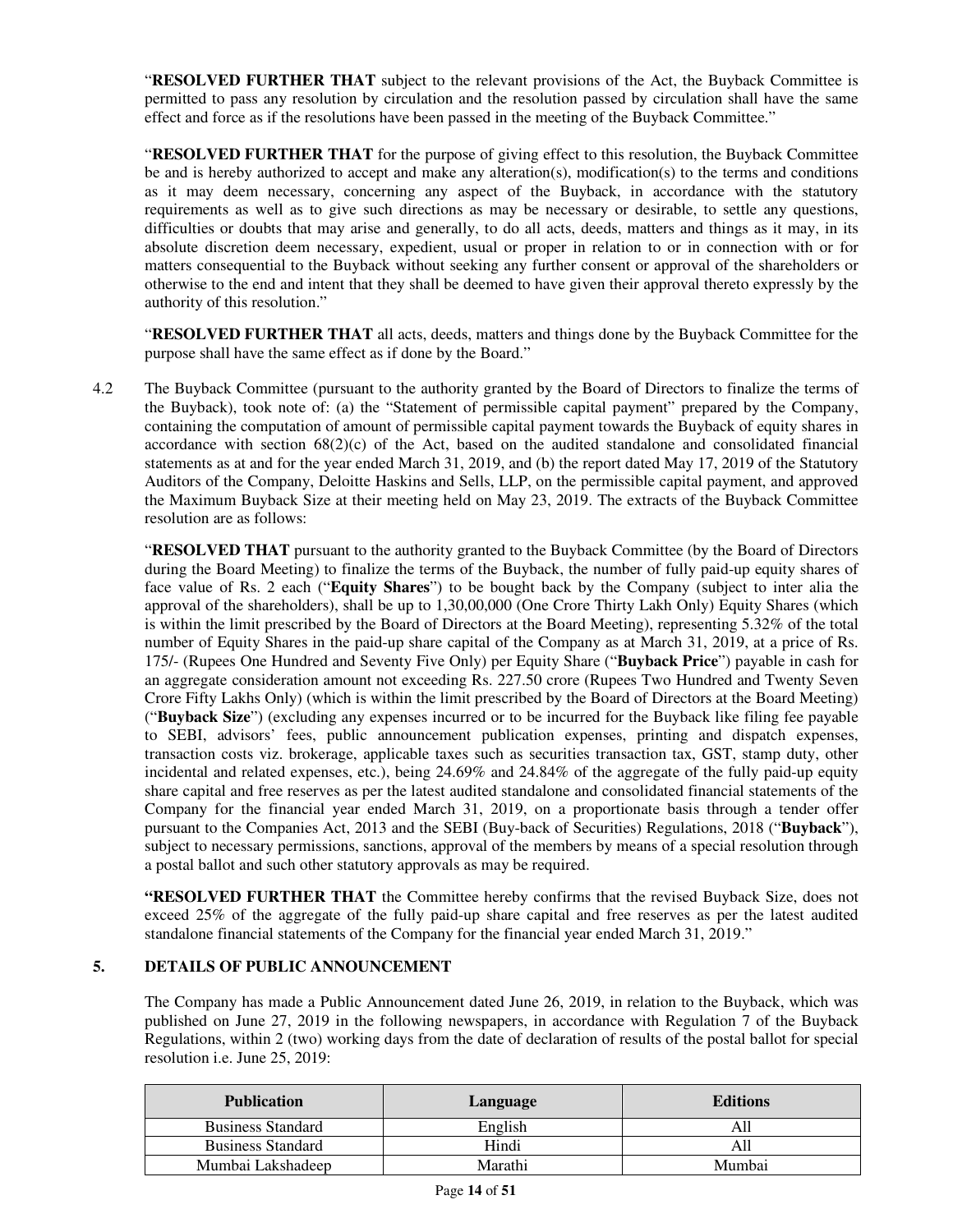The Company will publish further notices or corrigenda, if any, in the abovementioned newspapers.

The Public Announcement is available on the SEBI website at www.sebi.gov.in and on the website of the Company at www.greavescotton.com and on the websites of the Stock Exchanges (i.e. www.bseindia.com and www.nseindia.com).

## **6. DETAILS OF THE BUYBACK**

 $\overline{r}$ 

6.1 The Buyback has been authorized by the Board by way of the resolutions passed on May 2, 2019 and by the shareholders of the Company by way of a special resolution, passed through postal ballot (including e-voting) pursuant to the notice of postal ballot dated May 23, 2019 ("**Postal Ballot Notice**"), the results of which were announced on June 25, 2019. The details of the Buyback are provided below:

| Name of the Company                                                                                                                                  | <b>Greaves Cotton Limited</b>                                                                                                                                                                                                                                                                                                                                                                                                                                                                                                                                                                                                                                                                                                                                                                                                                                                                                                            |  |  |
|------------------------------------------------------------------------------------------------------------------------------------------------------|------------------------------------------------------------------------------------------------------------------------------------------------------------------------------------------------------------------------------------------------------------------------------------------------------------------------------------------------------------------------------------------------------------------------------------------------------------------------------------------------------------------------------------------------------------------------------------------------------------------------------------------------------------------------------------------------------------------------------------------------------------------------------------------------------------------------------------------------------------------------------------------------------------------------------------------|--|--|
| Maximum number of Equity<br>proposed to be bought back                                                                                               | Shares Up to $1,30,00,000$ (One Crore Thirty Lakh Only) fully paid-up<br>Equity Shares of face value of $\bar{\tau}$ 2 each                                                                                                                                                                                                                                                                                                                                                                                                                                                                                                                                                                                                                                                                                                                                                                                                              |  |  |
| Number of Equity Shares as a percentage<br>capital of the Company                                                                                    | Up to 5.32% of the total number of Equity Shares in the paid-up<br>of the existing paid-up Equity Share share capital of the Company as at March 31, 2019                                                                                                                                                                                                                                                                                                                                                                                                                                                                                                                                                                                                                                                                                                                                                                                |  |  |
| <b>Buyback Price</b>                                                                                                                                 | $\bar{\xi}$ 175/- (Rupees One Hundred and Seventy Five Only) per Equity<br>Share                                                                                                                                                                                                                                                                                                                                                                                                                                                                                                                                                                                                                                                                                                                                                                                                                                                         |  |  |
| Applicable regulations of SEBI<br>is made                                                                                                            | and The Buyback is being made under Sections 68, 69, 70, 110 and any<br>provisions of the Companies Act, in other applicable provisions of the Companies Act and the rules<br>accordance with which the Buy-back offer made thereunder, and the applicable provisions of the Buyback<br>Regulations                                                                                                                                                                                                                                                                                                                                                                                                                                                                                                                                                                                                                                      |  |  |
| Methodology for the Buyback                                                                                                                          | The Buyback shall be undertaken on a proportionate basis from the<br>Eligible Shareholders through the Tender Offer process prescribed<br>under Regulation 4(iv)(a) of the Buyback Regulations, using the<br>Stock Exchange Mechanism as specified in the SEBI Circular.                                                                                                                                                                                                                                                                                                                                                                                                                                                                                                                                                                                                                                                                 |  |  |
| Buyback<br>Size,<br>Maximum<br>i.e.<br>the Buyback and its percentage with<br>respect to the aggregate of the fully paid-<br><b>as</b><br>statements | the The aggregate consideration amount for the Buyback shall not<br>maximum amount to be expensed towards exceed $\bar{\xi}$ 227.50 crore (Rupees Two Hundred and Twenty Seven<br>Crore Fifty Lakhs Only), being 24.69% and 24.84% of the<br>aggregate of the fully paid-up equity share capital and free reserves<br>up equity share capital and free reserves as per the latest audited standalone and consolidated financial<br>per the latest audited financial statements, respectively, of the Company for the financial year<br>ended March 31, 2019. This does not include any expenses incurred<br>or to be incurred for the Buyback like filing fee payable to SEBI,<br>advisors' fees, public announcement publication expenses, printing<br>and dispatch expenses, transaction costs viz. brokerage, applicable<br>taxes such as securities transaction tax, GST, stamp duty, other<br>incidental and related expenses, etc. |  |  |
| percentage with respect to the total paid-<br>up Equity Share capital of the Company                                                                 | Shareholding of the Promoters and its Please refer to paragraph 9.4 of this Letter of Offer for details<br>regarding the shareholding of the Promoters and Promoter Group in<br>the Company.                                                                                                                                                                                                                                                                                                                                                                                                                                                                                                                                                                                                                                                                                                                                             |  |  |
| Intention of the Promoters and the persons<br>in control of the Company to participate in<br>the Buyback                                             | In terms of the Buyback Regulations, under the tender offer route,<br>the Promoters and Promoter Group have an option to participate in<br>the Buyback. In this regard, the Promoters and Promoter Group<br>entities have vide their letters dated May 23, 2019 expressed that<br>they do not intend to participate in the Buyback.                                                                                                                                                                                                                                                                                                                                                                                                                                                                                                                                                                                                      |  |  |
| shareholding<br>Promoters'<br>after<br>Buyback                                                                                                       | the Assuming the response to the Buyback is to the extent of $100\%$ (full<br>acceptance) from all the Eligible Shareholders upto their<br>entitlement, the aggregate shareholding and the voting rights of the<br>Promoters and Promoter Group of the Company, may increase to<br>54.81% post Buyback from the current pre Buyback shareholding of<br>51.90%. The Promoters and Promoter Group of the Company is<br>already in control over the Company and therefore change in voting<br>rights, if any, of the Promoters and Promoter Group, due to<br>Buyback, will not result in change in control.                                                                                                                                                                                                                                                                                                                                 |  |  |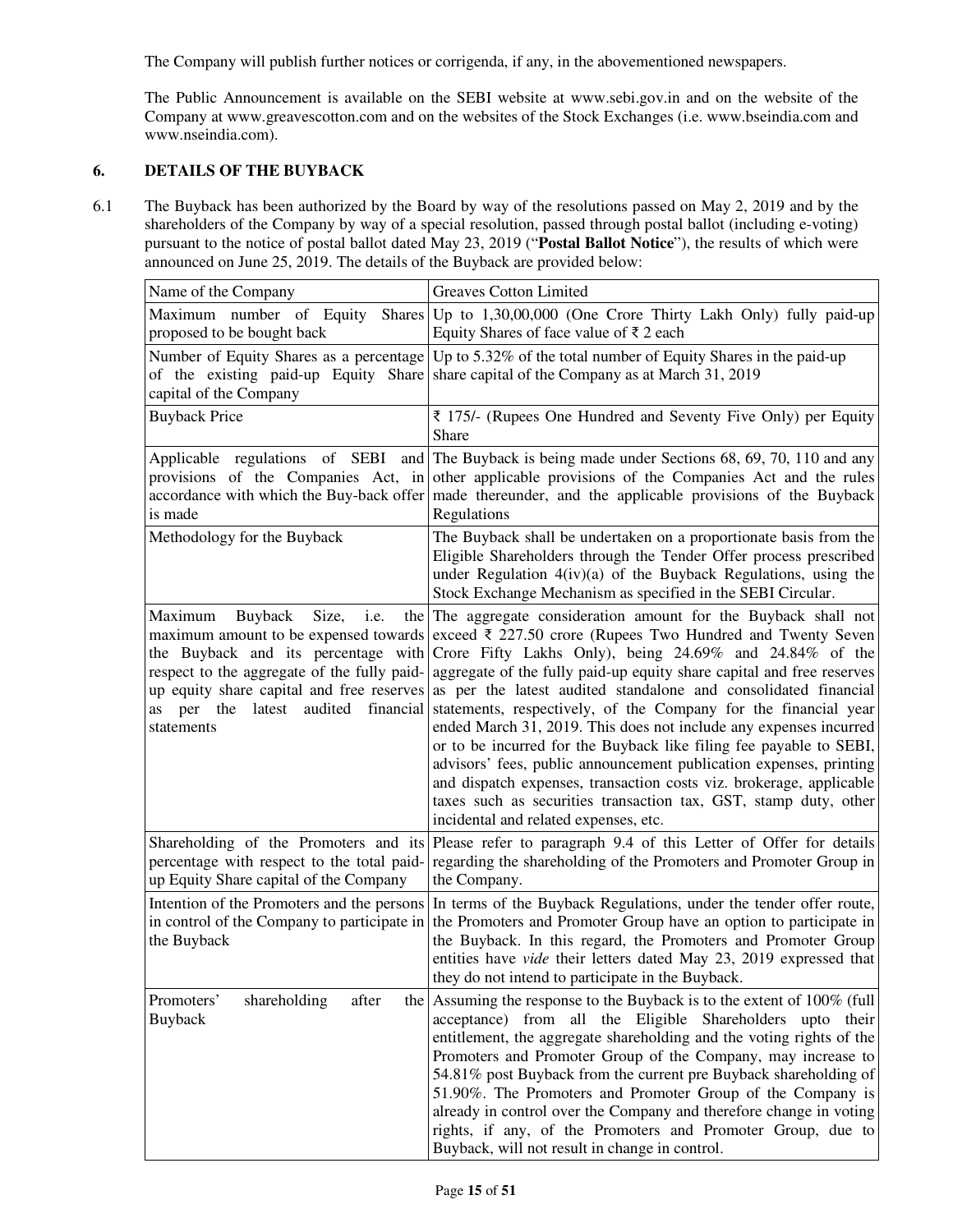- 6.2 Further, under the Companies Act, the number of equity shares that can be bought back in any financial year cannot exceed 25% of the total paid-up equity capital of the Company in that financial year. Since the Company proposes to buy back up to 1,30,00,000 (One Crore Thirty Lakh Only) Equity Shares constituting approximately 5.32% of the total paid-up Equity Shares of the Company as at March 31, 2019, the same is within the aforesaid 25% limit.
- 6.3 The Company is not undertaking this Buyback so as to delist its Equity Shares or other specified securities from the stock exchanges.
- 6.4 Post the Buyback, the non-Promoters and Promoter Group/public shareholding of the Company shall not fall below the minimum level required as per Regulation 38 of the LODR Regulations.
- 6.5 If there are any non-compliances/ delayed compliances pertaining to the Buyback, SEBI may initiate appropriate action against the Company and/or the Manager to the Buyback, in terms of the provisions of the SEBI Act, 1992 and the regulations made thereunder.

## **7. AUTHORITY FOR THE BUYBACK**

The Buyback is being undertaken by the Company in accordance with Clause 21 of the Articles, the provisions of Sections 68, 69, 70 and all other applicable provisions, if any, of the Companies Act, the Rules thereunder and the Buyback Regulations. The Board at its meeting held on May 2, 2019, passed a resolution approving the Buyback of Equity Shares of the Company and sought approval of its Shareholders, by a special resolution, through Postal Ballot Notice dated May 23, 2019. The Shareholders of the Company have approved the Buyback by way of a special resolution, through the postal ballot, the results of which were announced on June 25, 2019. The Buyback is subject to such other approvals and permissions, as may be required from statutory, regulatory or governmental authorities under applicable laws.

## **8. NECESSITY FOR THE BUYBACK**

Share buyback is the acquisition by a company of its own shares. The objective is to return surplus cash to the shareholders holding equity shares of the Company. Buyback is a more efficient form of distributing surplus cash to the shareholders holding equity shares of the Company *inter alia* for the following reasons:

- (i) The Buyback will help the Company to distribute surplus cash to its shareholders holding Equity Shares broadly in proportion to their shareholding thereby enhancing the overall return for them;
- (ii) The Buyback, which is being implemented through the tender offer route as prescribed under the Buyback Regulations, would involve a reservation of up to 15% of the equity shares, which the Company proposes to buyback, for small shareholders or the actual number of Equity Shares entitled as per the shareholding of small shareholders on the Record Date. The Company believes that this reservation for small shareholders would benefit a significant number of the Company's public shareholders, who would get classified as "Small Shareholders";
- (iii) The Buyback is generally expected to improve return on equity and improve earnings per share by reduction in the equity base of the Company, thereby leading to long term increase in shareholders' value;
- (iv) The Buyback gives an option to the Eligible Shareholders to either (A) participate in the Buyback and receive cash in lieu of their Equity Shares which are accepted under the Buyback, or (B) not to participate in the Buyback and get a resultant increase in their percentage shareholding in the Company post the Buyback, without additional investment; and
- (v) The Buyback will help in achieving an optimal capital structure.

## **9. MANAGEMENT DISCUSSION AND ANALYSIS OF THE LIKELY IMPACT OF THE BUYBACK ON THE COMPANY**

9.1 We believe that the Buyback is not likely to cause any impact on the profitability or earnings of the Company, except to the extent of reduction in the amount available for investment, which the Company could have otherwise deployed towards generating investment income. In the event that there is full acceptance of the Equity Shares tendered in the Buyback from Eligible Shareholders on a proportionate basis, the funds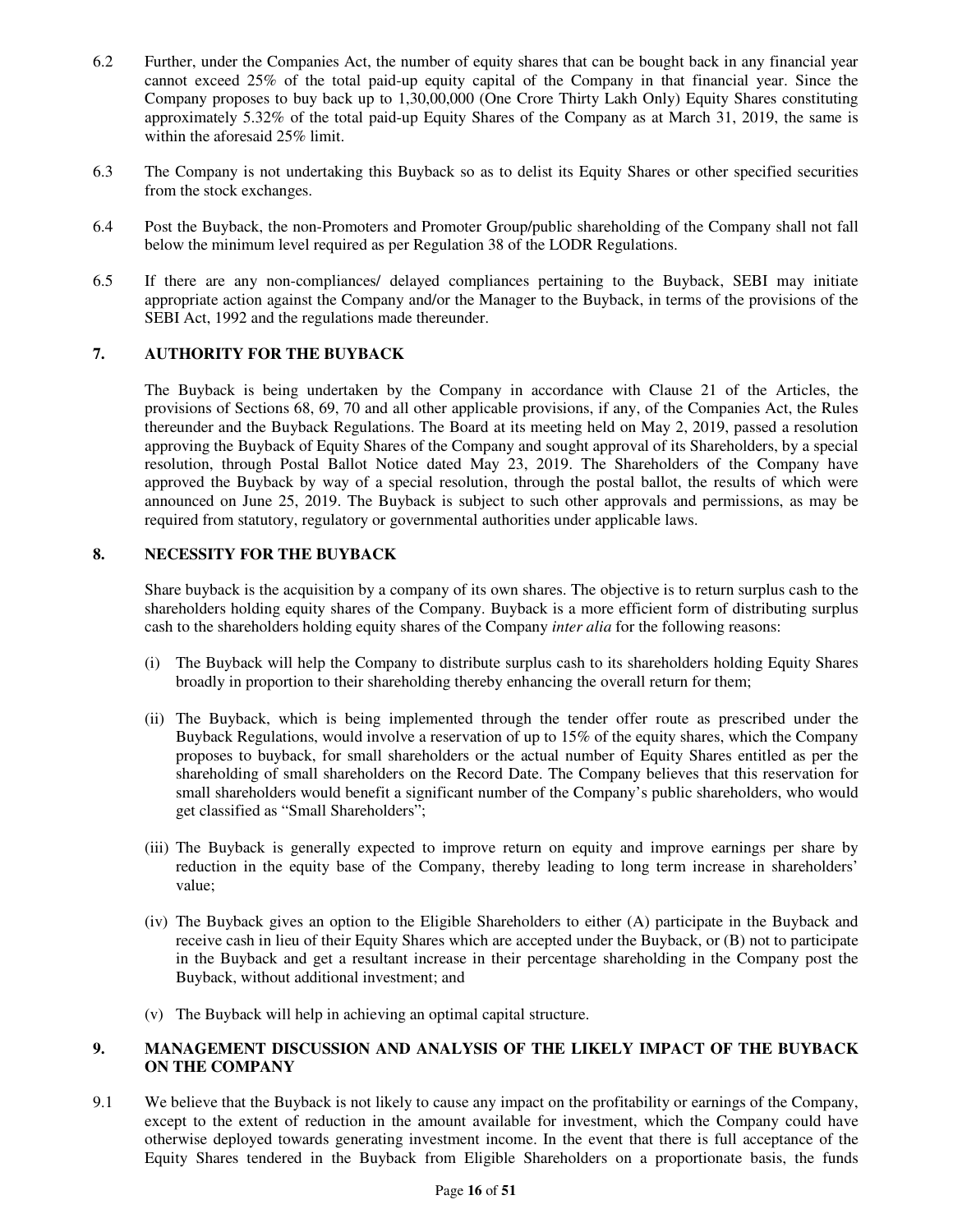deployed by the Company towards the Buyback would be ₹ 227.50 crore (Rupees Two Hundred and Twenty Seven Crore Fifty Lakhs Only) excluding transaction costs incurred or to be incurred for the Buyback. This shall impact the investment income earned by the Company, on account of reduced amount of funds available for investments.

- 9.2 The Buyback is not expected to impact growth opportunities for the Company.
- 9.3 The Buyback will not result in a change in control or otherwise affect the existing management structure of the Company.
- 9.4 The aggregate shareholding of the Promoters and Promoter Group and persons in control of the Company as on the date of the Public Announcement is as follows:

| <b>Sl. No.</b> | <b>Name of Shareholder</b>                    | <b>No. of Equity Shares</b> | % Shareholding |
|----------------|-----------------------------------------------|-----------------------------|----------------|
|                | D B H International Private Limited           | 9,87,46,790                 | 40.44          |
|                | Karun Carpets Private Limited                 | 1,42,09,060                 | 5.82           |
|                | <b>Bharat Starch Products Private Limited</b> | 1,37,75,865                 | 5.64           |
|                | Total                                         | 12,67,31,715                | 51.90          |

- 9.5 In terms of the Buyback Regulations, under the tender offer route, the Promoters and Promoter Group have an option to participate in the Buyback. In this regard, the Promoters and Promoter Group entities have vide their letters dated May 23, 2019 expressed that they do not intend to participate in the Buyback.
- 9.6 Aggregate shares purchased or sold by the Promoters and Promoter Group and persons who are in control of the Company during a period of six months preceding the date of the Board Meeting, i.e., May 2, 2019, and the date of the Postal Ballot Notice, i.e. May 23, 2019, and during the period of twelve months preceding the date of the Public Announcement i.e. June 26, 2019, are as follows:

| <b>Name</b>                                      | <b>Aggregate</b><br>Number of<br><b>Equity</b><br><b>Shares</b><br>purchased/<br>sold | <b>Nature of</b><br><b>Transactions</b> | <b>Maximum</b><br><b>Price Per</b><br><b>Equity</b><br>Share $(\bar{\tau})$ | Date of<br><b>Maximum</b><br>Price | <b>Minimum</b><br><b>Price Per</b><br><b>Equity</b><br>Share $(\bar{\tau})$ | Date of<br><b>Minimum</b><br>Price |
|--------------------------------------------------|---------------------------------------------------------------------------------------|-----------------------------------------|-----------------------------------------------------------------------------|------------------------------------|-----------------------------------------------------------------------------|------------------------------------|
| D B H International<br>Private Limited           | 2,77,128                                                                              | Market<br>Purchase                      | 138.14                                                                      | September<br>28, 2018              | 126.88                                                                      | October 1,<br>2018                 |
| Karun Carpets Private<br>Limited                 | 19,00,861                                                                             | Market<br>Purchase                      | 137.85                                                                      | September<br>28, 2018              | 114.48                                                                      | December<br>11, 2018               |
| <b>Bharat Starch Products</b><br>Private Limited | Nil                                                                                   | N/a                                     | N/a                                                                         | N/a                                | N/a                                                                         | N/a                                |

9.7 No directors of the companies which form part of the Promoters/ entities forming part of the Promoter Group hold any Equity Shares as on the date of the Public Announcement, except the following:

| S. No. | <b>Name of Director</b>                               | <b>No. of Equity Shares</b> | % Shareholding |
|--------|-------------------------------------------------------|-----------------------------|----------------|
|        | Praveen Sachdev (D B H International Private Limited) | 1.000                       | Negligible     |
|        | Vijay Rai (Bharat Starch Products Private Limited)    | 20.150                      | Negligible     |

- 9.8 No directors of companies which are Promoters/ entities forming part of the Promoter Group have purchased or sold Equity Shares during a period of six months preceding the date of the Board Meeting, i.e., May 2, 2019, and the date of the Postal Ballot Notice, i.e. May 23, 2019, and during the period of twelve months preceding the date of the Public Announcement i.e. June 26, 2019.
- 9.9 The Buyback will not result in any benefit to Promoters and Promoter Group, except to the extent of the change in their shareholding as per the response received in the Buyback, as a result of the extinguishment of Equity Shares which will lead to reduction in the equity share capital of the Company post Buyback.
- 9.10 Assuming the response to the Buyback is to the extent of 100% (full acceptance) from all the Eligible Shareholders upto their entitlement, the aggregate shareholding and the voting rights of the Promoters and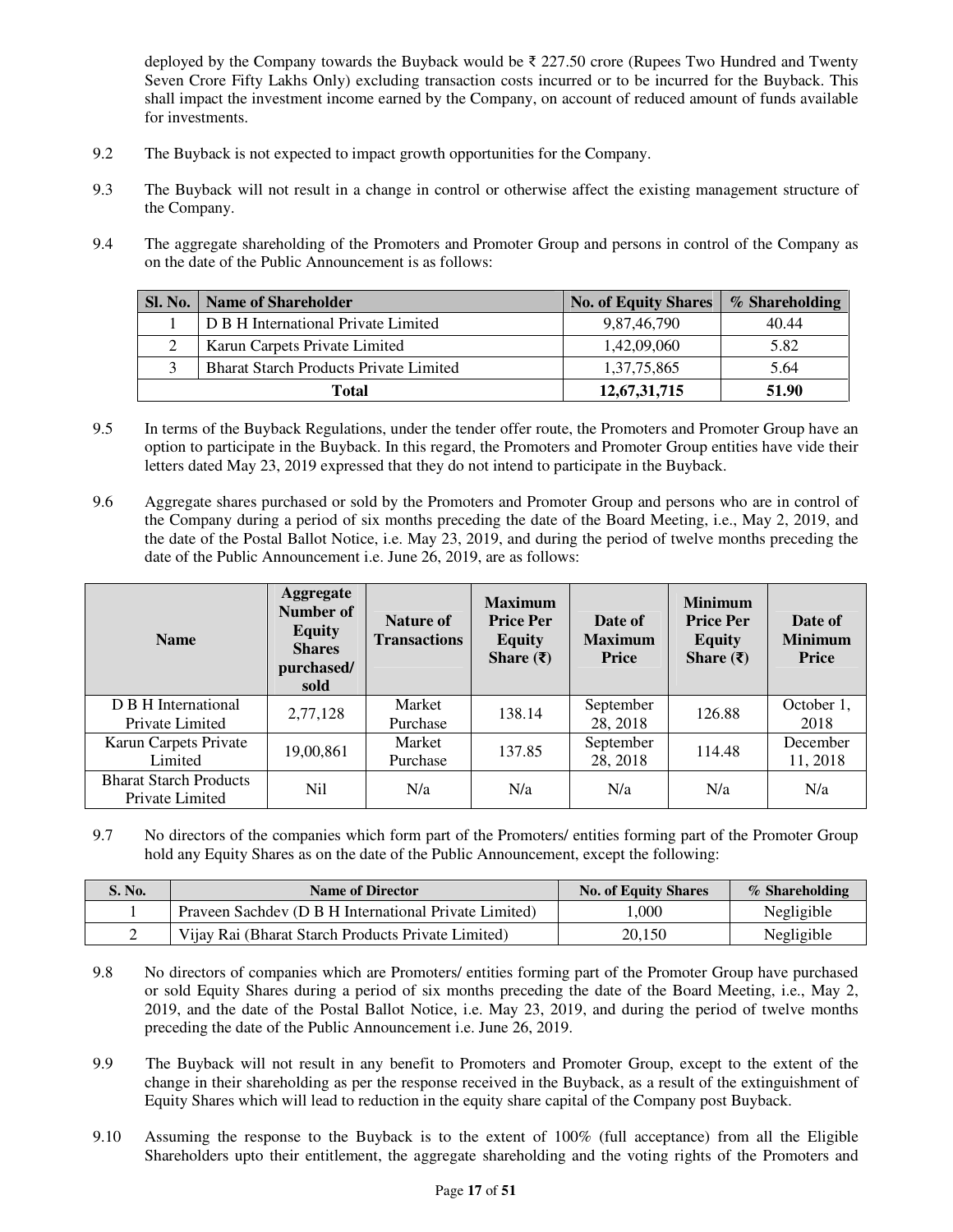Promoter Group of the Company, may increase to 54.81% post Buyback from the current pre Buyback shareholding of 51.90%, and the aggregate shareholding of the public shareholders in the Company may decrease to 45.19% post Buyback from the current pre Buyback shareholding of 48.10%.

- 9.11 Consequent to the Buyback and based on the number of Equity Shares bought back from the Non-Resident Shareholders, Indian financial institutions, banks, mutual funds and the public including other bodies corporate, the shareholding of the Promoters and Promoter Group of the Company would undergo a change. Please refer to paragraph 13.6 for further details.
- 9.12 The debt-equity ratio post Buyback on standalone as well as consolidated basis will be compliant with the permissible limit of 2:1 prescribed under Section 68(2)(d) of Companies Act and Regulation 4(ii) of the Buyback Regulations, even if the response to the Buyback is to the extent of 100% (full acceptance) from all the Eligible Shareholders upto their Buyback Entitlement.
- 9.13 The Company shall not issue any Equity Shares or other specified securities (including by way of bonus) till the expiry of the Buyback period, i.e., date on which the payment of consideration to shareholders who have accepted the Buyback is made.
- 9.14 The Company shall not raise further capital for a period of 1 (one) year from the date of the expiry of the Buyback period, i.e., date on which the payment of consideration to shareholders who have accepted the Buyback is made, except in discharge of its subsisting obligations.
- 9.15 The Promoters and Promoter Group of the Company shall not deal in the Equity Shares of the Company in the Stock Exchanges or off-market, including any inter se transfer of shares amongst the Promoters and Promoter Group, during the period between the date of passing of the special resolution through postal ballot and the date of the closure of the Buyback in accordance with the Buyback Regulations.
- 9.16 Salient financial parameters consequent to the Buyback based on the last audited standalone and consolidated financial statements of the Company for the financial year ended March 31, 2019 are as under:

|                                                 | <b>Standalone</b>      |                         | <b>Consolidated</b>    |                         |
|-------------------------------------------------|------------------------|-------------------------|------------------------|-------------------------|
| <b>Parameters</b>                               | Pre-<br><b>Buyback</b> | <b>Post</b><br>Buyback* | Pre-<br><b>Buyback</b> | <b>Post</b><br>Buyback* |
| Net worth $(\bar{\tau}$ in crore)               | 969.16                 | 741.66                  | 969.12                 | 741.62                  |
| Annualized Average Return on Net worth $(\%)$   | $17.55\%$              | 19.89%                  | 16.82%                 | 19.06%                  |
| Basic Earnings Per Share $(\bar{\tau})$         | 6.93                   | 7.32                    | 6.74                   | 7.03                    |
| Book Value per Share $(\bar{\tau})$             | 39.69                  | 32.08                   | 39.68                  | 32.08                   |
| P/E as per the latest audited financial results | 20.14                  | 19.07                   | 20.72                  | 19.85                   |
| Total Debt/ Equity Ratio                        |                        |                         |                        |                         |

*\*(Assuming full acceptance of Equity Shares in the Buyback Offer in the ratio of Buyback and the post buyback numbers are adjusted accordingly)* 

The key ratios have been computed as below:

| <b>Key Ratios</b>                               | <b>Basis</b>                                                        |  |  |  |  |  |
|-------------------------------------------------|---------------------------------------------------------------------|--|--|--|--|--|
| Basic Earnings per Share $(\bar{\zeta})$        | Profit After Tax/Weighted<br>Number of<br>Average<br><b>Shares</b>  |  |  |  |  |  |
| Diluted Earnings per Share $(\bar{\zeta})$      | outstanding for the period                                          |  |  |  |  |  |
| Book value per Share $(\bar{\zeta})$            | Net Worth (excluding revaluation reserves and miscellaneous         |  |  |  |  |  |
|                                                 | expenditure to the extent written off, if any)/ Number of Shares at |  |  |  |  |  |
|                                                 | the end of the period                                               |  |  |  |  |  |
| Debt-Equity Ratio                               | Total Debt/ Net Worth (excluding revaluation reserves and           |  |  |  |  |  |
|                                                 | miscellaneous expenditure to the extent written off, if any)        |  |  |  |  |  |
| Return on Average Net Worth                     | Profit After Tax attributable to equity holders of the Company /    |  |  |  |  |  |
|                                                 | Net Worth (excluding revaluation reserves and miscellaneous         |  |  |  |  |  |
|                                                 | expenditure to the extent written off, if any)                      |  |  |  |  |  |
| P/E as per the latest audited financial results | Closing market price of the Equity Shares on BSE at the end of      |  |  |  |  |  |
|                                                 | the year (March 31, 2019) / Basic Earnings per Share for the        |  |  |  |  |  |
|                                                 | period ended March 31, 2019 (Latest audited financial results as    |  |  |  |  |  |
|                                                 | on March 31, 2019)                                                  |  |  |  |  |  |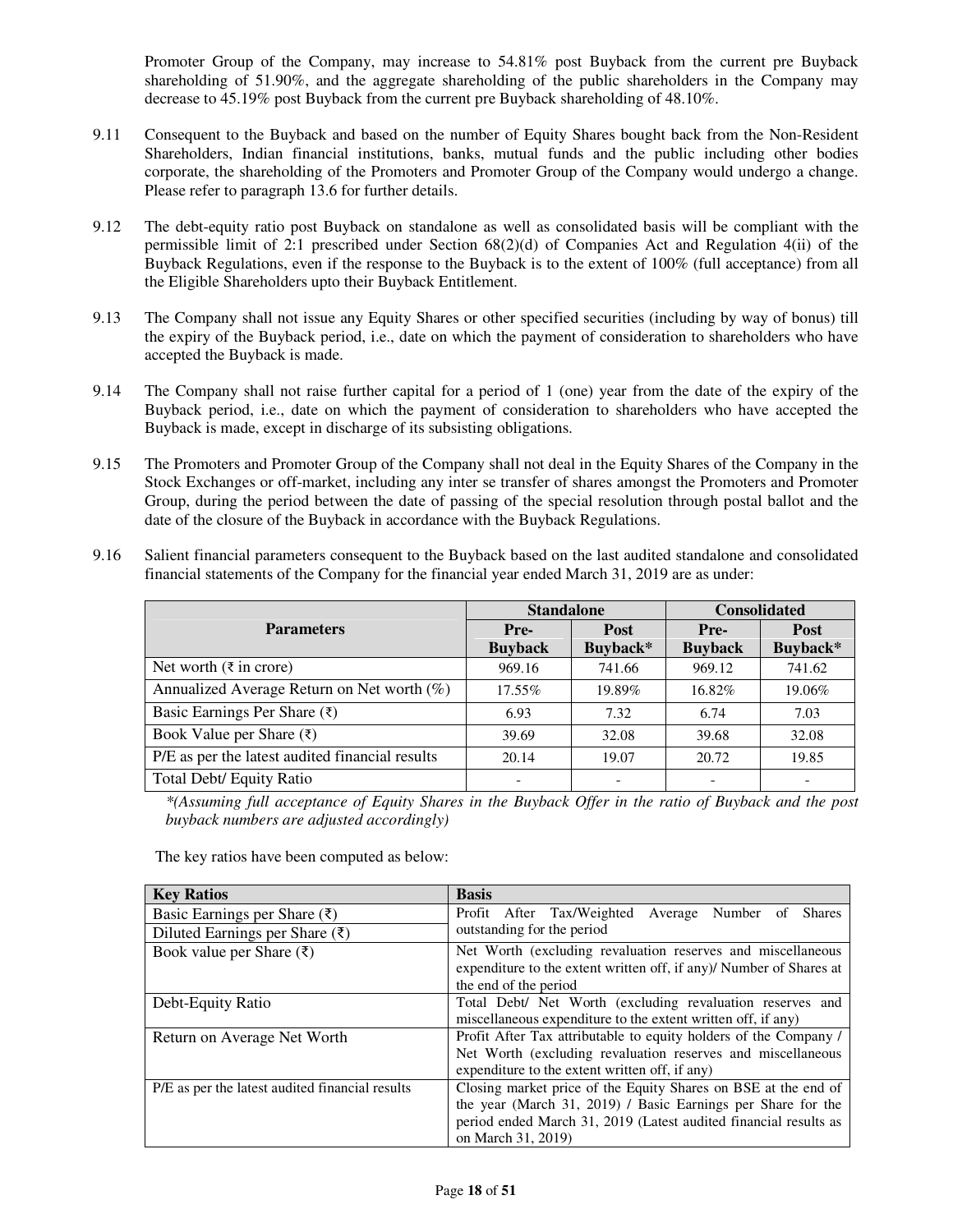- 1. Net worth = Equity Share Capital + Reserves & Surplus Miscellaneous Expenditure to the extent not written off.
- 2. Net worth post buy back = Net worth pre buy back minus funds to be utilised for the buy back
- 3. Total Debt = Borrowings (Non-Current and Current) + Current Maturities of Long Term Debt.
- 4. Earnings per Share and Book Value per Share post buy back has been computed after reducing proposed equity shares to be bought back from weighted average number of shares outstanding during the year

## **10. BASIS OF CALCULATING THE BUYBACK PRICE**

- 10.1 The Equity Shares of the Company are proposed to be bought back at a price of ₹ 175/- per Equity Share.
- 10.2 The Buyback Price of ₹ 175/- (Rupees One Hundred and Seventy Five Only) per Equity Share has been arrived at after considering various factors (i) the trends in the volume weighted average prices and closing price of the Equity Shares on the Stock Exchanges where the Equity Shares of the Company are listed, (ii) the net worth of the Company, and (iii) the impact on the earnings per Equity Share.
- 10.3 The Buyback Price represents:
	- (i) premium of 30.4% and 30.8% to the volume weighted average market price of the Equity Shares on the BSE and the NSE, respectively, during the 3 (three) months period preceding April 26, 2019, being the date of intimation to the Stock Exchanges regarding the date of the Board Meeting to consider the proposal of the Buyback **("Intimation Date");**
	- (ii) premium of 36.4% and 37.2% to the volume weighted average market price of the Equity Shares on the BSE and the NSE, respectively, during the 6 (six) months preceding the Intimation Date; and
	- (iii) premium of 24.9% and 24.7% over the closing price of the Equity Shares on the BSE and the NSE respectively, as on the Intimation Date**.**
- 10.4 The closing market price of the Equity Shares as on the Intimation Date was ₹ 140.10 and ₹ 140.30 on the BSE and the NSE respectively.
- 10.5 For details in relation to the trends in the market price of the Equity Shares, please see paragraph 16 (*Stock Market Data*) on page no. 28.

## **11. SOURCES OF FUNDS FOR THE BUYBACK**

- 11.1 Assuming full acceptance, the funds that would be employed by the Company for the purpose of the Buyback of 1,30,00,000 Equity Shares at a price of ₹175 per Equity Share the maximum amount required for Buyback will not exceed ₹ 227.50 crore (Rupees Two Hundred and Twenty Seven Crore Fifty Lakhs Only) (excluding any expenses incurred or to be incurred for the Buyback like filing fee payable to SEBI, advisors' fees, public announcement publication expenses, printing and dispatch expenses, transaction costs viz. brokerage, applicable taxes such as securities transaction tax, GST, stamp duty, other incidental and related expenses, etc.).
- 11.2 The funds for the implementation of the proposed Buyback will be sourced out of free reserves and securities premium of the Company and any other source as may be permitted by the Buyback Regulations or the Act. Borrowed funds from banks and financial institutions, if any, will not be used for the Buyback. The funds for the implementation of the proposed Buyback will be funded from current balances of cash and cash equivalents, current investment and/or internal accruals of the Company. The Company does not intend to raise additional debt for the explicit purposes of the Buyback.
- 11.3 The Company shall transfer from its free reserves or securities premium account, a sum equal to the nominal value of the equity shares bought back through the Buyback to the Capital Redemption Reserve account and details of such transfer shall be disclosed in its subsequent audited financial statements.

## **12. DETAILS OF ESCROW ACCOUNT AND AMOUNT DEPOSITED THEREIN**

12.1 In accordance with Regulation 9(xi) of the Buyback Regulations, the Company has appointed Kotak Mahindra Bank Limited, a banking company incorporated under the Companies Act, 1956 and registered as a banking company within the meaning of the Banking Regulation Act, 1949, and having its registered office at 27 BKC, C27, G Block, Bandra Kurla Complex, Bandra (East), Mumbai 400 051, as the Escrow Agent for the aforementioned Buyback. An Escrow Agreement has been executed amongst the Company, the Manager to the Buyback and the Escrow Agent on July 4, 2019.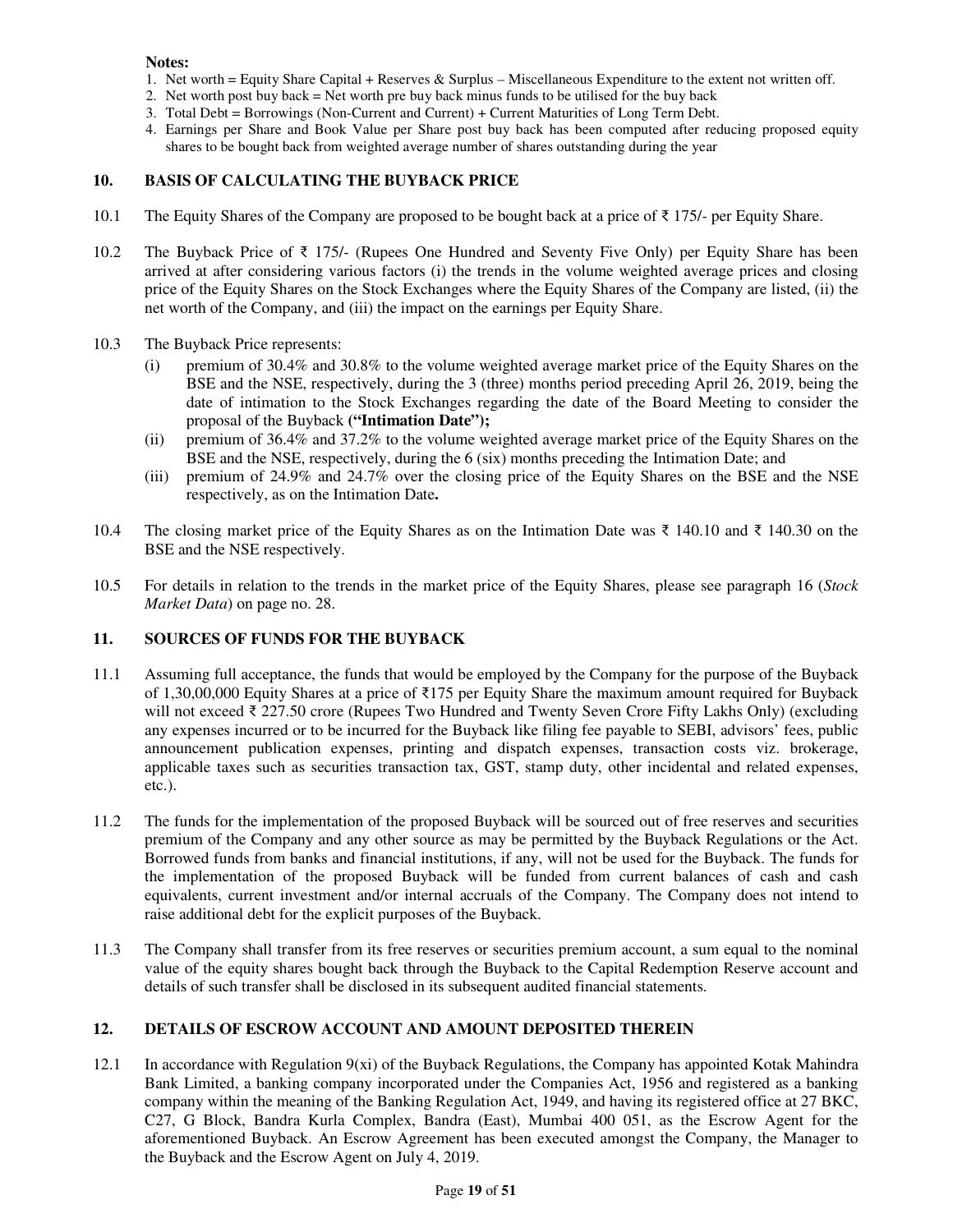- 12.2 In terms of the Escrow Agreement, the Company (a) shall open an escrow account in the name and style "Greaves Cotton Limited Buyback – Escrow Account"; and (b) undertakes to deposit an amount of at least ₹ 37,75,00,000 (Rupees Thirty Seven Crore Seventy Five Lakh only) in cash on or before the Buyback Opening Date, being an amount equivalent to the aggregate of 25% of ₹ 100 crores and 10% of the Maximum Buyback Size less ₹ 100 crores, by way of security for the fulfillment of its obligations under the Buyback, in compliance with the provisions of Regulation  $9(xi)$  of the Buyback Regulations. The Manager to the Buyback shall be empowered to operate the Escrow Account in accordance with the Buyback Regulations.
- 12.3 The amount of cash to be deposited in the Escrow Account shall be in accordance with the Buyback Regulations.
- 12.4 The Company has adequate and firm financial resources to fulfill the obligations under the Buyback and the same has been certified by N K R & Co (Firm Registration No. 127820W), Chartered Accountants, having its office at A 18, Everest Building, Tardeo Road, Tardeo, Mumbai 400034 (Tel: 022-23515414 / 2784) (vide their certificate dated June 26, 2019).
- 12.5 Based on the aforementioned certificate, the Manager to the Buyback confirms that it is satisfied that firm arrangements for fulfilling the obligations under the Buyback are in place and that the Company has the ability to implement the Buyback in accordance with the Buyback Regulations.

## **13. CAPITAL STRUCTURE AND SHAREHOLDING PATTERN**

| <b>Parameters</b>                                         | <b>Pre-Buyback</b><br>$(in \xi Crore)$ |
|-----------------------------------------------------------|----------------------------------------|
| <b>Authorised Share Capital</b>                           |                                        |
| 25,00,000 Redeemable Preference Shares of ₹ 100/- each    | 25.00                                  |
| 25,00,00,000 Equity Shares of ₹ 2/- each                  | 50.00                                  |
| <b>Total</b>                                              | 75.00                                  |
| <b>Issued, Subscribed and Fully Paid-Up Share Capital</b> |                                        |
| 24,42,06,795 Equity Shares of ₹ 2/- each                  | 48.84                                  |
| <b>Total</b>                                              | 48.84                                  |

13.1 The present capital structure of the Company as on date of this Letter of Offer is as follows:

*Note: The Board, at its meeting held on September 25, 2019, approved the reclassification of the existing authorized share capital of the Company into INR 75,00,00,000/- (Indian Rupees seventy five crores) divided into 37,50,00,000 (thirty seven crore fifty lakhs) equity shares of INR 2/- each (Indian Rupees two only). This reclassification of the authorized capital of the Company is subject to shareholders' approval, which will be sought by the Company in accordance with the applicable law.* 

13.2 Assuming full acceptance in the Buyback of 1,30,00,000 equity shares, the capital structure post Buyback would be as follows:

| <b>Parameters</b>                                         | Post-Buyback<br>$(in \, \bar{\mathbf{\mathsf{z}}}\, \text{Core})$ |
|-----------------------------------------------------------|-------------------------------------------------------------------|
| <b>Authorised Share Capital</b>                           |                                                                   |
| 25,00,000 Redeemable Preference Shares of ₹ 100/- each    | 25.00                                                             |
| 25,00,00,000 Equity Shares of ₹ 2/- each                  | 50.00                                                             |
| <b>Total</b>                                              | 75.00                                                             |
| <b>Issued, Subscribed and Fully Paid-Up Share Capital</b> |                                                                   |
| 23,12,06,795 Equity Shares of ₹2/- each                   | 46.24                                                             |
| <b>Total</b>                                              | 46.24                                                             |

*Note: The Board, at its meeting held on September 25, 2019, approved the reclassification of the existing authorized share capital of the Company into INR 75,00,00,000/- (Indian Rupees seventy five crores) divided into 37,50,00,000 (thirty seven crore fifty lakhs) equity shares of INR 2/- each (Indian Rupees two only). This reclassification of the authorized capital of the Company is subject to shareholders' approval, which will be sought by the Company in accordance with the applicable law.*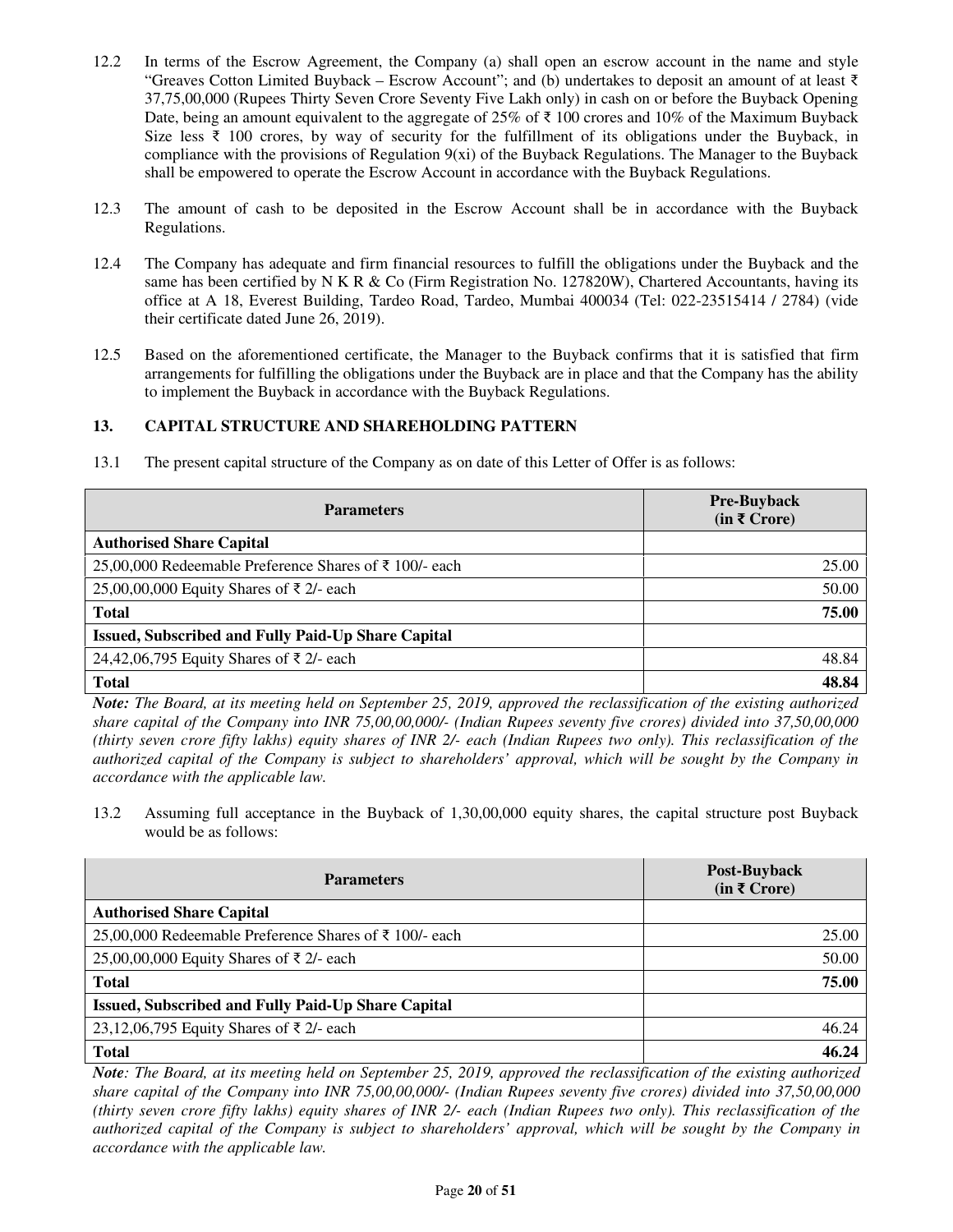- 13.3 As on the date of the Letter of Offer, there are no partly paid up equity shares and calls in arrears.
- 13.4 As on the date of the Letter of Offer, there are no convertible debentures or preference shares or any other convertible instruments of the Company.
- 13.5 No buy-back has been undertaken by the Company in the last three years.
- 13.6 The shareholding pattern of the Company before the Buyback, i.e., as on the Record Date, and after the Buyback (assuming full acceptance of 1,30,00,000 equity shares in the Buyback), is as follows:

|                                                                                                                                 |                            | <b>Pre-Buyback</b>               |                                          | Post-Buyback                    |  |
|---------------------------------------------------------------------------------------------------------------------------------|----------------------------|----------------------------------|------------------------------------------|---------------------------------|--|
| <b>Particulars</b>                                                                                                              | Number of<br><b>Shares</b> | $%$ to existing<br>share capital | No. of<br><b>Shares</b> post<br>Buyback* | $%$ holding<br>post<br>Buyback* |  |
| Promoters and Promoter Group                                                                                                    | 12,67,31,715               | 51.90                            | 12,67,31,715                             | 54.81                           |  |
| Foreign Investors (Including ADRs,<br>Non-Resident Indians, FIIs, FPIs,<br>Foreign Nationals, and Overseas<br>Corporate Bodies) | 3,87,45,843                | 15.87                            |                                          |                                 |  |
| Financial Institutions/ Banks/ NBFCs<br>& Mutual Funds                                                                          | 3,81,38,939                | 15.62                            | 10,44,75,080                             | 45.19                           |  |
| (Public, Bodies Corporate,<br>Others<br>Clearing Members, Trusts and HUF)                                                       | 4,05,90,298                | 16.62                            |                                          |                                 |  |
| <b>Total</b>                                                                                                                    | 24, 42, 06, 795            | 100.00                           | 23, 12, 06, 795                          | 100.00                          |  |

*\* Assuming full acceptance of 1,30,00,000 Equity Shares in the Buyback in the ratio of their entitlement. Due to rounding-off, the aforesaid numbers may be slightly different.* 

13.7 There is no pending scheme of amalgamation or compromise or arrangement involving the Company pursuant to the provisions of the Act.

## **14. BRIEF INFORMATION OF THE COMPANY**

- 14.1 The Company was incorporated as 'Greaves Cotton and Company Limited' on March 29, 1922 at Mumbai as a public limited company under the Companies Act, 1913. Subsequently, the name of the Company was changed to 'Greaves Limited' on August 19, 1993 and to 'Greaves Cotton Limited' on November 25, 2003. The Company currently has its registered office at Unit No. 701, 7th Floor, Tower 3, Equinox Business Park, LBS Marg, Kurla West, Mumbai - 400 070.
- 14.2 The equity shares of the Company were listed at BSE Limited (Code: 501455) on May 13, 1958 and National Stock Exchange of India Limited (Code: GREAVESCOT) on September 09, 2004.
- 14.3 The paid-up equity share capital of the Company as per standalone financials for the year ended March 31, 2019 was ₹ 48.84 crore and total free reserves for the year ended March 31, 2019 was ₹ 872.66 crore.
- 14.4 The Company is engaged in manufacturing of engines, engine applications and trading of power tillers, spares related to engines and infrastructure equipment etc. The Company has 6 (six) manufacturing facilities in the states of Maharashtra and Tamil Nadu out of which 3 (three) are situated in Aurangabad, 2 (two) in Pune, Maharashtra and the 1 (one) in Ranipet, Tamil Nadu. The products are mainly sold in India with some export to Middle East, Africa & South East Asia Region. Further, the Board at its meeting held on August 29, 2018, approved the proposal of investment in Ampere Vehicles Private Limited ("**Ampere**"). Ampere is engaged in last mile mobility electric segment. It has in house capabilities in designing, developing, manufacturing and marketing of electric vehicles with a wide range of applications.
- 14.5 For the financial years ended March 31, 2017, 2018 and 2019 the Company recorded, on a standalone basis, revenue from operations of ₹ 1,819.09 crore, ₹ 1,839.70 crore and ₹ 1,987.82 crore, respectively. The net profit after tax for the financial years ended March 31, 2017, 2018 and 2019 was ₹180.63 crore, ₹ 202.62 crore and  $\bar{\tau}$  169.30 crore, respectively.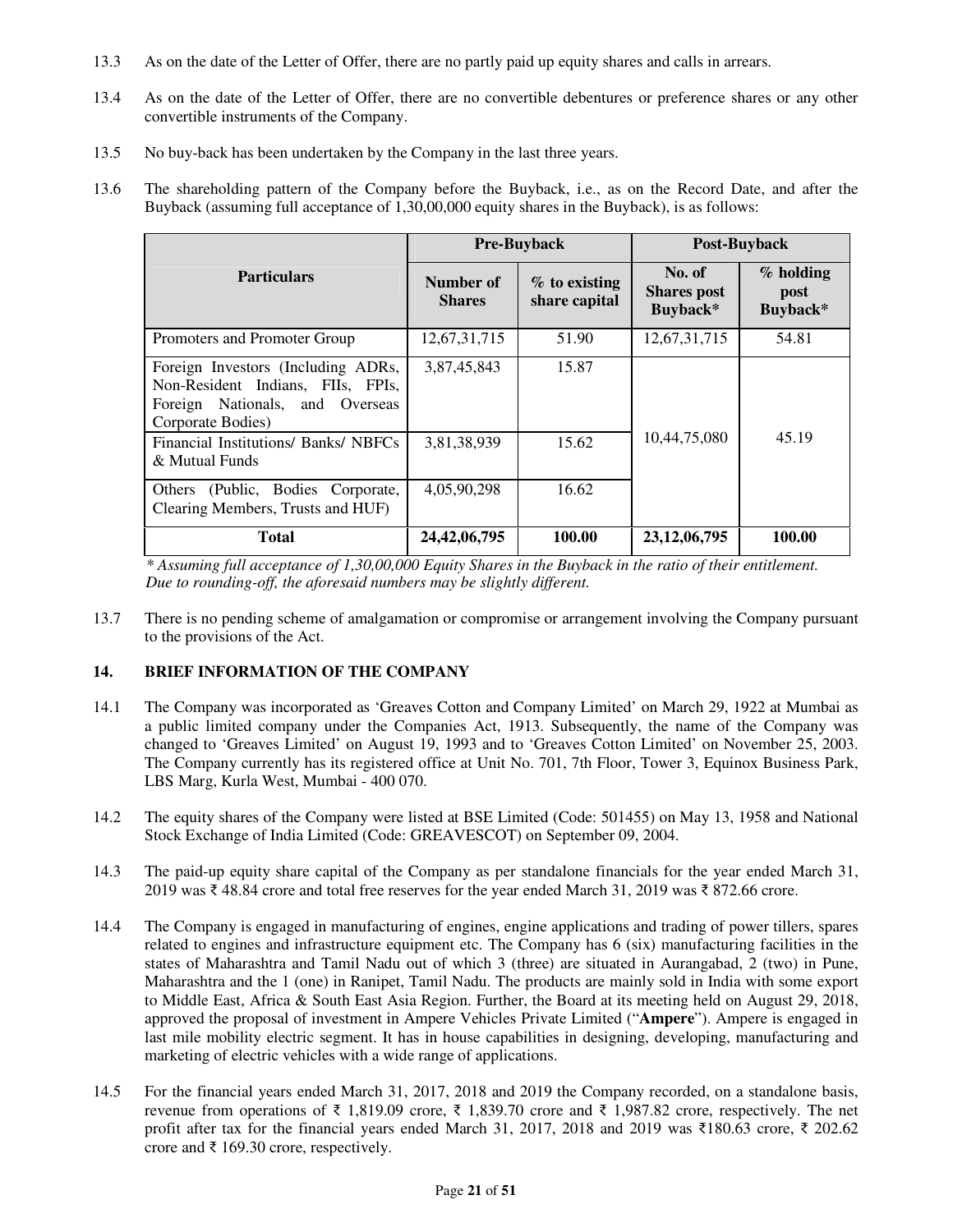14.6 For the financial years ended March 31, 2017, 2018 and 2019 the Company recorded, on a consolidated basis, revenue from operations of ₹ 1,819.27 crore, ₹ 1,839.70 crore and ₹ 2,015.32 crore, respectively. The net profit after tax for the financial years ended March 31, 2017, 2018 and 2019 was ₹ 180.66 crore, ₹ 202.19 crore and ₹ 162.63 crore, respectively.

## 14.7 **Following is the equity share capital history of the Company since inception:**

| Date of<br>allotment/<br>resolution/<br>change | Number of<br><b>Equity</b><br><b>Shares</b> | Face<br><b>Value</b><br>$(\overline{\mathbf{z}})$ | <b>Issue</b><br>price<br>per<br><b>Equity</b><br><b>Share</b><br>(3) | <b>Consideration</b><br>(cash, bonus,<br>consideration<br>other than<br>cash) | <b>Nature of Allotment</b>                                                                                                                           | <b>Cumulative</b><br>number of<br><b>Equity</b><br><b>Shares</b> | <b>Cumulative</b><br><b>Equity Share</b><br>Capital $(\bar{\mathbf{\mathsf{z}}})$ |
|------------------------------------------------|---------------------------------------------|---------------------------------------------------|----------------------------------------------------------------------|-------------------------------------------------------------------------------|------------------------------------------------------------------------------------------------------------------------------------------------------|------------------------------------------------------------------|-----------------------------------------------------------------------------------|
| Upto Mach 31,<br>1965                          | $\overline{a}$                              | $\overline{\phantom{a}}$                          |                                                                      |                                                                               | Subscription<br>to<br>Memorandum<br>of<br>Association/<br>further<br>allotments <sup>(1)</sup>                                                       | 1,35,000                                                         | 1,35,00,000                                                                       |
| January 17,<br>1967                            | 54,000                                      | 100                                               | $\overline{\phantom{a}}$                                             | <b>Bonus</b>                                                                  | <b>Bonus</b><br>issue<br>in<br>the<br>ratio of 2:5                                                                                                   | 1,89,000                                                         | 1,89,00,000                                                                       |
| February 21,<br>1973                           | 94,500                                      | 100                                               | $\overline{\phantom{a}}$                                             | <b>Bonus</b>                                                                  | <b>Bonus</b><br>issue<br>in<br>the<br>ratio of 1:2                                                                                                   | 2,83,500                                                         | 2,83,50,000                                                                       |
| May 28, 1977                                   | 1,41,750                                    | 100                                               | $\overline{\phantom{a}}$                                             | <b>Bonus</b>                                                                  | issue<br><b>Bonus</b><br>in<br>the<br>ratio of 1:2                                                                                                   | 4,25,250                                                         | 4,25,25,000                                                                       |
| March 23, 1984                                 | 2,12,625                                    | 100                                               | $\overline{\phantom{a}}$                                             | <b>Bonus</b>                                                                  | in<br><b>Bonus</b><br>issue<br>the<br>ratio of 1:2                                                                                                   | 6,37,875                                                         | 6,37,87,500                                                                       |
| June 24, 1986                                  | 19,250                                      | 100                                               | $\overline{\phantom{a}}$                                             | Other than<br>cash                                                            | Allotment<br>upon<br>of<br>amalgamation<br>Lombardini<br>Limited<br>with the Company                                                                 | 6,57,125                                                         | 6,57,12,500                                                                       |
| December 15,<br>$1988^{(2)}$                   | 3,28,562                                    | 100                                               | $\blacksquare$                                                       | <b>Bonus</b>                                                                  | Bonus issue<br>in<br>the<br>ratio of 1:2                                                                                                             | 9,85,687                                                         | 9,85,68,700                                                                       |
| May 24, 1990 <sup>(3)</sup>                    |                                             | $\overline{\phantom{a}}$                          |                                                                      |                                                                               | Sub-division of equity<br>shares of face value of<br>$\overline{\xi}$ 100 (Rupees One<br>Hundred only) each to<br>₹<br>10<br>(Rupees<br>Ten<br>only) | 98,56,870                                                        | 9,85,68,700                                                                       |
| March 9, 1992                                  | 50                                          | 10                                                |                                                                      | Other than<br>cash                                                            | Allotment<br>upon<br>amalgamation<br>of<br>Chitram Limited with<br>the Company                                                                       | 98,56,920                                                        | 9,85,69,200                                                                       |
| June 12, 1992                                  | 38,58,029                                   | 10                                                | 40                                                                   | Cash                                                                          | Allotted<br>upon<br>conversion<br>of<br>debentures                                                                                                   | 1,37,14,949                                                      | 13,71,49,490                                                                      |
| February 13,<br>1993                           | 1,37,40,949                                 | 10                                                | 80                                                                   | Cash                                                                          | Rights Issue in ratio of<br>1:1                                                                                                                      | 2,74,55,898                                                      | 27,45,58,980                                                                      |
| March 16, 1993                                 | 28,552                                      | 10                                                | $\overline{\phantom{a}}$                                             | Other than<br>cash                                                            | Allotment<br>upon<br>amalgamation<br>of<br>Greaves<br>Semi<br>Conductors<br>Limited<br>with the Company                                              | 2,74,84,450                                                      | 27,48,44,500                                                                      |
| July 22, 1993                                  | 13, 18, 173                                 | 10                                                | $\overline{\phantom{a}}$                                             | Other than<br>cash                                                            | Allotment<br>upon<br>amalgamation<br>of<br>David Brown Greaves<br>Limited<br>with<br>the<br>Company                                                  | 2,88,02,623                                                      | 28,80,26,230                                                                      |
| July 22, 1993                                  | 6,73,730                                    | 10                                                | $\overline{\phantom{a}}$                                             | Other than                                                                    | Allotment<br>upon                                                                                                                                    | 2,94,76,353                                                      | 29,47,63,530                                                                      |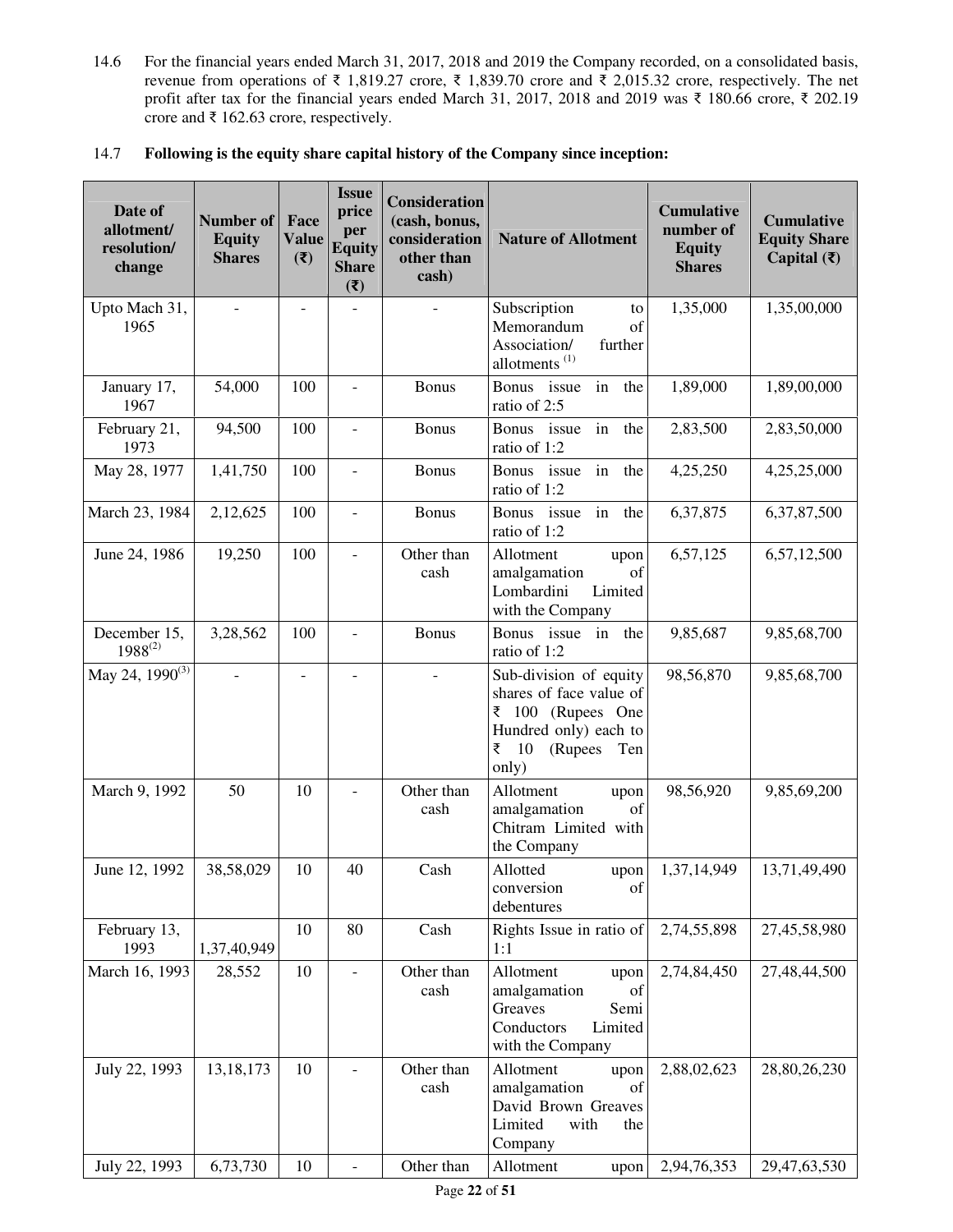|                              |             |    |                          | cash               | amalgamation<br>of<br>Ruston<br>Hornsby<br>$\&$<br>Limited<br>with<br>the<br>Company                                                                  |                |                 |
|------------------------------|-------------|----|--------------------------|--------------------|-------------------------------------------------------------------------------------------------------------------------------------------------------|----------------|-----------------|
| July 27, 1995 <sup>(4)</sup> | 1,47,38,176 | 10 | $\overline{a}$           | <b>Bonus</b>       | Bonus issue in<br>the<br>ratio of 1:2                                                                                                                 | 4, 42, 14, 529 | 44, 21, 45, 290 |
| August 30,<br>$1999^{(5)}$   | 4,26,830    | 10 | $\overline{\phantom{a}}$ | Other than<br>cash | Allotment<br>upon<br>amalgamation<br>of<br>Rajasthan Polymers &<br>Resigns Limited with<br>the Company                                                | 4,46,41,359    | 44, 64, 13, 590 |
| April 25, 2003               | (10, 137)   | 10 | $\blacksquare$           |                    | Forfeited due to non-<br>payment of allotment /<br>call money by the<br>shareholders for shares<br>allotted to them under<br>the rights issue of 1993 | 4,46,31,222    | 44, 63, 12, 220 |
| November 17,<br>2004         | 10,00,000   | 10 | 76                       | Cash               | <b>Allotted to Promoters</b>                                                                                                                          | 4,56,31,222    | 45, 63, 12, 220 |
| November 05,<br>2005         | 16,00,000   | 10 | 76                       | Cash               | Allotment<br>to<br>Promoters<br>upon<br>conversion of Equity<br><b>Warrants Series A</b>                                                              | 4,72,31,222    | 47, 23, 12, 220 |
| May 16, 2006                 | 16,00,000   | 10 | 76                       | Cash               | Allotted to Promoters<br>upon conversion<br>- of<br><b>Equity Warrants Series</b><br>B                                                                | 4,88,31,222    | 48,83,12,220    |
| June 29, 2007                | 10,137      | 10 | 336                      | Cash               | Forfeited shares were<br>allotted<br>key<br>to<br>employees<br>of<br>the<br>Company                                                                   | 4,88,41,359    | 48, 84, 13, 590 |
| November 25,<br>2010         |             |    |                          |                    | Sub-division of equity<br>shares of face value of<br>₹ 10 (Rupees Ten<br>only) each to $\overline{\zeta}$ 2<br>(Rupees Two only)                      | 24,42,06,795   | 48, 84, 13, 590 |

- (1) The relevant documents for allotments made by the Company since the date of incorporation of the Company upto March 31, 1965 are not available.
- (2) Date of annual general meeting where the shareholders of the Company approved the bonus issue.
- (3) Date of extraordinary general meeting where the shareholders of the Company approved the sub-division.
- (4) Date of annual general meeting where the shareholders of the Company approved the bonus issue.
- (5) Date on which the Equity Shares issued upon amalgamation of Rajasthan Polymers and Resigns Limited were listed on BSE.
- 14.8 The details of the Board of Directors of the Company as on the date of the Public Announcement is as follows:

| <b>Sr</b><br>N <sub>0</sub> | Name,<br><b>Occupation, Age   Designation</b><br>and DIN |          | <b>Qualifications</b> | Date of<br>Appointment/<br>$Re-$<br>appointment | <b>Other Directorships</b>            |
|-----------------------------|----------------------------------------------------------|----------|-----------------------|-------------------------------------------------|---------------------------------------|
|                             | 1. Karan Thapar                                          | Chairman | CA                    | September 29,                                   | EICL Limited                          |
|                             | Occupation:                                              |          |                       | 1991                                            | <b>Premium Transmission Private</b>   |
|                             | <b>Business</b>                                          |          |                       |                                                 | Limited                               |
|                             | Age: 62 years                                            |          |                       |                                                 | <b>Bharat Starch Products Private</b> |
|                             | DIN: 00004264                                            |          |                       |                                                 | Limited                               |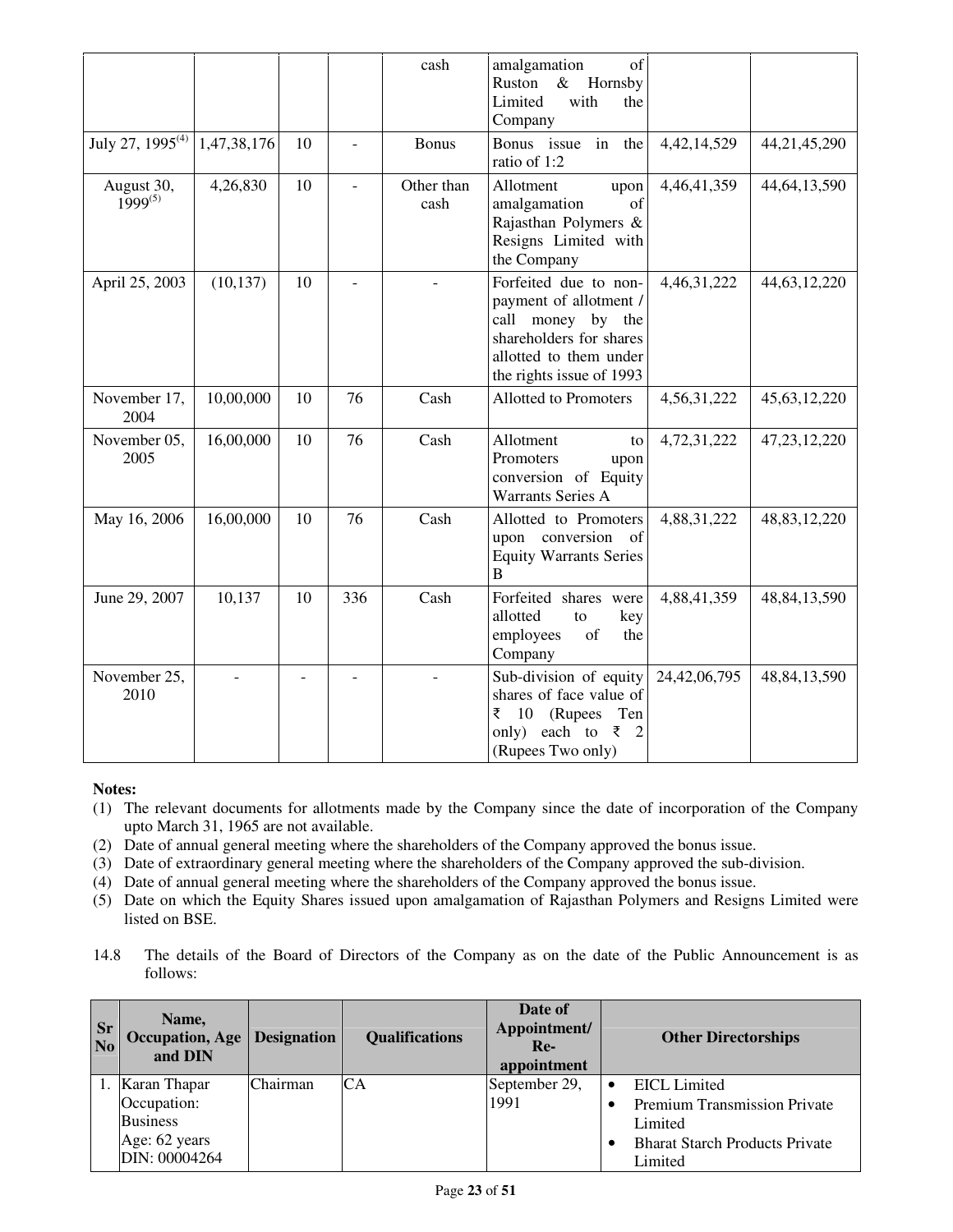| <b>Sr</b><br>N <sub>0</sub> | Name,<br><b>Occupation</b> , Age<br>and DIN                                                                | <b>Designation</b>                                    | <b>Qualifications</b>                                                                                                                                       | Date of<br>Appointment/<br>Re-<br>appointment | <b>Other Directorships</b>                                                                                                                                                                                                                                                                                                                                                                                                                                                                                                           |
|-----------------------------|------------------------------------------------------------------------------------------------------------|-------------------------------------------------------|-------------------------------------------------------------------------------------------------------------------------------------------------------------|-----------------------------------------------|--------------------------------------------------------------------------------------------------------------------------------------------------------------------------------------------------------------------------------------------------------------------------------------------------------------------------------------------------------------------------------------------------------------------------------------------------------------------------------------------------------------------------------------|
|                             |                                                                                                            |                                                       |                                                                                                                                                             |                                               | D B H International Private<br>$\bullet$<br>Limited<br>Karun Carpets Private Limited<br>$\bullet$<br><b>DBH</b> Consulting Limited<br>$\bullet$<br><b>DBH</b> Stephan Limited<br>$\bullet$<br><b>DBH</b> Melior Limited<br>$\bullet$                                                                                                                                                                                                                                                                                                 |
|                             | 2. Nagesh<br>Basavanhalli<br>Occupation:<br><b>Business</b><br>Executive<br>Age: 53 years<br>DIN: 01886313 | Managing<br>Director &<br><b>CEO</b>                  | B.E. (Mechanical) -<br>M.S., University of<br>Texas, MBA -<br>University of<br>Chicago Booth<br><b>School of Business</b>                                   | September 27,<br>2016                         | Greaves Leasing Finance Limited<br>$\bullet$<br>Dee Greaves Limited<br>$\bullet$<br>Premium Transmission Private<br>$\bullet$<br>Limited<br>Ampere Vehicles Private Limited<br>٠<br><b>Breach Candy Hospital Trust</b><br>$\bullet$                                                                                                                                                                                                                                                                                                  |
|                             | 3. Vijay Dilbagh Rai<br>Occupation:<br>Professional<br>Age: 72 years<br>DIN: 00075837                      | Non-<br>Executive,<br>Non-<br>Independent<br>Director | B. Tech.<br>(Mechanical), IIT -<br>Kharagpur                                                                                                                | March 21,<br>$2002^{(1)}$                     | Akola Chemicals (India) Limited<br>$\bullet$<br><b>EICL</b> Limited<br>$\bullet$<br>Punjab Chemicals and Crop<br>$\bullet$<br><b>Protection Limited</b><br>Greaves Leasing Finance Limited<br>٠<br>Bombay Gymkhana Limited<br>$\bullet$<br><b>Saurav Chemicals Limited</b><br>$\bullet$<br>Pimex India Private Limited<br>$\bullet$<br>D B H International Private<br>$\bullet$<br>Limited<br>Good Relations (India) Private<br>$\bullet$<br>Limited<br><b>Bharat Starch Products Private</b><br>$\bullet$<br>Limited                |
|                             | 4. Kewal Handa<br>Occupation:<br>Professional<br>Age: 66 years<br>DIN: 00056826                            | Independent<br>Director                               | M.Com, ACMA,<br>ACS, Pfizer<br>Leadership - Harvard<br>USA, Marketing<br>Programme -<br>Colombia, USA, Sr.<br>Management<br>Residential - IIM,<br>Ahmedabad | May 06, 2016                                  | Clariant Chemicals (India)<br>$\bullet$<br>Limited<br>Mukta Arts Limited<br>$\bullet$<br>R M Drip and Sprinklers Systems<br>$\bullet$<br>Limited<br><b>Borosil Glass Works Limited</b><br>Union Bank of India<br>$\bullet$<br>Salus Lifecare Private Limited<br>$\bullet$<br><b>Conexus Social Responsibility</b><br>$\bullet$<br><b>Services Private Limited</b><br><b>Omsav Pharma Research Private</b><br>$\bullet$<br>Limited<br>Oaknet Heathcare Private Limited<br>$\bullet$<br>Constellation Alpha Capital Corp.<br>$\bullet$ |
|                             | 5. Vinay Sanghi<br>Occupation:<br>Professional<br>Age: 50 years<br>DIN: 00309085                           | Independent<br>Director                               | Bachelor's degree<br>from Sydenham<br>College of<br>Commerce and<br>Economics, Mumbai                                                                       | August 04, 2017                               | Suraj Sanghi Finance Limited<br>$\bullet$<br>Mohan Three Wheelers Private<br>$\bullet$<br>Limited<br>Project Automobiles (Bombay)<br>$\bullet$<br>Private Limited<br><b>MXC Solutions India Private</b><br>$\bullet$<br>Limited<br>Vinay Leasing and Finance<br>$\bullet$<br>Private Limited<br>Sah & Sanghi Auto Agencies<br>$\bullet$<br>Private Limited<br>Automotive Exchange Private<br>$\bullet$<br>Limited                                                                                                                    |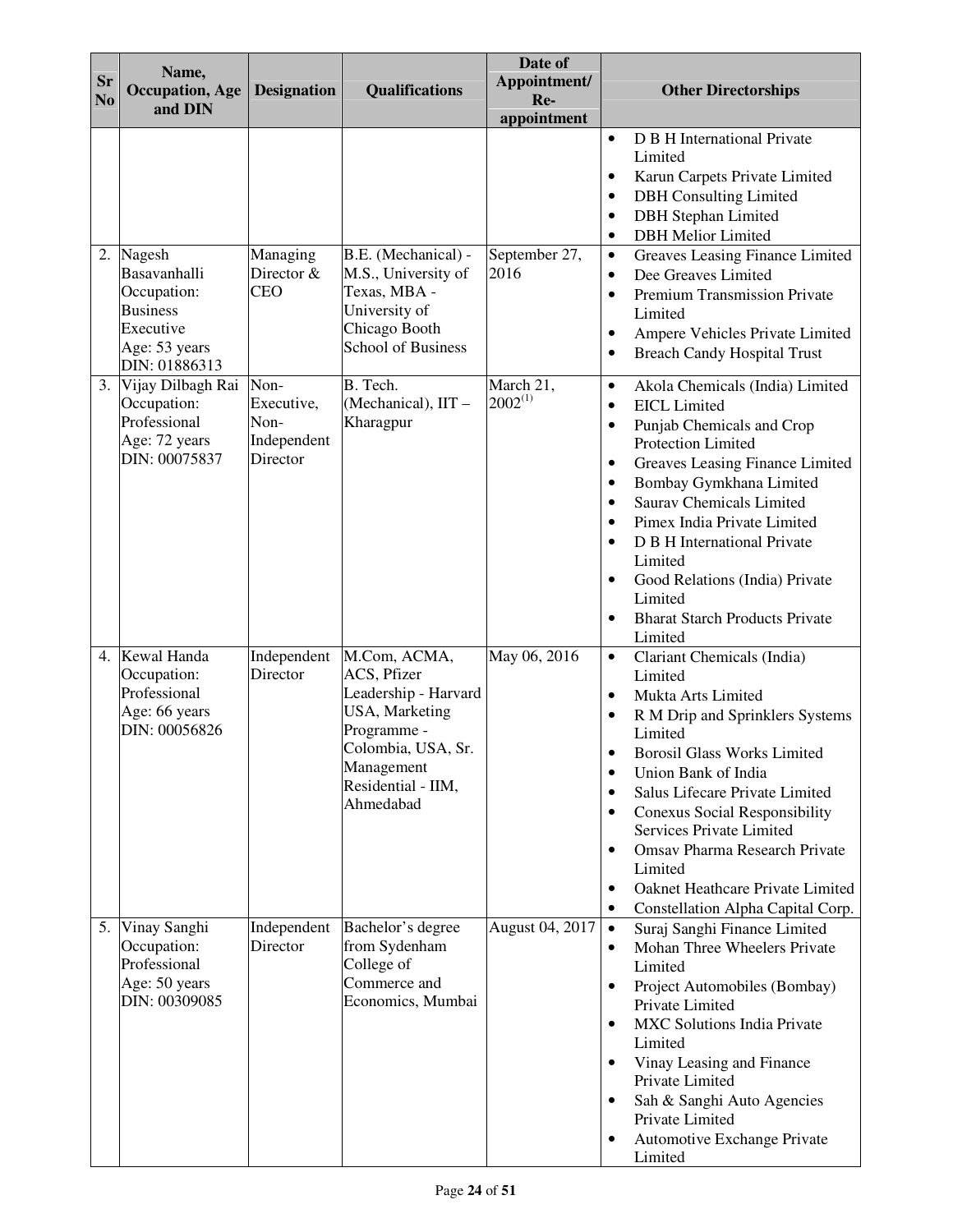| <b>Sr</b><br>N <sub>o</sub> | Name,<br><b>Occupation</b> , Age<br>and DIN                                                     | <b>Designation</b>      | <b>Qualifications</b>                                                                                                                                              | Date of<br>Appointment/<br>Re-<br>appointment | <b>Other Directorships</b>                                                                                                                                                                                                                                                                                                                                                                                                                                                                                                         |
|-----------------------------|-------------------------------------------------------------------------------------------------|-------------------------|--------------------------------------------------------------------------------------------------------------------------------------------------------------------|-----------------------------------------------|------------------------------------------------------------------------------------------------------------------------------------------------------------------------------------------------------------------------------------------------------------------------------------------------------------------------------------------------------------------------------------------------------------------------------------------------------------------------------------------------------------------------------------|
|                             |                                                                                                 |                         |                                                                                                                                                                    |                                               | Shriram Automall India Limited<br>$\bullet$<br>Cartrade Finance Private Limited<br>$\bullet$<br><b>GIC Corporate Leaders</b><br>$\bullet$<br>Foundation                                                                                                                                                                                                                                                                                                                                                                            |
| 6.                          | <b>Arvind Kumar</b><br>Singhal<br>Occupation:<br>Professional<br>Age: 60 years<br>DIN: 00709084 | Independent<br>Director | B. E. (Electronics &<br>Communication), IIT<br>- Roorkee, MBA -<br><b>UCLA</b>                                                                                     | November 01,<br>$2013^{(2)}$                  | Welspun India Limited<br>$\bullet$<br>Metro Brands Limited<br>$\bullet$<br><b>Blue Star Limited</b><br>$\bullet$<br><b>Technopak Advisors Private</b><br>$\bullet$<br>Limited<br><b>Avensa Chemical Solutions</b><br>$\bullet$<br>Private Limited<br>Caleffi Bed and Bath (India)<br>$\bullet$<br>Private Limited<br>Amrylis Farmworks Private<br>$\bullet$<br>Limited<br>Stylenama Retail Private Limited<br>$\bullet$<br><b>Premium Transmission Private</b><br>$\bullet$<br>Limited<br>Technopak Skills Foundation<br>$\bullet$ |
|                             | 7. Vikram Tandon<br>Occupation:<br>Professional<br>Age: 70 years<br>DIN: 01727251               | Independent<br>Director | B. Tech (Hons.), IIT<br>- Delhi                                                                                                                                    | August 07,<br>$2007^{(2)}$                    | <b>ESAB</b> India Limited<br>$\bullet$                                                                                                                                                                                                                                                                                                                                                                                                                                                                                             |
|                             | 8. Navneet Singh<br>Occupation:<br>Professional<br>Age: 68 years<br>DIN: 01896854               | Independent<br>Director | $CA$ (England $&$<br>Wales), CA (ICAI)                                                                                                                             | August 01,<br>$2013^{(1)}$                    | <b>NIL</b><br>$\bullet$                                                                                                                                                                                                                                                                                                                                                                                                                                                                                                            |
|                             | 9. Sree Kirat Patel<br>Occupation:<br>Professional<br>Age: 61 years<br>DIN: 03554790            | Independent<br>Director | <b>Bachelor</b> of<br>Commerce, H. R.<br>College of<br>Economics, Bombay<br>University, Bachelor<br>of Law, Government<br>Law College,<br><b>Bombay University</b> | February 14,<br>2017                          | Mondelez India Foods Private<br>$\bullet$<br>Limited                                                                                                                                                                                                                                                                                                                                                                                                                                                                               |

*(1) Vijay Dilbagh Rai and Navneet Singh have retired with effect from August 8, 2019.* 

*(2) The shareholders, at the 100th annual general meeting held on August 8, 2019, have approved the:* 

*a. reappointment of Arvind Kumar Singhal as an independent director for a second term of 5 (five) years from April 1, 2019 to March 31, 2024; and* 

*b. reappointment of Vikram Tandon as an independent director for a second term of 5 (five) years from November 18, 2018 to November 17, 2023.* 

14.9 The details of changes in Board of Directors during the last 3 years from the date of the Public Announcement are as under:

| <b>S. No.</b>   | <b>Name</b>                | Date of<br>Appointment | <b>Date of Cessation</b> | <b>Reason</b>                                  |
|-----------------|----------------------------|------------------------|--------------------------|------------------------------------------------|
|                 | Mr. Sunil Pahilajani       |                        | September 16, 2016       | Resigned                                       |
| 2.              | Mr. Nagesh<br>Basavanhalli | September $27, 2016$   |                          | Appointed as Managing Director &<br><b>CEO</b> |
| $\mathfrak{I}.$ | Ms. Monica Chopra          |                        | December 26, 2016        | Resigned                                       |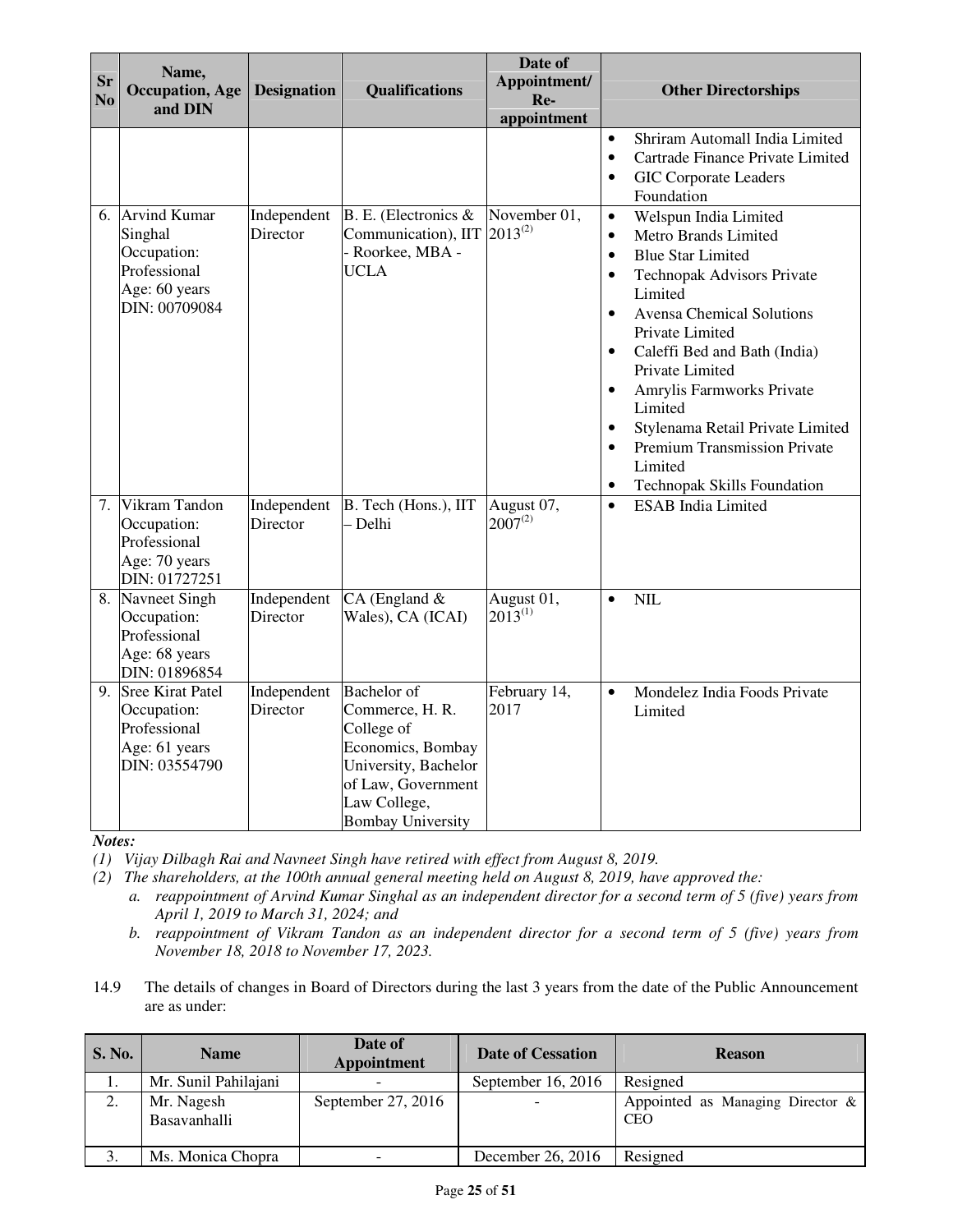| <b>S. No.</b> | <b>Name</b>              | Date of<br><b>Appointment</b> | <b>Date of Cessation</b> | <b>Reason</b>                                                                                                                                                                     |
|---------------|--------------------------|-------------------------------|--------------------------|-----------------------------------------------------------------------------------------------------------------------------------------------------------------------------------|
| 4.            | Ms. Sree Patel           | February 14, 2017             |                          | Appointed as independent director                                                                                                                                                 |
| 5.            | Mr. Vijay Dilbagh<br>Rai |                               | October 12, 2017         | Completion of second term as<br>independent director                                                                                                                              |
| 6.            | Mr. Vijay Dilbagh<br>Rai | October 13, 2017              | $-$ *                    | Appointed as an additional director,<br>and as a non-executive, non-<br>independent director from August<br>13, 2018, at the Annual General<br>Meeting for financial year 2017-18 |
|               | Mr. Vinay Sanghi         | August 4, 2017                |                          | Appointed as independent director                                                                                                                                                 |

*1. \*Mr. Vijay Dilbagh Raihas retired with effect from August 8, 2019.* 

*2. Further, Mr. Navneet Singh, one of the Board of Directors as on the date of the Public Announcement has also retired with effect from August 8, 2019.* 

## **15. FINANCIAL INFORMATION ABOUT THE COMPANY**

15.1 The brief audited financial information of the Company as extracted from the audited standalone results for the last three financial years are provided below:

|                                                                                              |                                                |                                                | (Amount in $\bar{\tau}$ crores)                |
|----------------------------------------------------------------------------------------------|------------------------------------------------|------------------------------------------------|------------------------------------------------|
|                                                                                              |                                                | <b>Audited</b>                                 |                                                |
| <b>Particulars</b>                                                                           | For the year ended on<br><b>March 31, 2019</b> | For the year ended on<br><b>March 31, 2018</b> | For the year ended on<br><b>March 31, 2017</b> |
| Revenue from operations                                                                      | 1,987.82                                       | 1,839.70                                       | 1,819.09                                       |
| Other income                                                                                 | 41.63                                          | 45.29                                          | 46.69                                          |
| <b>Total Income</b>                                                                          | 2,029.45                                       | 1,884.99                                       | 1,865.78                                       |
| <b>Total Expenses (excluding</b><br>Finance cost, Depreciation $\&$<br>Amortisation and Tax) | 1,713.09                                       | 1,584.41                                       | 1,575.66                                       |
| Less Depreciation&<br>Amortisation                                                           | 48.33                                          | 52.35                                          | 46.66                                          |
| <b>Less Finance Cost</b>                                                                     | 3.33                                           | 0.81                                           | 0.81                                           |
| Profit before exceptional items                                                              | 264.20                                         | 247.42                                         | 242.65                                         |
| & taxes                                                                                      |                                                |                                                |                                                |
| Add Exceptional items                                                                        | (17.87)                                        | 48.17                                          | 5.98                                           |
| Profit Before Tax                                                                            | 246.33                                         | 295.59                                         | 248.63                                         |
| Provision for tax (including<br>deferred tax)                                                | 77.03                                          | 92.97                                          | 68.00                                          |
| Profit from continuing<br>operations after tax                                               | 169.30                                         | 202.62                                         | 184.11                                         |
| Loss from discontinued<br>operations                                                         |                                                |                                                | (3.50)                                         |
| Tax on discontinued operations                                                               |                                                |                                                | 0.02                                           |
| Profit After Tax                                                                             | 169.30                                         | 202.62                                         | 180.63                                         |
| Paid-up Equity Share Capital                                                                 | 48.84                                          | 48.84                                          | 48.84                                          |
| Other Equity                                                                                 | 920.32                                         | 911.56                                         | 872.13                                         |
| Net worth                                                                                    | 969.16                                         | 960.40                                         | 920.97                                         |
| Debt                                                                                         |                                                |                                                |                                                |
| Total debt                                                                                   |                                                |                                                |                                                |

(*Amount in* ₹*, except certain ratios)* 

| <b>Key Ratios</b>          | For the year ended on<br><b>March 31, 2019</b><br>(Audited) | For the year ended on<br><b>March 31, 2018</b><br>(Audited) | For the year ended on<br><b>March 31, 2017</b><br>(Audited) |
|----------------------------|-------------------------------------------------------------|-------------------------------------------------------------|-------------------------------------------------------------|
| Basic Earnings per Share   | 6.93                                                        | 8.30                                                        | 7.40                                                        |
| Diluted Earnings per Share | 6.93                                                        | 8.30                                                        | 7.40                                                        |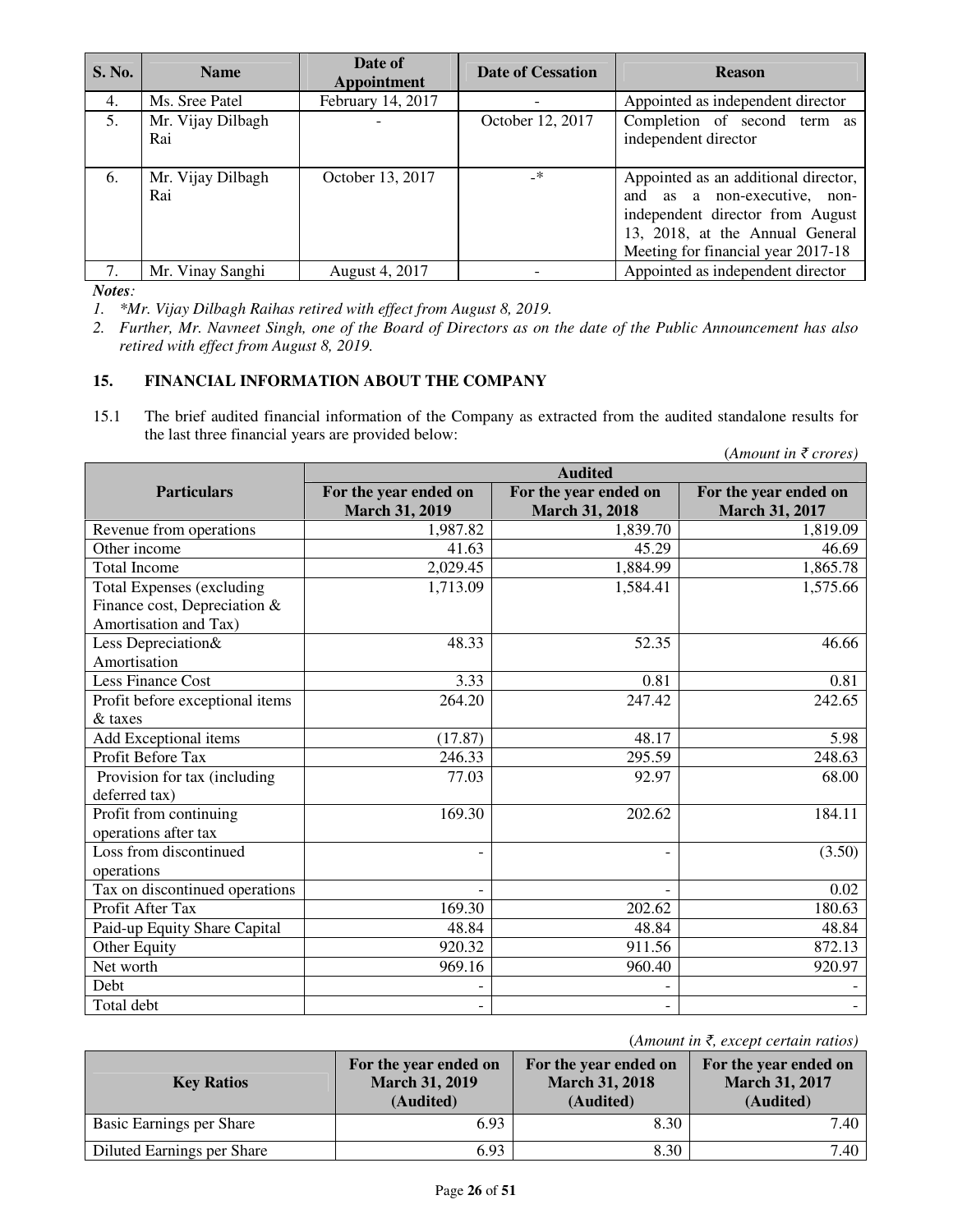| <b>Key Ratios</b>                  | For the year ended on<br><b>March 31, 2019</b><br>(Audited) | For the year ended on<br><b>March 31, 2018</b><br>(Audited) | For the year ended on<br><b>March 31, 2017</b><br>(Audited) |
|------------------------------------|-------------------------------------------------------------|-------------------------------------------------------------|-------------------------------------------------------------|
| Book value per Share               | 39.69                                                       | 39.33                                                       | 37.71                                                       |
| Debt / Equity Ratio                |                                                             |                                                             |                                                             |
| Return on Average Net Worth $(\%)$ | 17.55%                                                      | 21.54%                                                      | 19.98%                                                      |
| Total Debt / Net Worth             | -                                                           |                                                             |                                                             |

15.2 The brief audited financial information of the Company as extracted from the audited consolidated results for the last three financial years are provided below:

|                                  | <b>Audited</b>        |                       |                       |  |  |
|----------------------------------|-----------------------|-----------------------|-----------------------|--|--|
| <b>Particulars</b>               | For the year ended on | For the year ended on | For the year ended on |  |  |
|                                  | <b>March 31, 2019</b> | <b>March 31, 2018</b> | <b>March 31, 2017</b> |  |  |
| Revenue from operations          | 2,015.32              | 1839.70               | 1819.27               |  |  |
| Other income                     | 41.80                 | 45.61                 | 46.99                 |  |  |
| <b>Total Income</b>              | 2057.12               | 1885.31               | 1866.26               |  |  |
| <b>Total Expenses (excluding</b> | 1743.12               | 1584.36               | 1575.88               |  |  |
| Finance cost, Depreciation &     |                       |                       |                       |  |  |
| Amortisation and Tax)            |                       |                       |                       |  |  |
| Less: Depreciation &             | 52.17                 | 52.44                 | 46.89                 |  |  |
| Amortisation                     |                       |                       |                       |  |  |
| Less: Finance Cost               | 4.04                  | 0.81                  | 0.81                  |  |  |
| Profit before exceptional items  | 257.79                | 247.70                | 242.68                |  |  |
| & taxes                          |                       |                       |                       |  |  |
| <b>Exceptional</b> items         | (17.87)               | 47.46                 | 5.98                  |  |  |
| Profit Before Tax                | 239.92                | 295.16                | 248.66                |  |  |
| Provision for tax (including     | 77.29                 | 92.97                 | 68.00                 |  |  |
| deferred tax)                    |                       |                       |                       |  |  |
| Profit from continuing           | 162.63                | 202.19                | 84.14                 |  |  |
| operations after tax             |                       |                       |                       |  |  |
| Loss from discontinued           |                       |                       | (3.50)                |  |  |
| operations                       |                       |                       |                       |  |  |
| Tax on discontinued operations   |                       |                       | 0.02                  |  |  |
| Profit After Tax                 | 162.63                | 202.19                | 180.66                |  |  |
| Profit/(Loss) attributable to    | 164.71                | 202.19                | 180.66                |  |  |
| equity holders of the Company    |                       |                       |                       |  |  |
| Profit/(Loss) attributable to    | (2.08)                |                       |                       |  |  |
| Non-controlling interest         |                       |                       |                       |  |  |
| Paid-up Equity Share Capital     | 48.84                 | 48.84                 | 48.84                 |  |  |
| Other Equity                     | 920.28                | 916.11                | 876.45                |  |  |
| Net worth                        | 969.12                | 964.95                | 925.29                |  |  |
| Debt                             |                       |                       |                       |  |  |
| Total debt                       |                       |                       |                       |  |  |

(*Amount in* ₹*, except certain ratios)*

| <b>Key Ratios</b>               | For the year ended on<br><b>March 31, 2019</b><br>(Audited) | For the year ended on<br><b>March 31, 2018</b><br>(Audited) | For the year ended on<br><b>March 31, 2017</b><br>(Audited) |
|---------------------------------|-------------------------------------------------------------|-------------------------------------------------------------|-------------------------------------------------------------|
| Basic Earnings per Share        | 6.74                                                        | 8.28                                                        | 7.40                                                        |
| Diluted Earnings per Share      | 6.74                                                        | 8.28                                                        | 7.40                                                        |
| Book value per Share            | 39.68                                                       | 39.51                                                       | 37.89                                                       |
| Debt / Equity Ratio             |                                                             |                                                             |                                                             |
| Return on Average Net Worth (%) | 16.82%                                                      | 21.39%                                                      | 19.89%                                                      |
| Total Debt / Net Worth          |                                                             |                                                             |                                                             |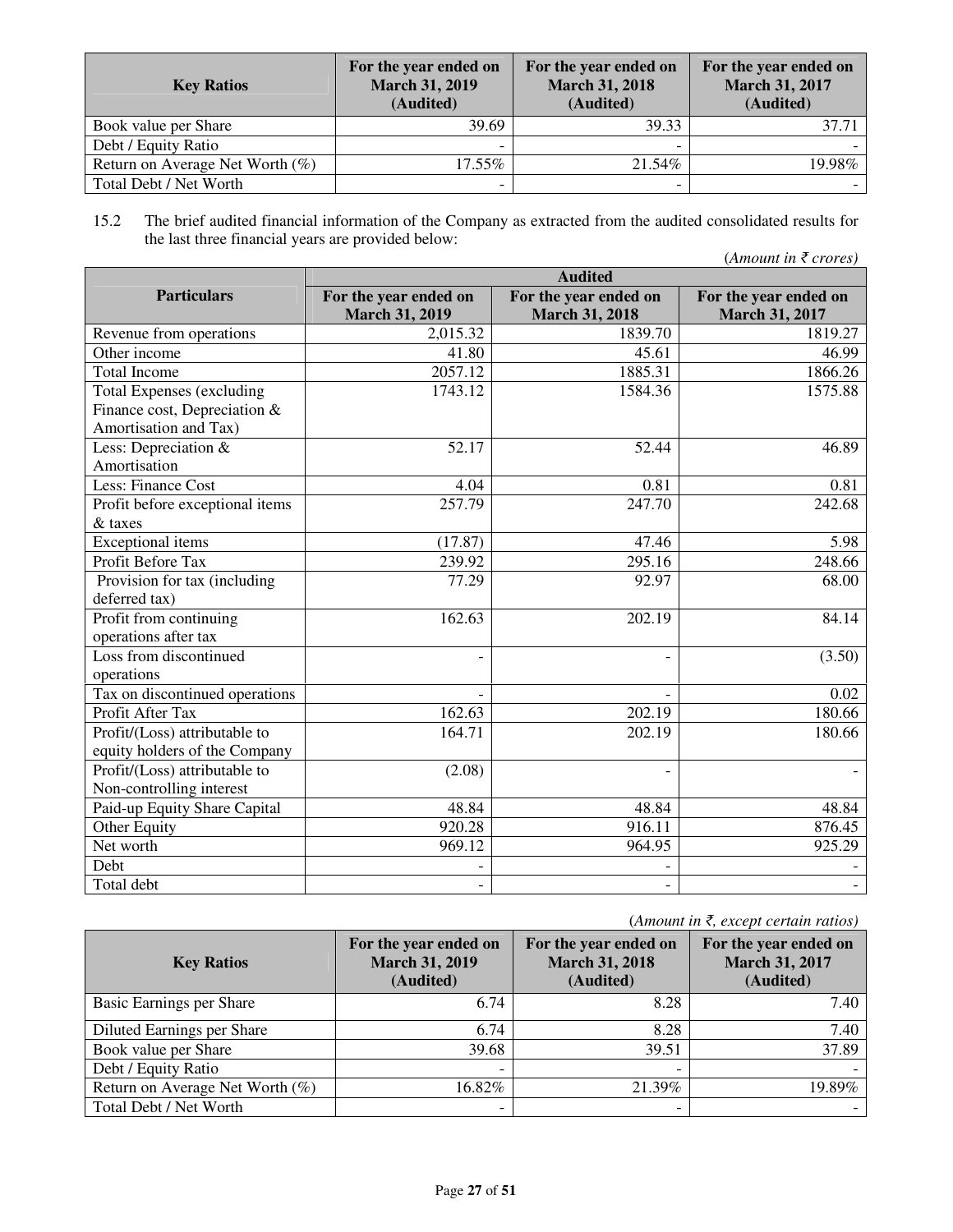The key ratios have been computed as below:

| <b>Key Ratios</b>                          | <b>Basis</b>                                                                   |  |  |  |  |
|--------------------------------------------|--------------------------------------------------------------------------------|--|--|--|--|
| Basic Earnings per Share $(\bar{\zeta})$   | Profit After Tax/Weighted Average Number of Shares outstanding for the period  |  |  |  |  |
| Diluted Earnings per Share $(\bar{\zeta})$ |                                                                                |  |  |  |  |
| Book value per Share $(\bar{\zeta})$       | Net Worth (excluding revaluation reserves and miscellaneous expenditure to the |  |  |  |  |
|                                            | extent written off, if any)/ Number of Shares at the end of the period         |  |  |  |  |
| Debt-Equity Ratio                          | Total Debt/ Net Worth (excluding revaluation reserves and miscellaneous        |  |  |  |  |
|                                            | expenditure to the extent written off, if any)                                 |  |  |  |  |
| Return on Average Net Worth                | Profit After Tax attributable to equity holders of the Company / Net Worth     |  |  |  |  |
|                                            | (excluding revaluation reserves and miscellaneous expenditure to the extent    |  |  |  |  |
|                                            | written off, if any)                                                           |  |  |  |  |
| Total Debt / Net Worth                     | Total Debt/ Net Worth (excluding revaluation reserves and miscellaneous        |  |  |  |  |
|                                            | expenditure to the extent written off, if any)                                 |  |  |  |  |

The Company shall comply with the SEBI (Substantial Acquisition of Shares and Takeovers) Regulations, 2011, as amended, wherever and if applicable. The Company hereby declares that it has complied with Sections 68, 69 and 70 and other applicable provisions of the Companies Act, 2013.

## **16. STOCK MARKET DATA**

- 16.1 The Equity Shares of the Company are currently listed on BSE and NSE.
- 16.2 The high, low and average market prices in the preceding three financial years and the monthly high, low and average market prices for the six months preceding the date of the Public Announcement and the corresponding volumes, on NSE (stock exchange where the Company's Equity Shares are most frequently traded) are as follows:

| <b>Period</b>                 | High <sup>(1)</sup><br>$(\overline{\mathbf{x}})$ | Date of<br>$\text{High}^{(2)}$ | Number of<br><b>Equity Shares</b><br>traded on that<br>date | Low <sup>(1)</sup> (₹) | Date of<br>Low <sup>(2)</sup> | Number of<br><b>Equity Shares</b><br>traded on that<br>date | Average<br><b>Price</b> <sup>(1)</sup> (₹) | Number of<br><b>Equity Shares</b><br>traded in the<br>period |
|-------------------------------|--------------------------------------------------|--------------------------------|-------------------------------------------------------------|------------------------|-------------------------------|-------------------------------------------------------------|--------------------------------------------|--------------------------------------------------------------|
|                               |                                                  |                                |                                                             |                        | <b>Preceding 3 Years</b>      |                                                             |                                            |                                                              |
| Financial<br>Year 2016-<br>17 | 177                                              | March 30,<br>2017              | 690437                                                      | 115.35                 | December 26.<br>2016          | 50447                                                       | 136.92                                     | 75,072,476                                                   |
| Financial<br>Year 2017-<br>18 | 178.55                                           | May 4,<br>2017                 | 699855                                                      | 112.35                 | December 18.<br>2017          | 486184                                                      | 142.45                                     | 139,058,731                                                  |
| Financial<br>Year 2018-<br>19 | 165.00                                           | September<br>4,2018            | 2830097                                                     | 111.05                 | October 24,<br>2018           | 816503                                                      | 131.14                                     | 138, 182, 678                                                |
|                               |                                                  |                                |                                                             |                        | <b>Preceding 6 Months</b>     |                                                             |                                            |                                                              |
| December 1<br>to 31, 2018     | 128.75                                           | December<br>20, 2018           | 1,063,545                                                   | 112.40                 | December 11.<br>2018          | 166,616                                                     | 121.44                                     | 6,697,497                                                    |
| January 1 to<br>31, 2019      | 126.00                                           | January 17,<br>2019            | 242,603                                                     | 114.60                 | January 28,<br>2019           | 271,947                                                     | 120.19                                     | 5,650,239                                                    |
| February 1<br>to 28, 2019     | 126.35                                           | February<br>28, 2019           | 494.628                                                     | 116.30                 | February 18,<br>2019          | 146.308                                                     | 120.03                                     | 5,568,608                                                    |
| March 1 to<br>31, 2019        | 147.90                                           | March 15,<br>2019              | 1,563,237                                                   | 127.30                 | March 1,<br>2019              | 676,367                                                     | 136.49                                     | 7,820,135                                                    |
| April 1 to<br>30, 2019        | 154.40                                           | April 10,<br>2019              | 593.890                                                     | 138.15                 | April 1, 2019                 | 464,503                                                     | 145.24                                     | 5,708,026                                                    |
| May 1 to 31,<br>2019          | 152.85                                           | May 2,<br>2019                 | 1,360,089                                                   | 134.00                 | May 16, 2019                  | 83,737                                                      | 142.65                                     | 6,119,396                                                    |

*Source: www.nseindia.com*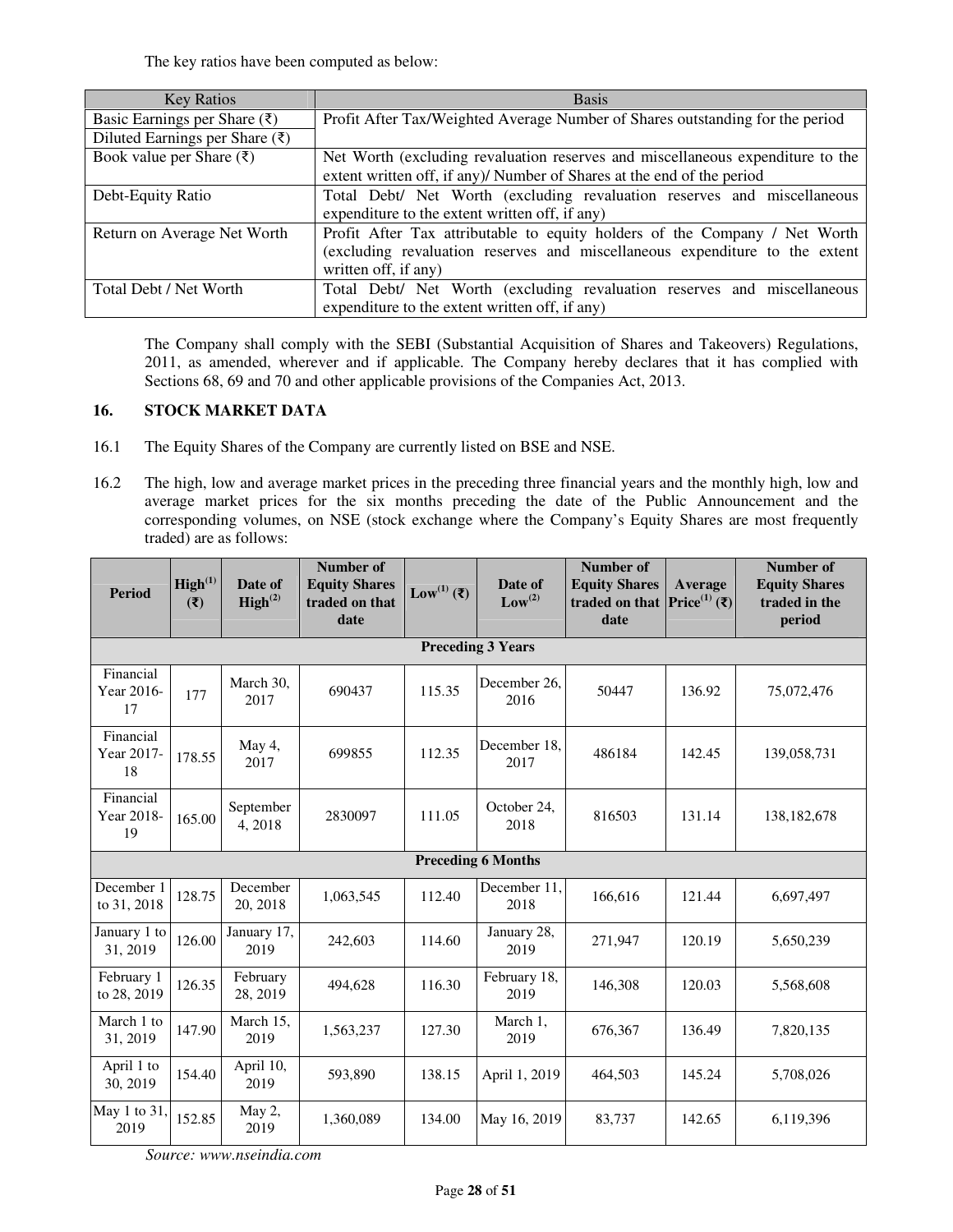*considered.*

*(1) High and Low price for the period are based on intra-day prices and Average Price is based on average of closing price. (2) In case where the same price falls on two or more days, the day with the highest traded shares is* 

16.3 The high, low and average market prices in the preceding three financial years and the monthly high, low and average market prices for the six months preceding the date of the Public Announcement and the corresponding volumes, on BSE are as follows:

| <b>Period</b>                 | $\text{High}^{(1)}$<br>(3) | Date of<br>$\text{High}^{(2)}$ | <b>Number of</b><br><b>Equity Shares</b><br>traded on that<br>date | Low <sup>(1)</sup> (₹) | Date of<br>Low <sup>(2)</sup> | Number of<br><b>Equity Shares</b><br>traded on that<br>date | Average<br>Price <sup>(1)</sup> (₹) | <b>Number of</b><br><b>Equity Shares</b><br>traded in the<br>period |
|-------------------------------|----------------------------|--------------------------------|--------------------------------------------------------------------|------------------------|-------------------------------|-------------------------------------------------------------|-------------------------------------|---------------------------------------------------------------------|
|                               |                            |                                |                                                                    |                        | <b>Preceding 3 Years</b>      |                                                             |                                     |                                                                     |
| Financial<br>Year 2016-<br>17 | 176.90                     | March 30,<br>2017              | 105,377                                                            | 115.20                 | December 26.<br>2016          | 31,330                                                      | 136.84                              | 14,633,748                                                          |
| Financial<br>Year 2017-<br>18 | 178.00                     | May 4,<br>2017                 | 186,854                                                            | 112.45                 | March 23,<br>2018             | 102,448                                                     | 142.50                              | 22,416,102                                                          |
| Financial<br>Year 2018-<br>19 | 165.00                     | September<br>4, 2018           | 345,441                                                            | 111.10                 | October 24,<br>2018           | 73,157                                                      | 131.04                              | 22,450,096                                                          |
|                               |                            |                                |                                                                    |                        | <b>Preceding 6 Months</b>     |                                                             |                                     |                                                                     |
| December 1<br>to 31, 2018     | 129.10                     | December<br>20, 2018           | 307,720                                                            | 113.50                 | December 10,<br>2018          | 43,351                                                      | 121.47                              | 1,280,069                                                           |
| January 1 to<br>31, 2019      | 128.00                     | January 31,<br>2019            | 46,166                                                             | 115.00                 | January 28,<br>2019           | 38,139                                                      | 120.15                              | 632,228                                                             |
| February 1 to<br>28, 2019     | 126.30                     | February<br>28, 2019           | 61,048                                                             | 116.05                 | February 26,<br>2019          | 14,883                                                      | 119.91                              | 442,567                                                             |
| March 1 to<br>31, 2019        | 147.50                     | March 15,<br>2019              | 162,688                                                            | 127.00                 | March 1,<br>2019              | 41,250                                                      | 136.27                              | 894,929                                                             |
| April 1 to 30,<br>2019        | 153.85                     | April 10,<br>2019              | 79,500                                                             | 138.00                 | April 1, 2019                 | 60,967                                                      | 144.94                              | 677,288                                                             |
| May 1 to 31,<br>2019          | 153.00                     | May 2,<br>2019                 | 115,505                                                            | 134.00                 | May 16, 2019                  | 10,611                                                      | 142.57                              | 672,838                                                             |

*Source: www.bseindia.com* 

## *Notes:*

*(1) High and Low price for the period are based on intra-day prices and Average Price is based on average of closing price.* 

*(2) In case where the same price falls on two or more days, the day with the highest traded shares is considered.*

16.4 The notice of the Board Meeting convened to consider the proposal of the Buyback was given to the BSE and NSE on April 26, 2019. The Board, at its meeting held on May 2, 2019, approved the proposal for the Buyback at ₹ 175/- (Rupees One Hundred and Seventy Five only) per share and the intimation was sent to BSE and NSE on the same day. The closing market prices of the Equity Shares on NSE and BSE, during this period, are summarized below:

| Event                                                                        | Date           | BSE $(\overline{\mathbf{x}})$ | NSE $(\bar{\zeta})$ |
|------------------------------------------------------------------------------|----------------|-------------------------------|---------------------|
| Notice of the Board Meeting convened to consider the proposal of the Buyback | April 26, 2019 | 140.10                        | 140.30              |
| 1 Trading Day post notice of the Board Meeting                               | April 30, 2019 | 146.65                        | 147.50              |
| 1 Trading Day prior to the Board Meeting                                     | 30 April, 2019 | 146.65                        | 147.50              |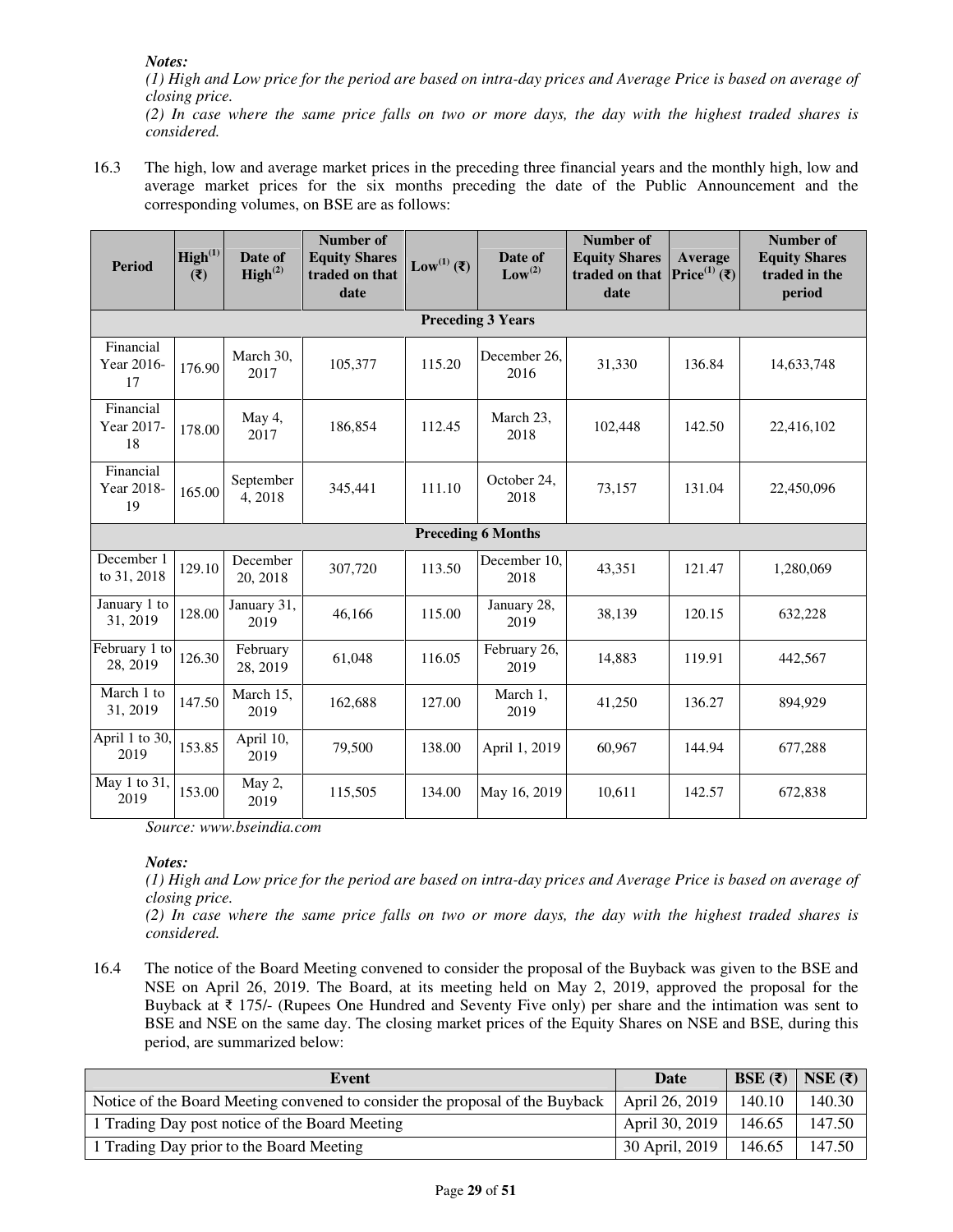| Event                                | Date        | BSE $(\bar{z})$ | NSE $(\overline{\mathbf{z}})$ |
|--------------------------------------|-------------|-----------------|-------------------------------|
| Date of the Board Meeting            | May 2, 2019 | 148.40          | 149.25                        |
| 1 Trading Day post the Board Meeting | May 3, 2019 | 147.70          | 147.80                        |

## **17. DETAILS OF STATUTORY APPROVALS**

- 17.1 The Board at its meeting held on May 2, 2019 approved the proposal for the Buyback. The Equity Shareholders approved the Buyback by way of a special resolution through postal ballot, the results of which were announced on June 25, 2019.
- 17.2 The Buyback offer is subject to approvals, if any required, under the provisions of the Act, the Buyback Regulations, and applicable rules and regulations as specified by RBI under FEMA and/or such other acts in force for the time being.
- 17.3 The Buyback of Shares from Non-Resident Shareholders, Overseas Corporate Bodies (OCBs) and Foreign Portfolio Investors (FPIs), and members of foreign nationality, if any, etc., will be subject to approvals, if any, of the appropriate authorities, including RBI under FEMA, as applicable. It is the obligation of such Non-Resident Shareholders, to obtain such approvals and submit such approvals along with the tender form, so as to enable them to tender equity shares in the buyback and for the Company to purchase such Equity Shares, tendered. The Company will have the right to make payment to the Eligible Shareholders in respect of whom no prior RBI approval is required and not accept Equity Shares from the Eligible Shareholders in respect of whom prior RBI approval is required in the event copies of such approvals are not submitted. Non-Resident Shareholders (excluding OCBs) permitted under the automatic process prescribed under applicable FEMA Regulations, read with the consolidated Foreign Direct Investment policy issued by the Government of India, are not required to obtain approvals from RBI.
- 17.4 Erstwhile OCB are required to obtain specific prior approval from RBI for tendering Equity Shares in the Buyback Offer. The Company shall not accept Equity Shares from OCB Shareholders in respect of whom such RBI approval is required and copies of such approvals are not submitted.
- 17.5 By agreeing to participate in the Buyback the Non-Resident Shareholders give the Company the authority to make, sign, execute, deliver, acknowledge and perform all applications to file regulatory reportings, if required, including FC-TRS form, if necessary and undertake to provide assistance to the Company for such regulatory reporting, if required by the Company.
- 17.6 As of date, there is no other statutory or regulatory approval required to implement the Buyback, other than that indicated above. If any statutory or regulatory approval becomes applicable subsequently, the Buyback Offer will be subject to such statutory or regulatory approval(s). In the event of any delay in receipt of any statutory / regulatory approvals, changes to the proposed timetable of the Buyback Offer, if any, shall be intimated to the Stock Exchanges.

## **18. DETAILS OF THE REGISTRAR TO THE BUYBACK AND INVESTOR SERVICE CENTRE**

The Company has appointed the following as the Registrar to the Buyback:

# **KARVY FINTECH**

## **Karvy Fintech Private Limited**

**Address:** Karvy Selenium Tower B Plot No 31 & 32, Financial District Nanakramguda, Serilingampally Mandal, Hyderabad - 500032 **Contact Person**: M Murali Krishna **Tel:** +91 (40) 6716 2222 **Fax:** +91 (40) 2343 1551 **E-mail**: gcl.buyback@karvy.com **Website:** https://www.karvyfintech.com **SEBI Registration Number:** INR000000221

In case of any query, the Shareholders may contact the Registrar to the Buyback, from Monday to Friday between 10:00 a.m. to 5:00 p.m. on all working days except public holidays at the above-mentioned address.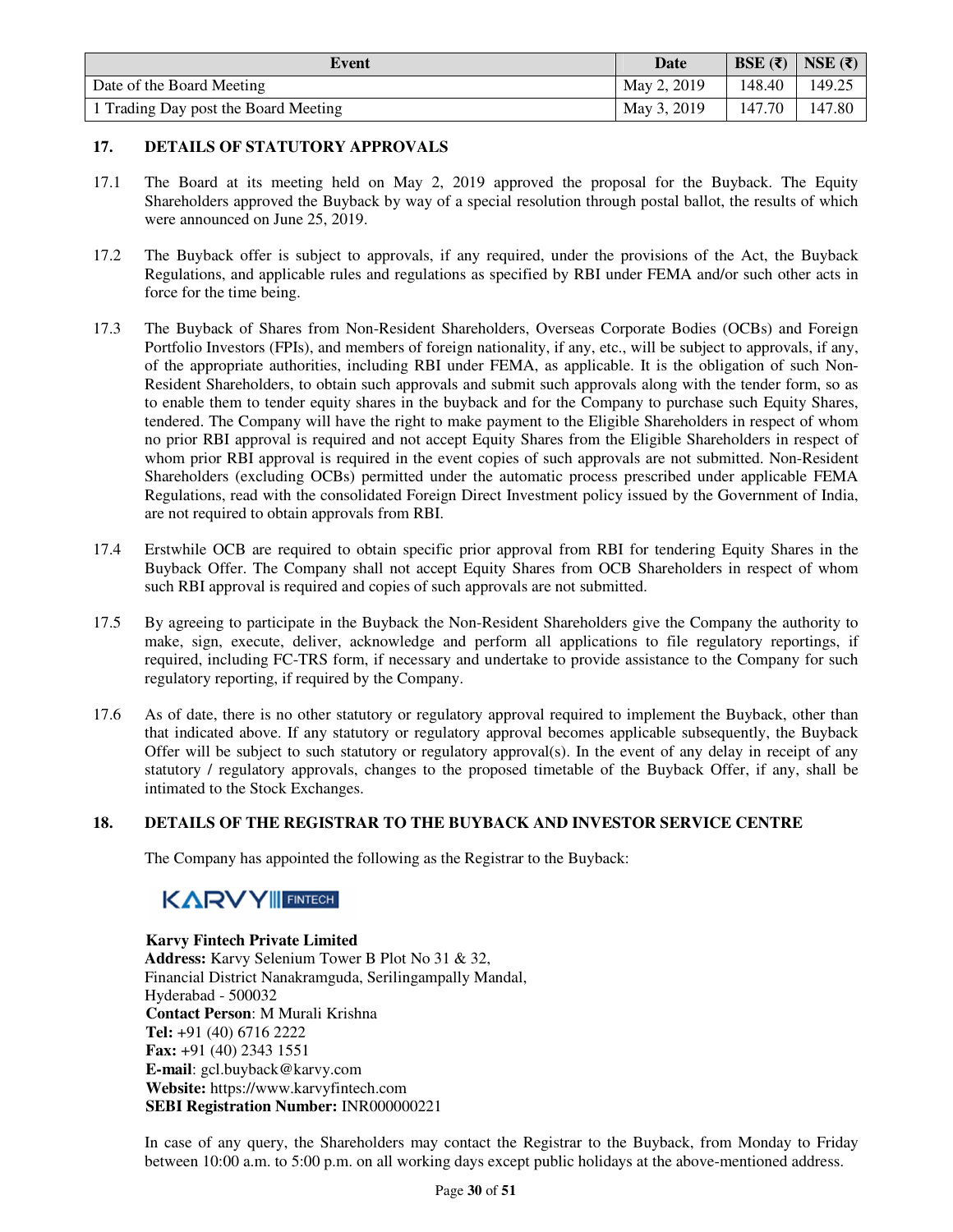Eligible Shareholders are required to submit their form(s) with their broker for bidding. After entering a valid bid, the Shareholder Broker /Eligible Shareholder, shall send the Tender Form, along with the requisite documents, either by registered post / courier, to the Registrar to the Buyback, super scribing the envelope as "Greaves Cotton Limited Buyback Offer 2019", or hand deliver the same to the Registrar at the address mentioned above in paragraph 18. Eligible Shareholders holding Equity Shares in the dematerialized form are requested to refer to paragraph 20.21.

## **PLEASE NOTE THAT IT IS NOT MANDATORY FOR ELIGIBLE SHAREHOLDERS HOLDING AND TENDERING EQUITY SHARES IN DEMAT FORM TO SUBMIT THE TENDER FORM AND THE TRS.**

**ELIGIBLE SHAREHOLDERS ARE REQUESTED TO NOTE THAT THE TENDER FORM, TRS AND OTHER RELEVANT DOCUMENTS SHOULD NOT BE SENT TO THE COMPANY OR TO THE MANAGER TO THE BUYBACK.** 

## **19. PROCESS AND METHODOLOGY FOR THE BUYBACK**

- 19.1 The Buy-back shall be available to all Eligible Shareholders holding Equity Shares in the dematerialized form as on the Record Date. The Buy-back shall be undertaken on a proportionate basis through the tender offer process prescribed under Regulation 4(iv)(a) of the Buy-Back Regulations. Additionally, the Buy-back shall, subject to applicable laws, be facilitated by tendering of Equity Shares by the Shareholders and settlement of the same, through the stock exchange mechanism as specified in the SEBI Circulars.
- 19.2 The Company proposes to Buyback upto 1,30,00,000 (One Crore Thirty Lakh Only) Equity Shares from the existing Eligible Shareholders of Equity Shares of the Company, on a proportionate basis, through the Tender Offer route at a price of  $\bar{\tau}$  175/- (Rupees One Hundred and Seventy Five only) per Equity Share, payable in cash for an aggregate amount not exceeding ₹ 227.50 (Rupees Two Hundred and Twenty Seven Crore Fifty Lakhs Only), excluding any expenses incurred or to be incurred for the buyback like filing fee payable to SEBI, advisors' fees, public announcement publication expenses, printing and dispatch expenses, transaction costs viz. Brokerage, applicable taxes such as securities transaction tax, GST, stamp duty, other incidental and related expenses, etc., which represents 24.84% of the aggregate of the fully paid-up equity share capital and free reserves as per the last standalone audited financial statements of the Company as on March 31, 2019 and is therefore within the limit of 25% of the Company's total paid-up equity share capital and free reserves as per the last standalone audited accounts as on March 31, 2019. The Equity Shareholders approved the Buyback by way of a special resolution through postal ballot, the results of which were announced on June 25, 2019. The Buyback is in accordance with Clause 21 of the Articles of Association of the Company and subject to the provisions of Sections 68, 69 and 70 and all other applicable provisions, if any, of the Companies Act and in compliance with Buyback Regulations and subject to such other approvals, permissions and sanctions as may be necessary, from time to time from statutory authorities including but not limited to SEBI, Stock Exchanges, RBI etc.

## 19.3 **THE COMPANY EXPRESSES NO OPINION AS TO WHETHER ELIGIBLE SHAREHOLDERS SHOULD PARTICIPATE IN THE BUYBACK AND, ACCORDINGLY, ELIGIBLE SHAREHOLDERS ARE ADVISED TO CONSULT THEIR OWN ADVISORS TO CONSIDER PARTICIPATION IN THE BUYBACK.**

- 19.4 The aggregate shareholding of the Promoters and Promoter Group as on the date of the public announcement is 12,67,31,715 Equity Shares, which represents 51.90% of the existing equity share capital of the Company. In terms of the Buyback Regulations, under the tender offer route, the Promoters and Promoter Group have an option to participate in the Buyback. In this regard, the Promoters and Promoter Group entities have *vide* their letters dated May 23, 2019 expressed that they do not intend to participate in the Buyback.
- 19.5 Assuming the response to the Buyback is to the extent of 100% (full acceptance) from all the Eligible Shareholders upto their entitlement, the aggregate shareholding and the voting rights of the Promoters and Promoter Group of the Company, may increase to 54.81% post Buyback from the current pre Buyback shareholding of 51.90%, and the aggregate shareholding of the public shareholders in the Company may decrease to 45.19% post Buyback from the current pre Buyback shareholding of 48.10%.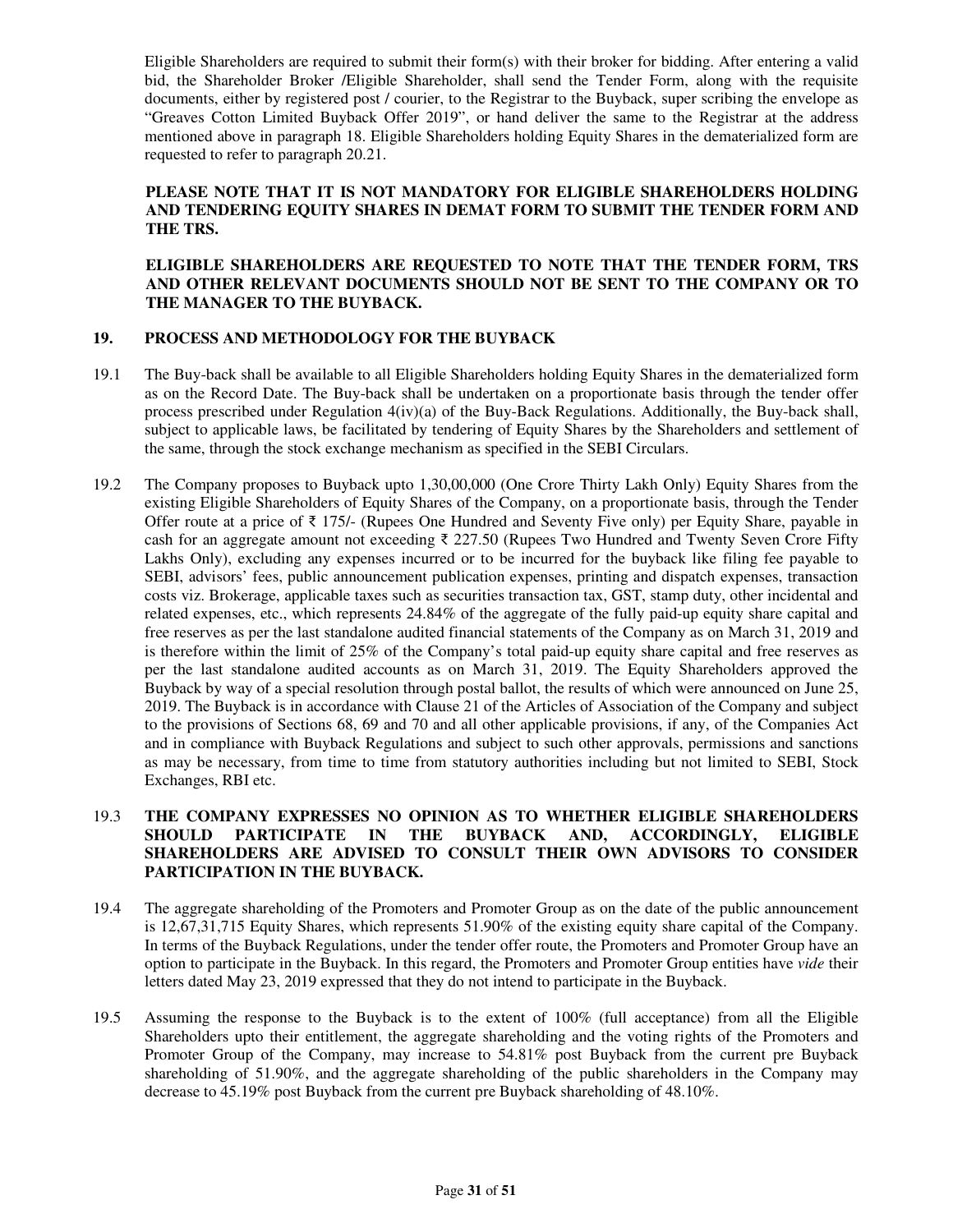### 19.6 **Record Date, Ratio of Buyback as per the Buyback Entitlement of each category**

- 19.6.1 The Buyback Committee on June 26, 2019 has fixed Friday, July 12, 2019 as the Record Date for the purpose of determining the entitlement and the names of the Equity Shareholders, who are eligible to participate in the Buyback Offer.
- 19.6.2 The Equity Shares proposed to be bought back by the Company shall be divided in two categories:
	- (i) Reserved category for Small Shareholders ("**Reserved Category**"); and
	- (ii) General category for all Eligible Shareholders other than Small Shareholders ("**General Category**")
- 19.6.3 As defined under Regulation  $2(i)(n)$  of the Buyback Regulations, a "Small Shareholder" is a Shareholder who holds Equity Shares whose market value, on the basis of closing price on Stock Exchanges as on Record Date, is not more than  $\bar{\xi}$  2,00,000/- (Rupees Two Lakh only). As on the Record Date, the closing price on NSE, having the highest trading volume, was  $\bar{\tau}$  130.45 (Rupees One Hundred Thirty and Four Five paise only) per Equity Share, accordingly all Shareholders holding not more than 1,533 Equity Shares as on the Record Date are classified as 'Small Shareholders' for the purpose of the Buyback Offer.
- 19.6.4 Based on the above definition, there are 76,450 Small Shareholders with aggregate shareholding of 1,59,87,040 Equity Shares, as on the Record Date, which constitutes 6.55% of the outstanding number of Equity Shares of the Company and 81.32% of the maximum number of Equity Shares which are proposed to be bought back as part of this Buyback Offer.
- 19.6.5 In compliance with Regulation 6 of the Buyback Regulations, the reservation for the Small Shareholders, will be 19,50,000 Equity Shares which is higher of:
	- (i) Fifteen percent of the number of Equity Shares which the Company proposes to Buyback i.e. 15% of 1,30,00,000 Equity Shares which works out to 19,50,000 Equity Shares; or
	- (ii) The number of Equity Shares to which the Small Shareholders are entitled, as per their shareholding as on Record Date i.e. [(1,59,87,040 /24,42,06,795) X 1,30,00,000] which works out to 8,51,048 Equity Shares.

All the outstanding fully paid up Equity Shares have been used for computing the entitlement of Small Shareholders.

- 19.6.6 Based on the above analysis and in accordance with Regulation 6 of the Buyback Regulations, 19,50,000 Equity Shares have been reserved for Reserved Category and accordingly, the General Category for all other Eligible Shareholders shall consist of 1,10,50,000 Equity Shares.
- 19.6.7 Based on the above, the entitlement ratio of Buyback for both categories is decided as below:

## 19.7 **Category Entitlement Ratio of Buyback**

| <b>Category</b>          | <b>Entitlement Ratio of Buyback*</b>                                                     |
|--------------------------|------------------------------------------------------------------------------------------|
| <b>Reserved Category</b> | 5 Equity Shares out of every 41 fully paid-up Equity Shares held on the Record<br>Date   |
| <b>General Category</b>  | 26 Equity Shares out of every 537 fully paid-up Equity Shares held on the<br>Record Date |

*\*The above Ratio of Buyback is approximate and providing indicative Buyback Entitlement. Any computation of entitled Equity Shares using the above Ratio of Buyback may provide a slightly different number than the Buyback Entitlement printed in the Tender Form due to rounding-off. The actual Buyback Entitlement for Reserved category for Small Shareholders is 12.1973798777009% and General category for all other Eligible Shareholders is 4.841824494991680%.* 

### 19.8 **Fractional entitlements**

If the entitlement under Buyback, after applying the above mentioned ratios to the Equity Shares held on Record Date, is not a round number (i.e. not in the multiple of 1 Equity Share) then the fractional entitlement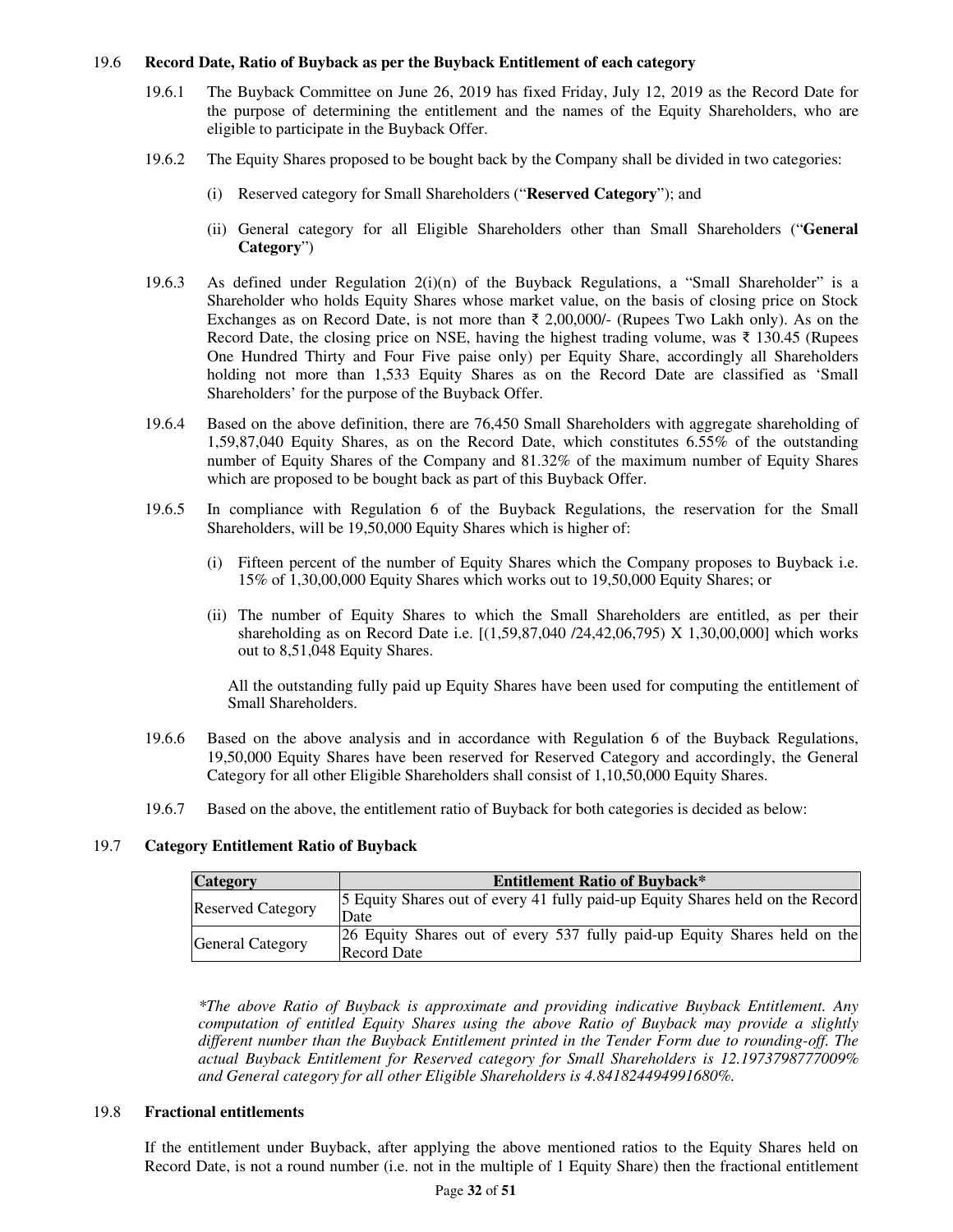shall be ignored for computation of entitlement to tender Equity Shares in the Buyback Offer, for both categories of Eligible Shareholders.

On account of ignoring the fractional entitlement, those Small Shareholders who hold 8 or less Equity Shares as on Record Date, will be dispatched a Tender Form with zero entitlement. Such Small Shareholders are entitled to tender additional Equity Shares as part of the Buyback Offer and will be given preference in the acceptance of one Equity Share, if such Small Shareholders have tendered additional Equity Shares. The Company shall make best efforts subject to Buyback Regulations in accepting Equity Shares tendered by such Eligible Shareholders to the extent possible and permissible.

### 19.9 **Basis of acceptance of Equity Shares validly tendered in the Reserved Category**

Subject to the provisions contained in this Letter of Offer, the Company will accept the Shares tendered in the Buyback Offer by the Small Shareholders in the Reserved Category in the following order of priority:

- 19.9.1 Full acceptance (100%) of Shares from Small Shareholders in the Reserved Category who have validly tendered their Shares, to the extent of their Buyback Entitlement, or the number of Shares tendered by them, whichever is less.
- 19.9.2 Post the acceptance as described in paragraph 19.9.1 above, in case, there are any Shares left to be bought back from the Small Shareholders in the Reserved Category, the Small Shareholders who were entitled to tender zero Shares (on account of fractional entitlement), and have tendered additional Shares, shall be given preference and one Equity Share each from the additional Shares tendered by these Small Shareholders shall be bought back in the Reserved Category.
- 19.9.3 Post the acceptance as described in paragraph 19.9.1 and 19.9.2, in case, there are any validly tendered unaccepted Shares in the Reserved Category (**"Reserved Category Additional Shares"**) and Shares left to be bought back in Reserved Category, the Reserved Category Additional Shares shall be accepted in a proportionate manner and the acceptances shall be made in accordance with the Buyback Regulations, i.e. valid acceptances per Eligible Shareholder shall be equal to the Reserved Category Additional Shares tendered by the Eligible Shareholder divided by the total Reserved Category Additional Shares and multiplied by the total number of Shares remaining to be bought back in Reserved Category. For the purpose of this calculation, the Reserved Category Additional Shares taken into account for such Small Shareholders, from whom one Equity Share has been accepted in accordance with paragraph 19.9.1, shall be reduced by one.
- 19.9.4 Adjustment for fractional results in case of proportionate acceptance, as described in paragraph 19.9.3, will be made as follows:
	- (i) For any Small Shareholder, if the number of Additional Shares to be accepted, calculated on a proportionate basis is not in the multiple of 1 (one) and the fractional acceptance is greater than or equal to 0.50 (point five zero), then the fraction would be rounded off to the next higher integer.
	- (ii) For any Small Shareholder, if the number of Additional Shares to be accepted, calculated on a proportionate basis is not in the multiple of 1 and the fractional acceptance is less than 0.50, then the fraction shall be ignored.

#### 19.10 **Basis of acceptance of Equity Shares validly tendered in the General Category**

Subject to the provisions contained in this Letter of Offer, the Company will accept the Shares tendered in the Buyback Offer by Eligible Shareholders (other than Small Shareholders) in the General Category in the following order of priority:

- 19.10.1 Full acceptance (100%) of Shares from Eligible Shareholders in the General Category who have validly tendered their Shares, to the extent of their Buyback Entitlement, or the number of Shares tendered by them, whichever is less.
- 19.10.2 Post the acceptance as described in paragraph 19.10.1, in case, there are any validly tendered unaccepted Shares in the General Category ("**General Category Additional Shares"**) and Shares left to be bought back in General Category, the General Category Additional Shares shall be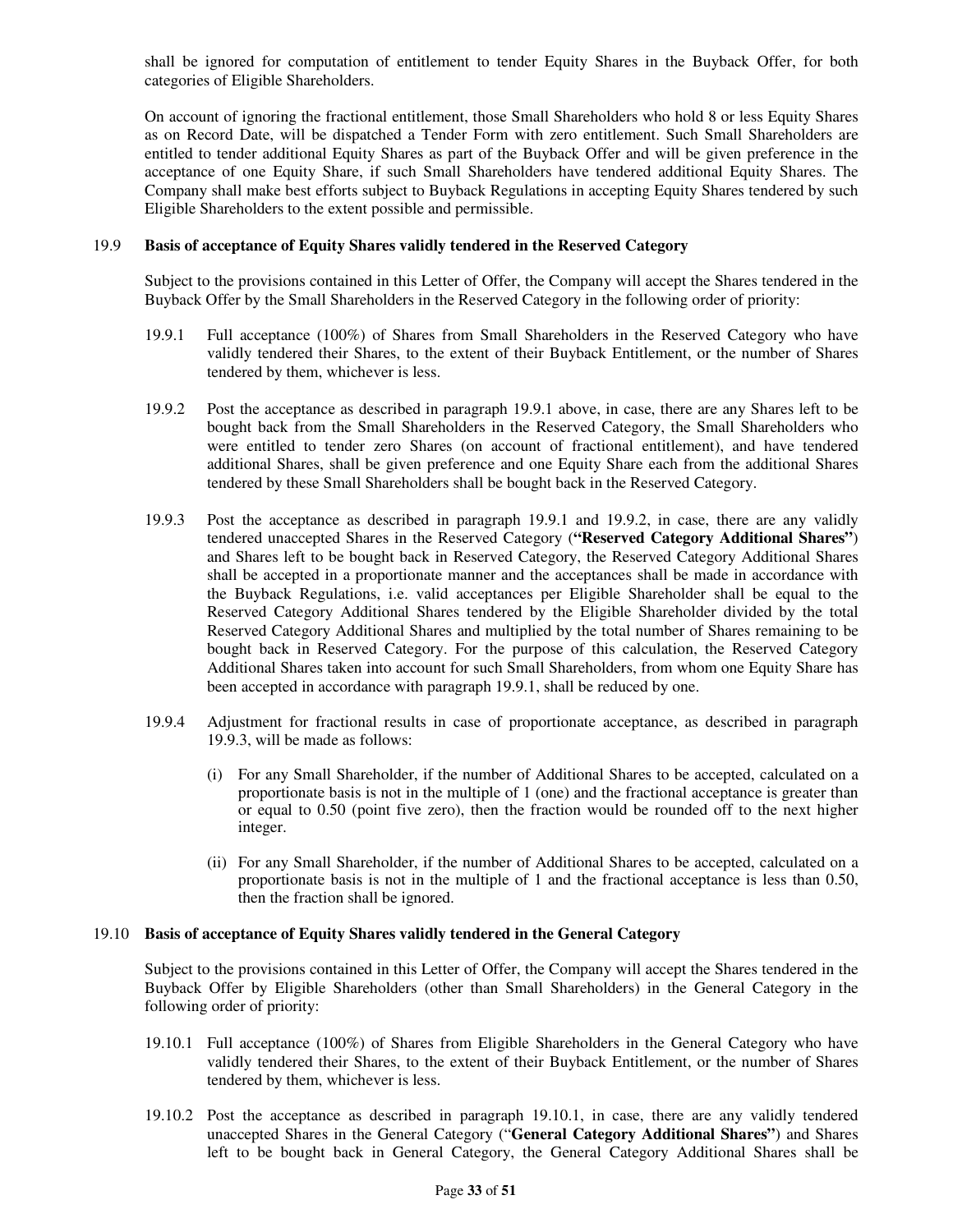accepted in a proportionate manner and the acceptances shall be made in accordance with the Buyback Regulations, i.e. valid acceptances per Shareholder shall be equal to the General Category Additional Shares by the Shareholder divided by the total General Category Additional Shares and multiplied by the total number of Shares remaining to be bought back in General Category.

- 19.10.3 Adjustment for fractional results in case of proportionate acceptance, as described in paragraph 19.10.2, will be made as follows:
	- (i) For any Eligible Shareholder, if the number of Additional Shares to be accepted, calculated on a proportionate basis is not in the multiple of 1 and the fractional acceptance is greater than or equal to 0.50, then the fraction would be rounded off to the next higher integer.
	- (ii) For any Eligible Shareholder, if the number of Additional Shares to be accepted, calculated on a proportionate basis is not in the multiple of 1 and the fractional acceptance is less than 0.50, then the fraction shall be ignored.

#### 19.11 **Basis of acceptance of Equity Shares between the two categories**

- 19.11.1 After acceptances of tenders, as mentioned in paragraph 19.9 and 19.10, in case, there are any Shares left to be bought back in one category ("**Partially Filled Category**") and there are additional unaccepted validly tendered Shares **(**"**Further Additional Shares**"**)** in the second category ("**Over Tendered Category**"), then the Further Additional Shares in the Over Tendered Category shall be accepted in a proportionate manner i.e. valid acceptances per Shareholder shall be equal to Further Additional Shares validly tendered by the Shareholder in the Over Tendered Category divided by the total Further Additional Shares in the Over Tendered Category and multiplied by the total Shares left to be bought back in the Partially Filled Category.
- 19.11.2 If the Partially Filled Category is the General Category and the Over Tendered Category is the Reserved Category, then any Small Shareholder who has received a Tender Form with zero Buyback Entitlement and who has tendered Additional Shares shall be eligible for priority acceptance of one Equity Share before acceptance in paragraph 19.11.1 out of the Shares left to be bought back in the Partially Filled Category provided no acceptance could take place from such Shareholder in accordance with paragraph 19.9.
- 19.11.3 Adjustment for fraction results in case of proportionate acceptance, as defined in paragraph 19.11.1 and 19.11.2:
	- (i) For any Eligible Shareholder, if the number of Further Additional Shares to be accepted, calculated on a proportionate basis is not in the multiple of 1 and the fractional acceptance is greater than or equal to 0.50, then the fraction would be rounded off to the next higher integer.
	- (ii) For any Eligible Shareholder, if the number of Further Additional Shares to be accepted, calculated on a proportionate basis is not in the multiple of 1 and the fractional acceptance is less than 0.50, then the fraction shall be ignored.
- 19.11.4 In case of any practical issues, resulting out of rounding-off of Shares or otherwise, the Buyback Committee or any person(s) authorized by the Buyback Committee will have the authority to decide such final allocation with respect to such rounding-off or any excess of Equity Shares or any shortage of Equity Shares after allocation of Equity Shares as set out in the process described in paragraph 19.

### 19.12 **For avoidance of doubt, it is clarified that, in accordance with the clauses above:**

- 19.12.1 Shares accepted under the Buyback from each Eligible Shareholder, shall be lower of the following:
	- (i) the number of Shares tendered by the respective Eligible Shareholder and
	- (ii) the number of Shares held by the respective Eligible Shareholder, as on the Record Date.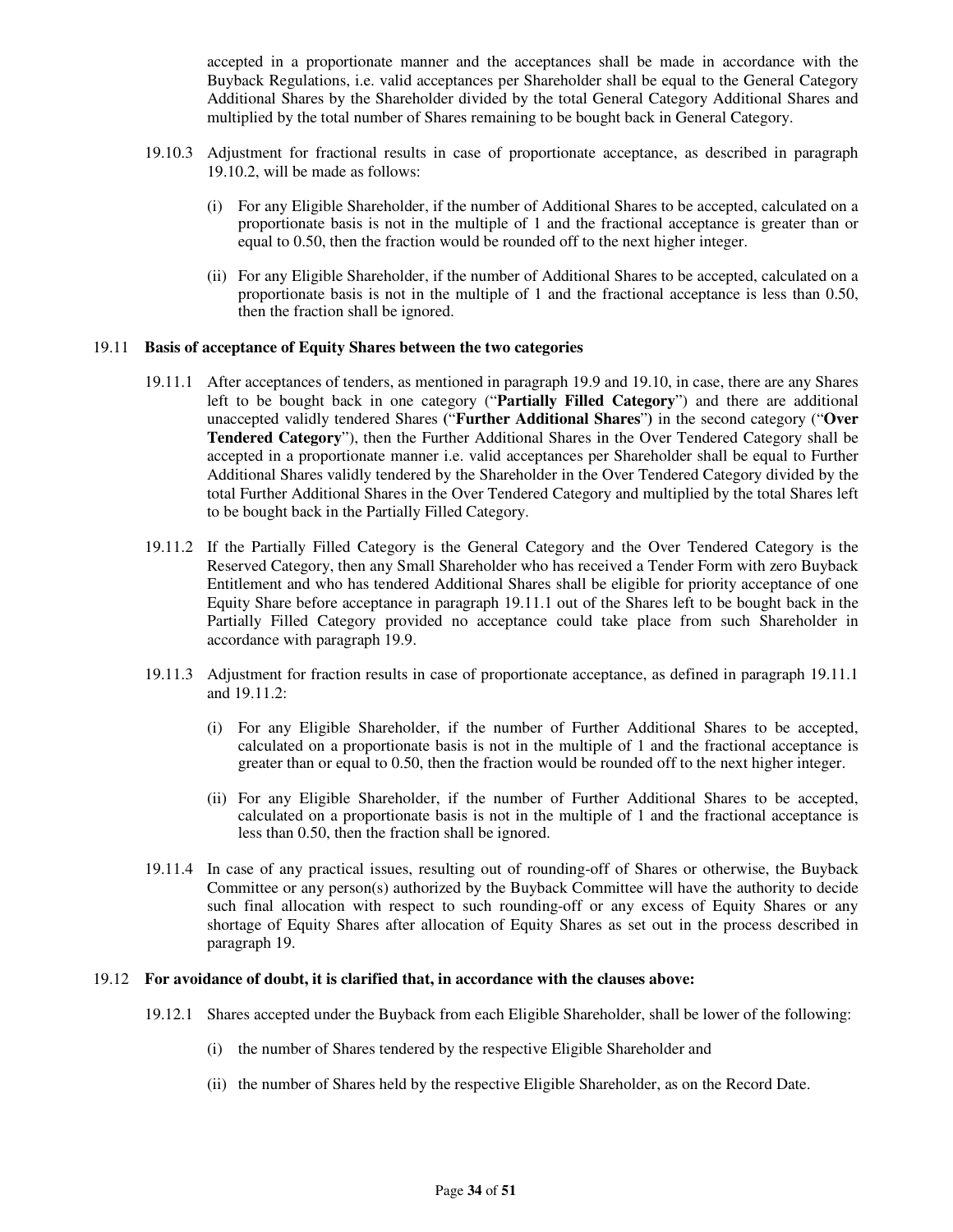19.12.2 Shares tendered by any Eligible Shareholder over and above the number of Shares held by such Eligible Shareholder as on the Record Date shall not be considered for the purpose of acceptance.

## 19.13 **Clubbing of Entitlement**

In order to ensure that the same shareholders with multiple demat accounts/ folios do not receive a higher entitlement under the Reserved Category, the Company will club together the Equity Shares held by such shareholders with a common PAN for determining the category (Small Shareholder or General) and entitlement under the Buyback. In case of joint shareholding, the Company will club together the Equity Shares held in cases where the sequence of the PANs of the joint shareholders is identical. The shareholding of institutional investors like mutual funds, pension funds / trusts, insurance companies, etc. with a common PAN will not be clubbed together for determining the category and will be considered separately where these Equity Shares are held for different schemes and have a different demat account nomenclature based on information prepared by the Registrar as per the shareholder records received from the Depositories. Further, the Equity Shares held under the category of "clearing members" or "corporate body margin account" or "corporate body – broker" as per the beneficial position data as on Record Date with common PAN are not proposed to be clubbed together for determining their entitlement and will be considered separately, where these Equity Shares are assumed to be held on behalf of clients.

## **20. PROCEDURE FOR TENDERING SHARES AND SETTLEMENT**

- 20.1 The Buyback is open to all Eligible Shareholders of the Company holding Equity Shares in dematerialized form on the Record Date.
- 20.2 The Company proposes to effect the Buyback through the Tender Offer route, on a proportionate basis. The Letter of Offer and Tender Form, outlining the terms of the Buyback as well as the detailed disclosures as specified in the Buyback Regulations, will be mailed/dispatched to Eligible Shareholders.
- 20.3 The Eligible Shareholders who have registered their email IDs with the depositories / the Company, shall be dispatched the Letter of Offer through electronic means. The Eligible Shareholders who have not registered their email ids with the depositories / the Company, shall be dispatched the Letter of Offer through physical mode by registered post / speed post / courier. In case of non-receipt of Letter of Offer and the Tender Form, please follow the procedure as mentioned in paragraph 20.24 below.
- 20.4 The Company will not accept any Equity Shares offered for Buyback which are under any restraint order of a court for transfer/ sale of such shares or where loss of share certificates has been notified to the Company and the duplicate share certificates have not been issued either due to such request being under process as per the provisions of law or otherwise. The Company shall comply with Regulation  $24(v)$  of the Buyback Regulations which states that the Company shall not buyback locked-in Equity Shares and non-transferable Equity Shares till the pendency of the lock-in or till such Equity Shares become transferable. The Company shall also not accept the Equity Shares offered for Buyback where the title to such Equity Shares is under dispute or otherwise not clear.
- 20.5 Eligible Shareholders will have to transfer the Equity Shares from the same demat account in which they were holding the Equity Shares as on the Record Date and in case of multiple demat accounts, Eligible Shareholders are required to tender the applications separately from each demat account. In case of any changes in the demat account in which the Equity Shares were held as on Record Date, such Eligible Shareholders should provide sufficient proof of the same to the Registrar to the Buyback and such tendered Equity Shares may be accepted subject to appropriate verification and validation by the Registrar to the Buyback. The Board or Buyback Committee authorized by the Board will have the authority to decide such final allocation in case of non-receipt of sufficient proof by such Eligible Shareholder.
- 20.6 Eligible Shareholders' participation in Buyback is voluntary. Eligible Shareholders holding Equity Shares of the Company may choose to participate and get cash in lieu of shares to be accepted under the Buyback or they may choose not to participate. Eligible Shareholders holding Equity Shares of the Company may also accept a part of their entitlement. Eligible Shareholders holding Equity Shares of the Company also have the option of tendering Additional Shares (over and above their entitlement) and participate in the shortfall created due to non-participation of some other Eligible Shareholders, if any. The acceptance of any Equity Shares tendered in excess of the Buyback Entitlement by the Eligible Shareholder shall be in terms of the procedure outlined herein.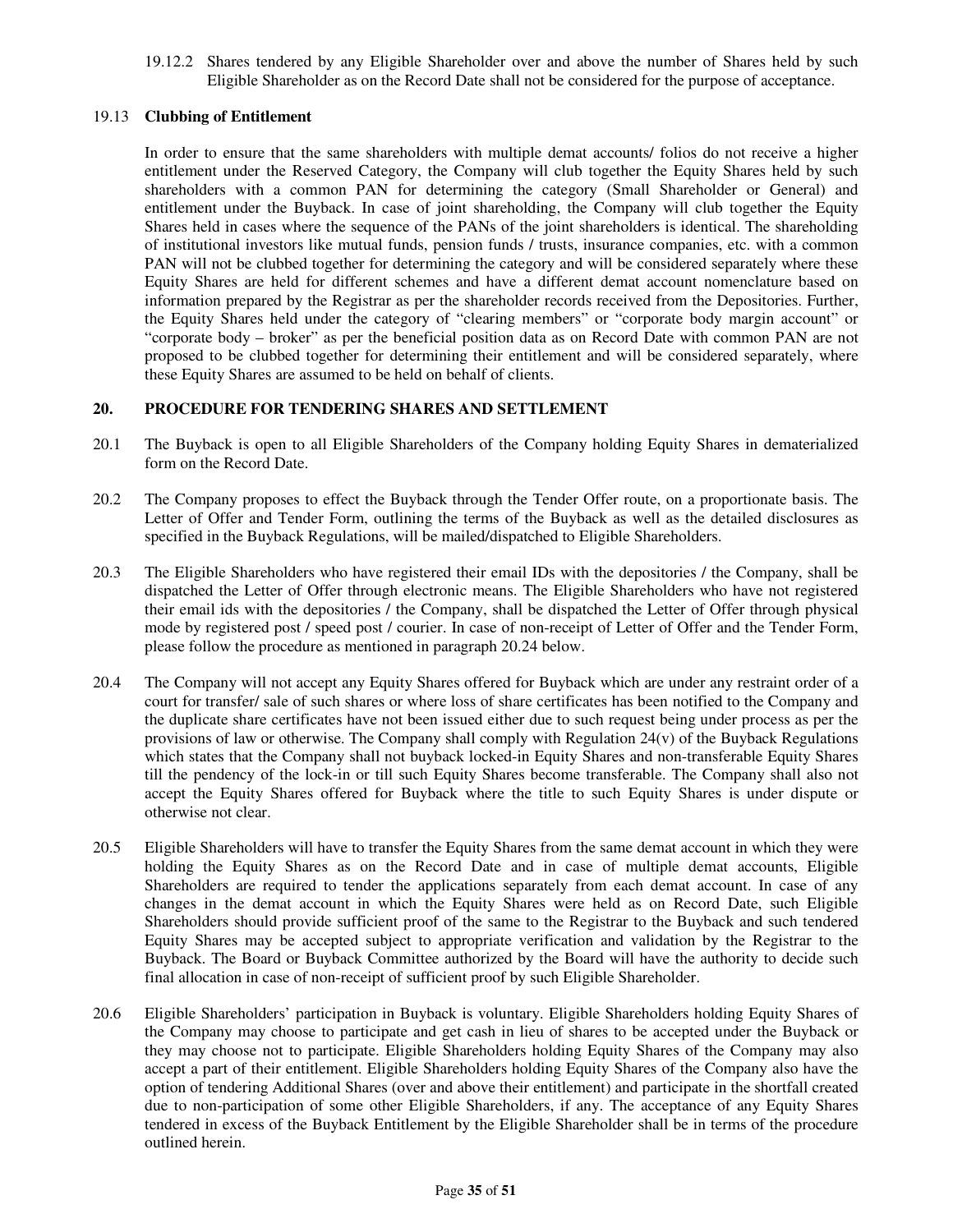- 20.7 The maximum tender under the Buyback by any Eligible Shareholder cannot exceed the number of Equity Shares held by the Eligible Shareholder as on the Record Date.
- 20.8 The Company shall accept all the Equity Shares validly tendered for the Buyback by Eligible Shareholders, on the basis of their Buyback Entitlement as on the Record Date.
- 20.9 As elaborated under paragraph 19.6 above, the Equity Shares proposed to be bought as a part of the Buyback are divided into two categories: (a) Reserved Category and (b) the General Category. The Buyback Entitlement of Eligible Shareholders in each category shall be calculated accordingly.
- 20.10 After accepting the Equity Shares tendered on the basis of Buyback Entitlement, Equity Shares left to be bought as a part of the Buyback, if any, in one category shall first be accepted, in proportion to the Equity Shares tendered, over and above their Buyback Entitlement, by Eligible Shareholders in that category, and thereafter, from Eligible Shareholders who have tendered over and above their Buyback Entitlement, in other category.
- 20.11 The Buyback shall be implemented using the "Mechanism for acquisition of shares through Stock Exchange" notified by SEBI Circular and following the procedure prescribed in the Companies Act, the Share Capital Rules and the Buyback Regulations and as may be determined by the Board (including the Buyback committee authorized to complete the formalities of the Buyback) and on such terms and conditions as may be permitted by law from time to time.
- 20.12 For implementation of the Buyback, the Company has appointed Ambit Capital Private Limited as the registered broker to the Company (the "**Company's Broker**") to facilitate the process of tendering of Equity Shares through Stock Exchange Mechanism for the Buyback as described in the paragraph 20.11 through whom the purchases and settlements on account of the Buyback would be made by the Company. In the tendering process, the Company's Broker may also process the orders received from the Eligible Shareholders. The contact details of the Company's Broker are as follows:



**Ambit Capital Private Limited**  Ambit House, 449, Senapati Bapat Marg, Lower Parel, Mumbai - 400 013 Tel: + 91 (22) 6623 3000; Fax: + 91 (22) 6623 3100; Contact Person: Sameer Parkar E-mail ID: Sameer.Parkar@ambit.co Website: www.ambit.co SEBI Registration Number: INZ000259334 CIN: U74140MH1997PTC107598

- 20.13 The Company will request the Stock Exchanges to provide the separate acquisition window to facilitate placing of sell orders by the Eligible Shareholders who wish to tender Equity Shares in the Buyback. BSE will be the designated stock exchange for the Buyback ("**Designated Stock Exchange**"). The details of the platform will be specified by the Stock Exchanges from time to time.
- 20.14 All Eligible Shareholders may place orders in the Acquisition Window, through their respective stock brokers ("**Shareholder Broker**").
- 20.15 In the event Shareholder Broker(s) are not registered with the Stock Exchanges or if the Eligible Shareholders do not have any stock broker, then that Eligible Shareholder can approach any stock broker registered with the Stock Exchange and can make a bid by using quick unique client code ("**UCC**") facility through that stock broker registered with the either of the Stock Exchange after submitting the details as may be required by the stock broker to be in compliance with the Buyback Regulations. In case Eligible Shareholders is not able to bid using quick UCC facility through any other stock broker registered with the either of the Stock Exchanges, then the Eligible Shareholders may approach the Company's Broker, to bid by using quick UCC facility after submitting requisite documents.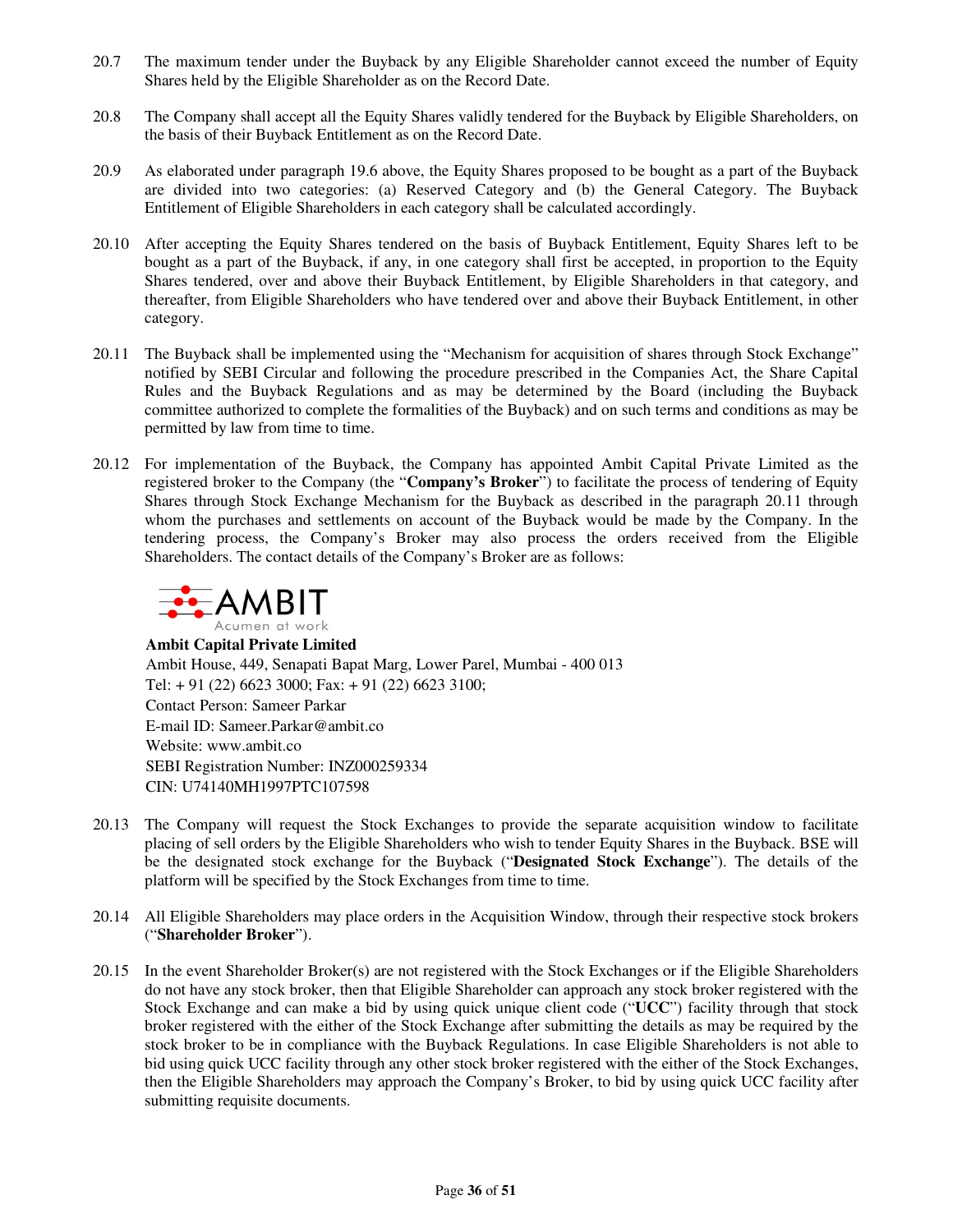Eligible Shareholders approaching a stock broker registered with the either of the Stock Exchanges (with whom they do not have an account) may have to submit the requisite documents as may be required. The requirement of documents and procedures may vary from broker to broker.

- 20.16 All Eligible Shareholders, through their respective Shareholder Broker will be eligible and responsible to place orders in the acquisition window. All Eligible Shareholders can enter orders for Equity Shares in demat form.
- 20.17 At the beginning of the tendering period, the order for buying up to 1,30,00,000 Equity Shares shall be placed by the Company through the Company's Broker. During the Tendering Period, the order for selling the Equity Shares will be placed in the acquisition window by Eligible Shareholders through their respective Shareholder Brokers during normal trading hours of the secondary market.
- 20.18 Modification/ cancellation of orders and multiple bids from a single Shareholder will be allowed during the Tendering Period of the Buyback offer. Multiple bids made by single Shareholder for selling the Equity Shares shall be clubbed and considered as 'one' bid for the purposes of acceptance.
- 20.19 The cumulative quantity tendered shall be made available on website of BSE (www.bseindia.com) throughout the trading session and will be updated at specific intervals during the Tendering Period.
- 20.20 All documents sent by the Eligible Shareholders will be at their own risk. Eligible Shareholders are advised to safeguard adequately their interests in this regard.

#### 20.21 **Procedure to be followed by Eligible Shareholders holding Equity Shares in the dematerialized form**

- 20.21.1 In case any person who has submitted the Equity Shares held by them in the physical form for dematerialisation should ensure that the process of getting the Equity Shares dematerialised is completed before such eligible Shareholders tender their Equity Shares in the Buy-back, so that they can participate in the Buy-back.
- 20.21.2 Eligible Shareholders who desire to tender their Equity Shares in the electronic form under Buyback would have to do so through their respective Shareholder Broker by indicating to their Shareholder Broker the details of Equity Shares they intend to tender under the Buyback.
- 20.21.3 The Shareholder Broker would be required to place an order/ bid on behalf of the Eligible Shareholders who wish to tender Equity Shares in the Buyback using the Acquisition Window of the Stock Exchanges. Before placing the bid, the Eligible Shareholder would be required to transfer the tendered Equity Shares to the special account of the Clearing Corporation, by using the early pay in mechanism of the depository prior to placing the order/ bid on the platform of BSE or the Clearing Corporation by the Shareholder Broker. For further details, Eligible Shareholders may refer to the circulars issued by Stock Exchanges/ Clearing Corporation.
- 20.21.4 The details of the settlement number of the special account of the Clearing Corporation under which the Equity Shares are to be transferred in the account of Clearing Corporation for the Buyback will be provided in a separate circular to be issued by BSE or NSE or the Clearing Corporation.
- 20.21.5 For custodian participant orders for demat Equity Shares early pay-in is mandatory prior to confirmation of order/bid by custodian. The custodian shall either confirm or reject the orders not later than the closing of trading hours (i.e. 3:30 p.m.) on the last day of the Tendering Period (i.e. the Buyback Closing Date). Thereafter, all unconfirmed orders shall be deemed to be rejected. For all confirmed custodian participant orders, order modification shall revoke the custodian confirmation and the revised order shall be sent to the custodian again for confirmation.
- 20.21.6 The reporting requirements for non-resident shareholders under Reserve Bank of India, Foreign Exchange Management Act, 1999, as amended and any other rules, regulations, guidelines, for remittance of funds, shall be made by the Eligible Shareholders and/ or the Shareholder Broker through which the Eligible Shareholders places the bids.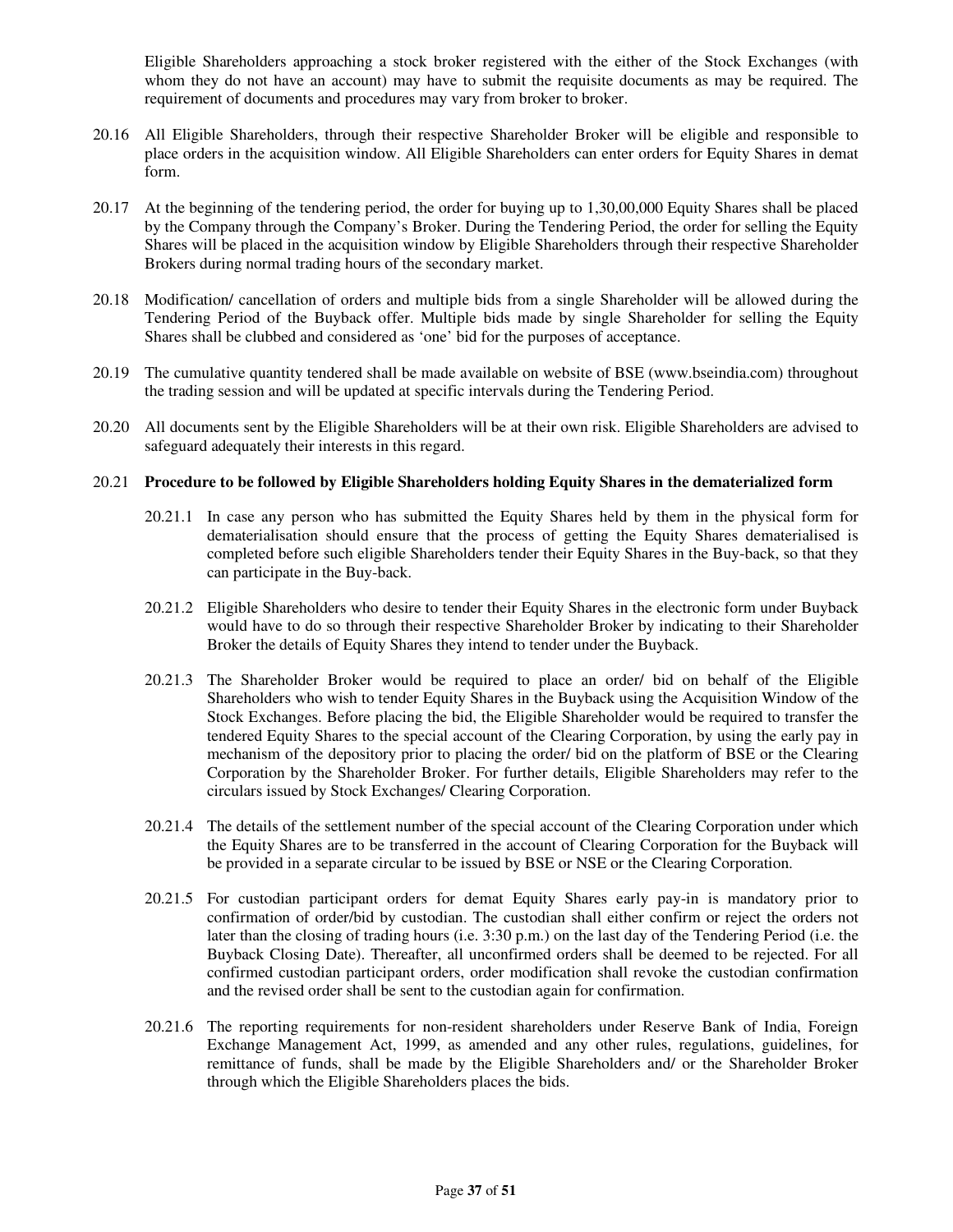- 20.21.7 Upon placing the bid, the Shareholder Broker shall provide a TRS generated by the exchange bidding system to the Eligible Shareholder. TRS will contain the details of order submitted like bid ID number, application number, DP ID, client ID, number of Equity Shares tendered, etc.
- 20.21.8 Eligible Shareholders shall also provide all relevant documents, which are necessary to ensure transferability of the Equity Shares in respect of the Tender Form to be sent. Such documents may include (but not be limited to):
	- (i) Duly attested power of attorney, if any person other than the Eligible Shareholder has signed the Tender Form;
	- (ii) Duly attested death certificate and succession certificate/ legal heirship certificate, in case any Eligible Shareholder has expired; and
	- (iii) In case of companies, the necessary certified corporate authorizations (including board and/ or general meeting resolutions) and court approved scheme of merger/amalgamation for a company, if applicable.
- 20.21.9 **In case of demat equity shares, submission of Tender Form and TRS is not mandatory. After the receipt of the demat Equity Shares by the Clearing Corporation and a valid bid in the exchange bidding system, the Eligible Shareholders holding Equity Shares in demat form are deemed to have successfully tendered the Equity Shares in the Buyback.**
- 20.21.10 The Eligible Shareholders will have to ensure that they keep the DP account active and unblocked to receive credit in case of return of Equity Shares due to rejection or due to prorated Buyback decided by the Company. Excess Equity Shares or unaccepted Equity Shares, in dematerialised form, if any, tendered by the Eligible Shareholders would be transferred by the Clearing Corporation directly to the respective Eligible Shareholder's DP account. If the securities transfer instruction is rejected in the depository system, due to any issue then such securities will be transferred to the Shareholder Broker's depository pool account for onward transfer to such Eligible Shareholder Further, Eligible Shareholders will have to ensure that they keep the savings bank account attached with the DP account active and updated to receive credit remittance due to acceptance of Buyback of shares by the Company.

## 20.22 **Procedure to be followed by Eligible Shareholders holding Equity Shares in physical form**

As per the proviso to Regulation 40(1) of the SEBI (LODR) Regulations (notified by the Securities and Exchange Board of India (Listing Obligations and Disclosure Requirements) (Fourth Amendment) Regulations, 2018) read with the SEBI notification No. SEBI/LAD-NRO/GN/2018/49 dated November 30, 2018, and the press releases dated December 3, 2018 and March 27, 2019 issued by SEBI, effective from April 1, 2019, requests for effecting transfer of securities shall not be processed unless the securities are held in the dematerialized form with a depository. Accordingly, Shareholders desirous of tendering their Equity Shares held in physical form can do so only after the shares are dematerialized and are advised to approach the concerned depository participant to have their Equity Shares dematerialized.

## 20.23 **For Equity Shares held by Eligible Shareholders, being Non-Resident Shareholders of Equity Shares (Read with paragraph 17 "Details of the Statutory Approvals"):**

- 20.23.1 While tendering their Equity Shares under the Buy-back, all Eligible Shareholders being Nonresident Shareholders should provide relevant confirmations/ declarations vide the duly filled-in and signed (by all shareholders in case the Equity Shares are held in joint names) Tender Forms (including a copy of the permission received from RBI wherever applicable). In the event relevant confirmations / declarations are not provided in the Tender Forms or there is ambiguity in the information provided, the Company reserves the right to reject such Tender Forms. FPIs shareholders should also enclose a copy of their SEBI registration certificate.
- 20.23.2 In case the Equity Shares are held on repatriation basis, the Non-Resident Eligible Shareholder shall obtain and enclose a letter from its authorised dealer / bank confirming that at the time of acquiring such Equity Shares, payment for the same was made by the non-resident Eligible Shareholder from the appropriate account (e.g. NRE a/c.) as specified by RBI in its approval. In case the Non-Resident Shareholder is not in a position to produce the said certificate, the Equity Shares would be deemed to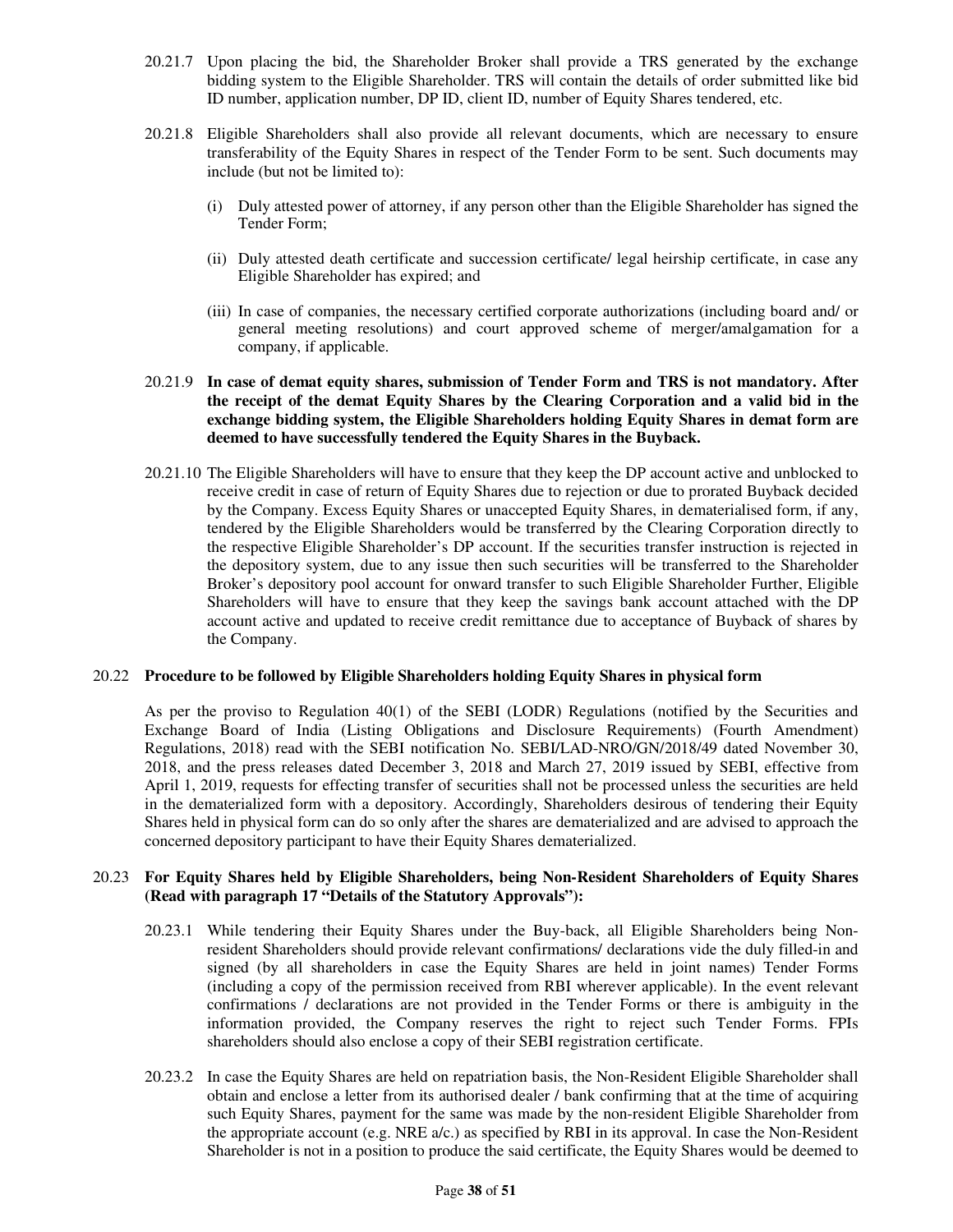have been acquired on non-repatriation basis and in that case the Non-Resident Shareholder shall submit a consent letter addressed to the Company, allowing the Company to make the payment on a non-repatriation basis in respect of the valid Equity shares accepted under the Buyback.

- 20.23.3 If any of the above stated documents (as applicable) are not enclosed along with the Tender Form, the Equity Shares tendered under the Buyback are liable to be rejected.
- 20.23.4 Any Equity Shares tendered after the Buy-back Closing Date by an Eligible Shareholder shall not be accepted.

## **THE INSTRUCTIONS AND AUTHORIZATIONS CONTAINED IN THE TENDER FORM CONSTITUTE AN INTEGRAL PART OF THE TERMS OF THIS BUY-BACK.**

### **THE NON RECEIPT OF THE LETTER OF OFFER BY, OR ACCIDENTAL OMMISSION TO DISPATCH THE LETTER OF OFFER TO ANY PERSON WHO IS ELIGIBLE TO RECEIVE THE SAME TO PARTICIPATE IN THE BUYBACK, SHALL NOT INVALIDATE THE BUYBACK OFFER IN ANY WAY.**

#### 20.24 **In case of non-receipt of the Letter of Offer:**

If any Eligible Shareholder who is holding Equity Shares in dematerialized form and has been sent the Letter of Offer through electronic means wishes to obtain a physical copy of the Letter of Offer, they may send a request in writing to the Company or Registrar at the address or email id mentioned at the cover page of the Letter of Offer stating name, address, number of Equity Shares held on Record Date, client ID number, DP name / ID, beneficiary account number. Upon receipt of such request, a physical copy of the Letter of Offer shall be provided to such Eligible Shareholder. An Eligible Shareholder may participate in the Buyback by downloading the Tender Form from the website of the Company i.e. www.greavescotton.com or the website of the Registrar, www.karvyfintech.com or by providing their application in writing on plain paper, signed by all Equity Shareholders, stating name and address of Shareholder(s), number of Equity Shares held as on the Record Date, Client ID number, DP Name/ ID, beneficiary account number and number of Equity Shares tendered for the Buyback.

**Please note that Eligible Shareholder(s) who intend to participate in the Buyback will be required to approach their respective Shareholder Broker (along with the complete set of documents for verification procedures) and have to ensure that their bid is entered by their respective Shareholder Broker or broker in the electronic platform to be made available by the Stock Exchanges before the Buyback Closing Date.** 

**The Company shall accept Equity Shares validly tendered by the Eligible Shareholder(s) in the Buyback on the basis of their shareholding as on the Record Date and the Buyback Entitlement. Eligible Shareholder(s) who intend to participate in the Buyback using the 'plain paper' option as mentioned in this paragraph are advised to confirm their entitlement from the Registrar to the Buyback Offer, before participating in the Buyback.**

The participation of the Eligible Shareholders in the Buyback is entirely at the discretion of the Eligible Shareholders. The Company does not accept any responsibility for the decision of any Eligible Shareholder to either participate or to not participate in the Buyback. The Company will not be responsible in any manner for any loss of Share certificate(s) and other documents during transit and the Eligible Shareholders are advised to adequately safeguard their interest in this regard.

#### 20.25 **Method of Settlement**

20.25.1 Upon finalization of the basis of acceptance as per Buyback Regulations:

- (i) The settlement of trades shall be carried out in the manner similar to settlement of trades in the secondary market and as intimated by the Clearing Corporation from time to time and in compliance with the SEBI Circular.
- (ii) The Company will pay the consideration to the Company's Broker who will transfer the funds pertaining to the Buyback to the Clearing Corporation's bank accounts as per the prescribed schedule. For demat Equity Shares accepted under the Buyback, the Clearing Corporation will make direct funds payout to respective Eligible Shareholders. If Eligible Shareholders' bank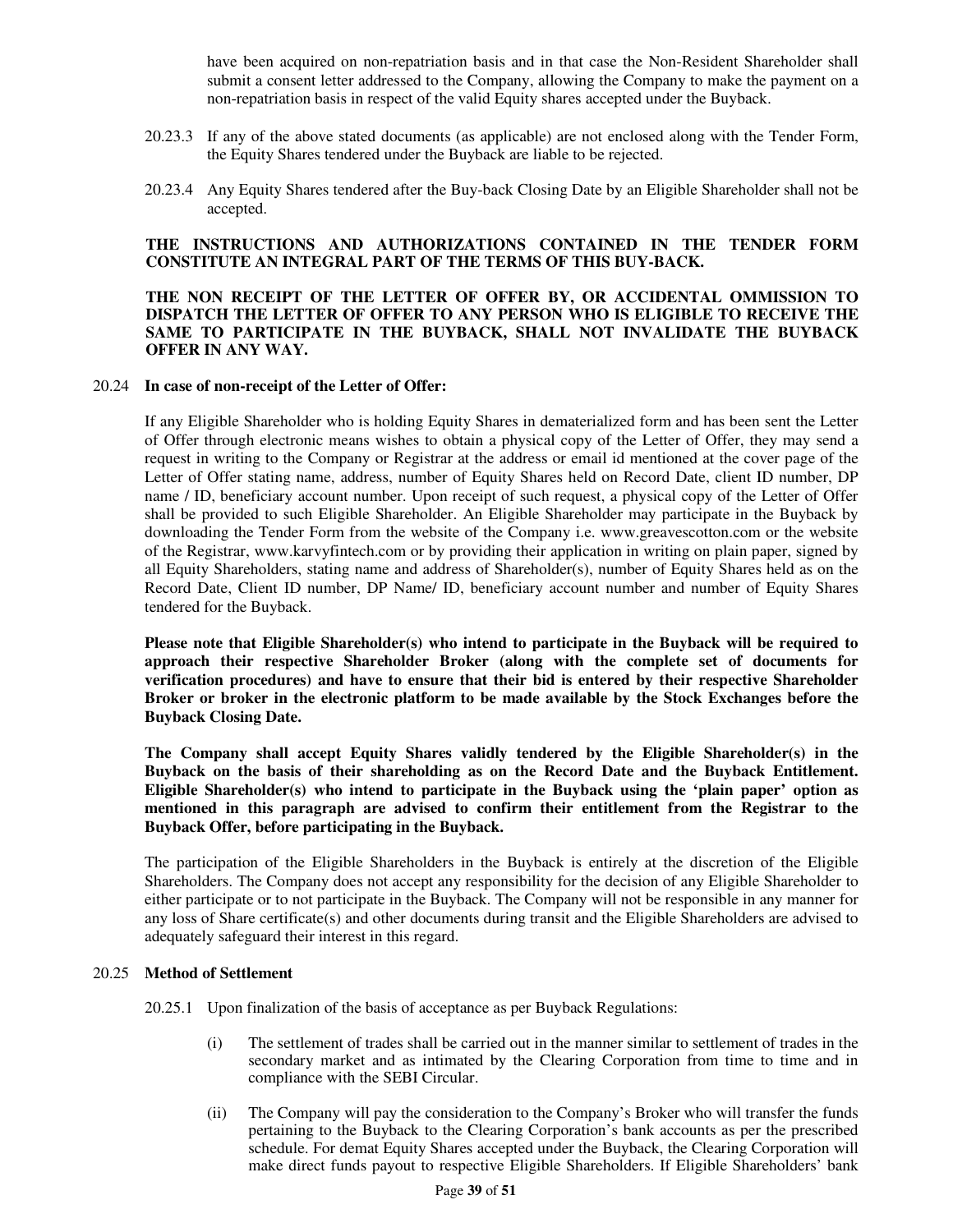account details are not available or if the funds transfer instruction is rejected by RBI/Bank, due to any reason, such funds will be transferred to the concerned Shareholder Brokers' settlement bank account for onward transfer to such Eligible Shareholders holding Equity Shares in dematerialized form.

- (iii) In case of certain client types viz. Non-Resident Shareholders (where there may be specific RBI and other regulatory requirements pertaining to funds pay-out) who do not opt to settle through custodians, the funds pay-out would be given to their respective Shareholder Broker's settlement accounts for releasing the same to the respective Eligible Shareholder's account. For this purpose, the client type details would be collected from the Depositories, whereas amount payable to the Eligible Shareholder pertaining to the bids settled through custodians will be transferred to the settlement bank account of the custodian, each in accordance with the applicable mechanism prescribed by the BSE and the Clearing Corporation from time to time.
- (iv) The Equity Shares bought back in demat form would be transferred directly to the demat account of the Company opened for the Buyback (**"Company Demat Account"**) provided it is indicated by the Company's Broker or it will be transferred by the Company's Broker to the Company Demat Account on receipt of the Equity Shares from the clearing and settlement mechanism of BSE.
- (v) The Eligible Shareholders will have to ensure that they keep the DP account active and unblocked to receive credit in case of return of Equity Shares, due to rejection or due to non– acceptance of shares under the Buyback.
- (vi) Excess demat Equity Shares or unaccepted demat Equity Shares, if any, tendered by the Eligible Shareholders would be returned to them by the Clearing Corporation directly to the respective Eligible Shareholder's DP account, as part of the exchange payout process. If the securities transfer instruction is rejected in the depository system, due to any issue then such securities will be transferred to the Shareholder Broker's depository pool account for onward transfer to the Eligible Shareholder. In case of custodian participant orders, excess demat Shares or unaccepted demat Shares, if any, will be returned to the respective custodian participant. The Shareholder Brokers would return these unaccepted Equity Shares to their respective clients on whose behalf the bids have been placed.
- (vii) The Company's Broker would also issue a contract note to the Company for the Equity Shares accepted under the Buyback. If Eligible Shareholders bank account details are not available or if the fund transfer instruction is rejected by RBI or bank, due to any reasons, then the amount payable to Eligible Shareholders will be transferred to the Shareholder Broker for onward transfer to the Eligible Shareholder.
- (viii) Eligible Shareholders who intend to participate in the Buyback should consult their respective Shareholder Brokers for payment to them of any cost, charges and expenses (including brokerage) that may be levied by the Shareholder Broker upon the Eligible Shareholders for tendering Equity Shares in the Buyback (secondary market transaction). The Buyback consideration received by the Eligible Shareholders from their respective Shareholder Brokers, in respect of accepted Equity Shares, could be net of such costs, charges and expenses (including brokerage) and the Manager and the Company accepts no responsibility to bear or pay such additional cost, charges and expenses (including brokerage) incurred solely by the Eligible Shareholders.
- (ix) The Equity Shares lying to the credit of the Company Demat Account will be extinguished in the manner and following the procedure prescribed in the Regulations.

#### 20.26 **Rejection Criteria**

The Equity Shares tendered by Eligible Shareholders would be liable to be rejected on the following grounds:

- 20.26.1 the Shareholder is not an Eligible Shareholder of the Company as on the Record Date; or
- 20.26.2 If there is a name mismatch in the dematerialised account of the Shareholder and PAN.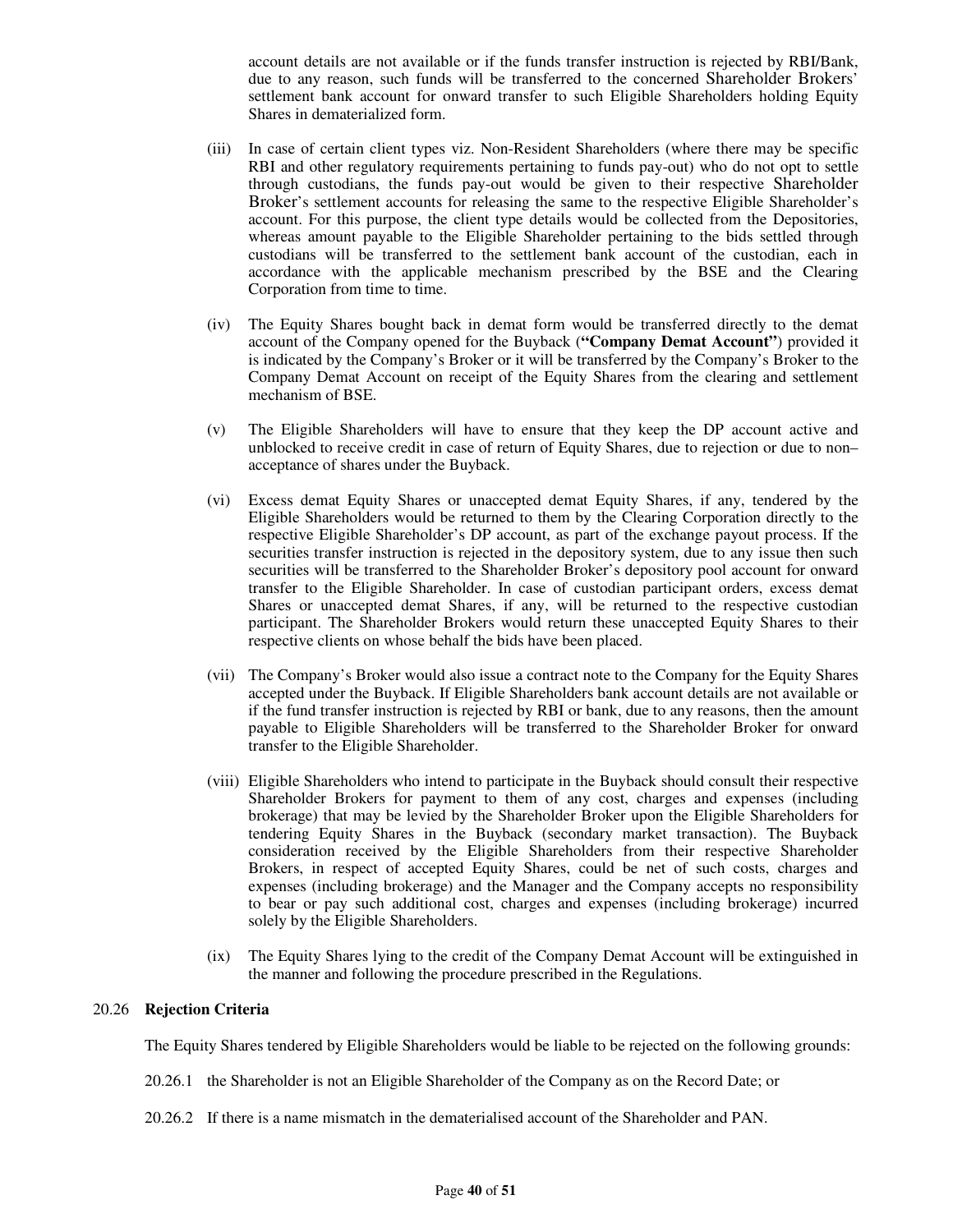## **21. NOTE ON TAXATION**

**THE SUMMARY OF THE TAX CONSIDERATIONS IN THIS SECTION ARE BASED ON THE CURRENT PROVISIONS OF THE TAX LAWS OF INDIA AND THE REGULATIONS THEREUNDER, THE JUDICIAL AND THE ADMINISTRATIVE INTERPRETATIONS THEREOF, WHICH ARE SUBJECT TO CHANGE OR MODIFICATION BY SUBSEQUENT LEGISLATIVE, REGULATORY, ADMINISTRATIVE OR JUDICIAL DECISIONS. ANY SUCH CHANGES COULD HAVE DIFFERENT TAX IMPLICATIONS.** 

**IN VIEW OF THE PARTICULARIZED NATURE OF TAX CONSEQUENCES, SHAREHOLDERS ARE REQUIRED TO CONSULT THEIR TAX ADVISORS FOR THE APPLICABLE TAX PROVISIONS INCLUDING THE TREATMENT THAT MAY BE GIVEN BY THEIR RESPECTIVE TAX OFFICERS IN THEIR CASE, AND THE APPROPRIATE COURSE OF ACTION THAT THEY SHOULD TAKE.** 

**THE COMPANY DOES NOT ACCEPT ANY RESPONSIBILITY FOR THE ACCURACY OR OTHERWISE OF THIS TAX SUMMARY AND THERE CAN BE NO LIABILITY ON THE COMPANY IF ANY ACTION IS TAKEN BY THE SHAREHOLDER SOLELY BASED ON THIS TAX SUMMARY.** 

## **THEREFORE, SHAREHOLDERS CANNOT RELY ON THIS ADVICE AND THE SUMMARY TAX IMPLICATIONS RELATING TO THE TREATMENT OF INCOME TAX IN THE CASE OF BUYBACK OF EQUITY SHARES LISTED ON THE STOCK EXCHANGE SET OUT BELOW SHOULD BE TREATED AS INDICATIVE AND FOR GUIDANCE PURPOSES ONLY.**

The summary of the tax considerations in this section are based on the current provisions of the tax laws of India and the regulations thereunder, the judicial and the administrative interpretations thereof, which are subject to change or modification by subsequent legislative, regulatory, administrative or judicial decisions. Any such changes could have different tax implications.

In view of the particularized nature of tax consequences, shareholders are required to consult their tax advisors for the applicable tax provisions including the treatment that may be given by their respective tax officers in their case, and the appropriate course of action that they should take.

Therefore, shareholders cannot rely on this advice and the summary tax implications relating to the treatment of income tax in the case of buyback of equity shares listed on the stock exchange set out below should be treated as indicative and for guidance purposes only.

## **GENERAL**

The basis of charge of Indian Income –Tax depends upon the residential status of the taxpayer during a tax year. The Indian tax year runs from 1st April until 31st March. A person who is an Indian tax resident is liable to taxation in India on his worldwide income, subject to certain tax exemptions, which are provided under the Income Tax Act.

A person who is treated as a non – resident for Indian Income-Tax purposes is generally subject to tax in India only on such person's India accrued income or income received by such person in India or income deemed to accrue/ arise in India. Any gains arising to a non – resident on transfer of Equity Shares of an Indian Company should be taxable in India under the Income Tax Act. Further, the non – resident can avail the beneficial provisions of the Double Tax Avoidance Agreement (DTAA) between India and the respective jurisdiction of the shareholder subject to meeting relevant conditions and providing and maintain necessary information and documents as prescribed under the Income Tax Act.

The Income Tax Act also provides for different tax regimes/ rates applicable to the gains arising on buyback of shares, based on the period of holding, residential status and category of the shareholder, nature of the income earned, etc. The summary of tax implications on buyback of listed equity shares on the stock exchange is set out below. All references to equity shares in this note refer to listed equity shares unless stated otherwise.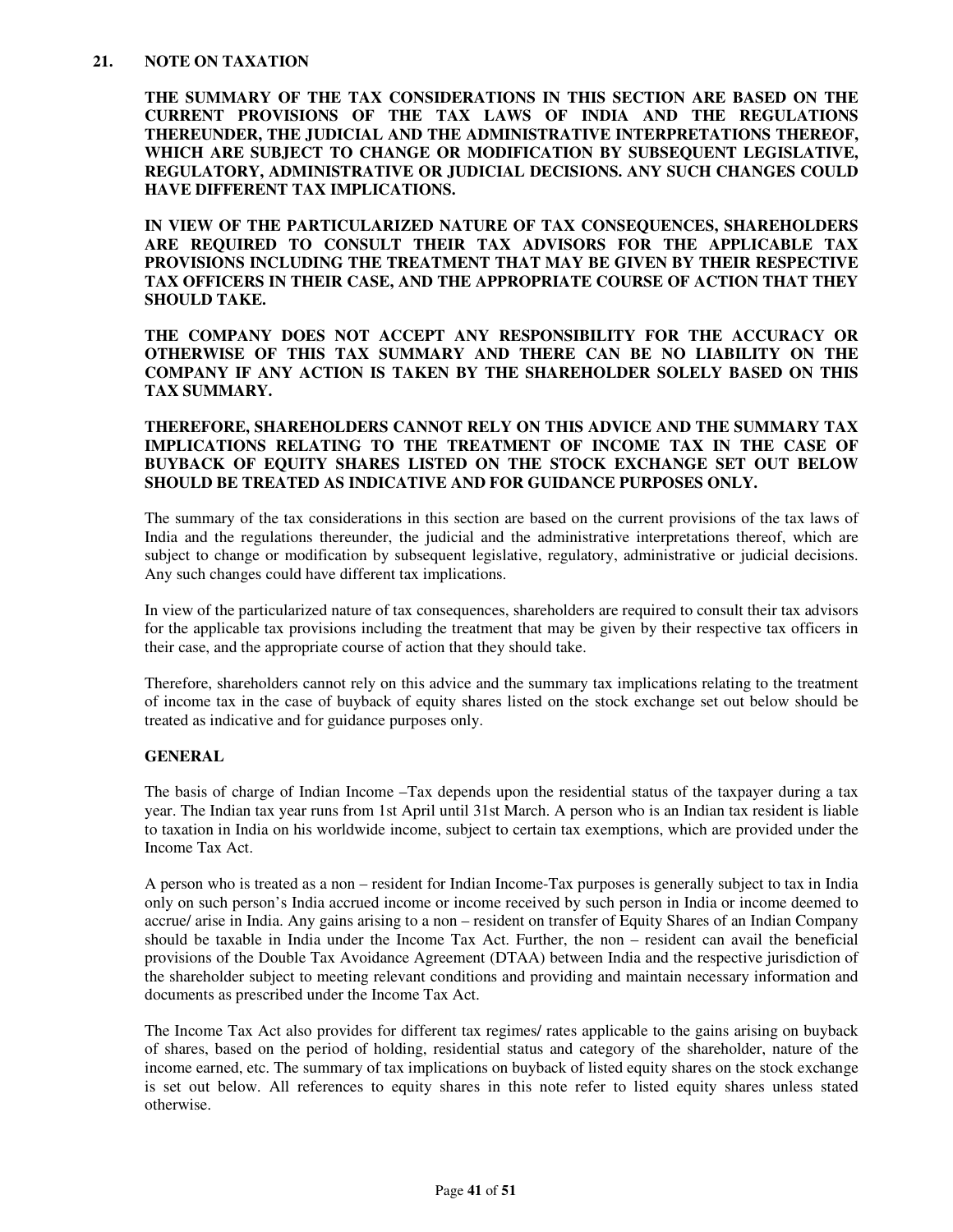## **CLASSIFICATION OF SHAREHOLDERS**

Shareholders can be classified under the following categories:

#### **a. Resident Shareholders being:**

- Individuals, Hindu Undivided Family (HUF), Association of Persons (AOP) and Body of individuals (BOI)
- Companies
- Co-operative Societies

## **b. Non Resident Shareholders being:**

- Non Resident Individuals
- Foreign institutional Investors (FIIs) / Foreign Portfolio Investors (FPIs)
- Others:
	- o Company
	- o Other than Company

## **CLASSIFICATION OF INCOME**

Shares can be classified under the following 2 (two) categories:

- a. Shares held as investment (income from transfer taxable under the head "Capital Gains")
- b. Shares held as stock-in-trade (income from transfer taxable under the head "Profit and Gains from Business or Profession)

Gains arising from the transfer of shares may be treated either as "capital gains" or as "business income" for tax purposes, depending upon whether such shares were held as a capital asset (held as investment) or trading asset (i.e. stock-in-trade). Traditionally, the issue of characterization of income arising from sale of shares has been a subject matter of litigation with the tax authorities. The Central Board of Direct Taxes has issued Circular no. 6 of 2016, as per which, if the taxpayer opts to consider the shares as stock-in-trade, the income arising from the transfer of such shares would be treated as his business income. Also, if such shares are held for a period of more than 12 months, and the taxpayer desires to treat the income arising from the transfer thereof as "capital gains", the same shall not be put to dispute by the Tax Officer, however, this stand, once taken by the taxpayer in a particular Assessment Year, shall remain applicable in subsequent Assessment Years also and the taxpayers shall not be allowed to adopt a different/contrary stand in this regard in subsequent years.

Further, investments by foreign portfolio investors/ FIIs in any securities in accordance with the regulations made under the Securities Exchange Board of India Act, 1992 would be treated as capital asset under the provisions of the Income Tax Act.

## **SHARES HELD AS INVESTMENT**

As per the provisions of the Income Tax Act, where the shares are held as investments, income arising from the transfer of such shares is taxable under the head "Capital Gains". Capital gains on buyback of shares of a company are governed by the provisions of Section 46A of the Income Tax Act and would attract capital gains in the hands of shareholders as per provisions of Section 48 of the Income Tax Act. Exemption under section 10(34A) of the Income Tax Act is not applicable to buy back of shares of listed companies. The provisions of buy back under Section 115QA in Chapter XII-DA of the Income Tax Act do not apply for shares listed on the stock exchange.

For non - residents, capital gains would be subject to taxability under the Income Tax Act or beneficial provisions of applicable Double Taxation Avoidance Agreement ("DTAA"), whichever is more beneficial. However, in order to avail the benefits of DTAA, the non-resident shareholder shall obtain the certificate referred to in sub-section (4) of section 90 of the Income Tax Act and shall also furnish the prescribed particulars referred to in sub-section (5) of section 90 of the Income Tax Act.

## **Period of holding**

Depending on the period for which the shares are held, the gains would be taxable as "short term capital gain" or "long term capital gain":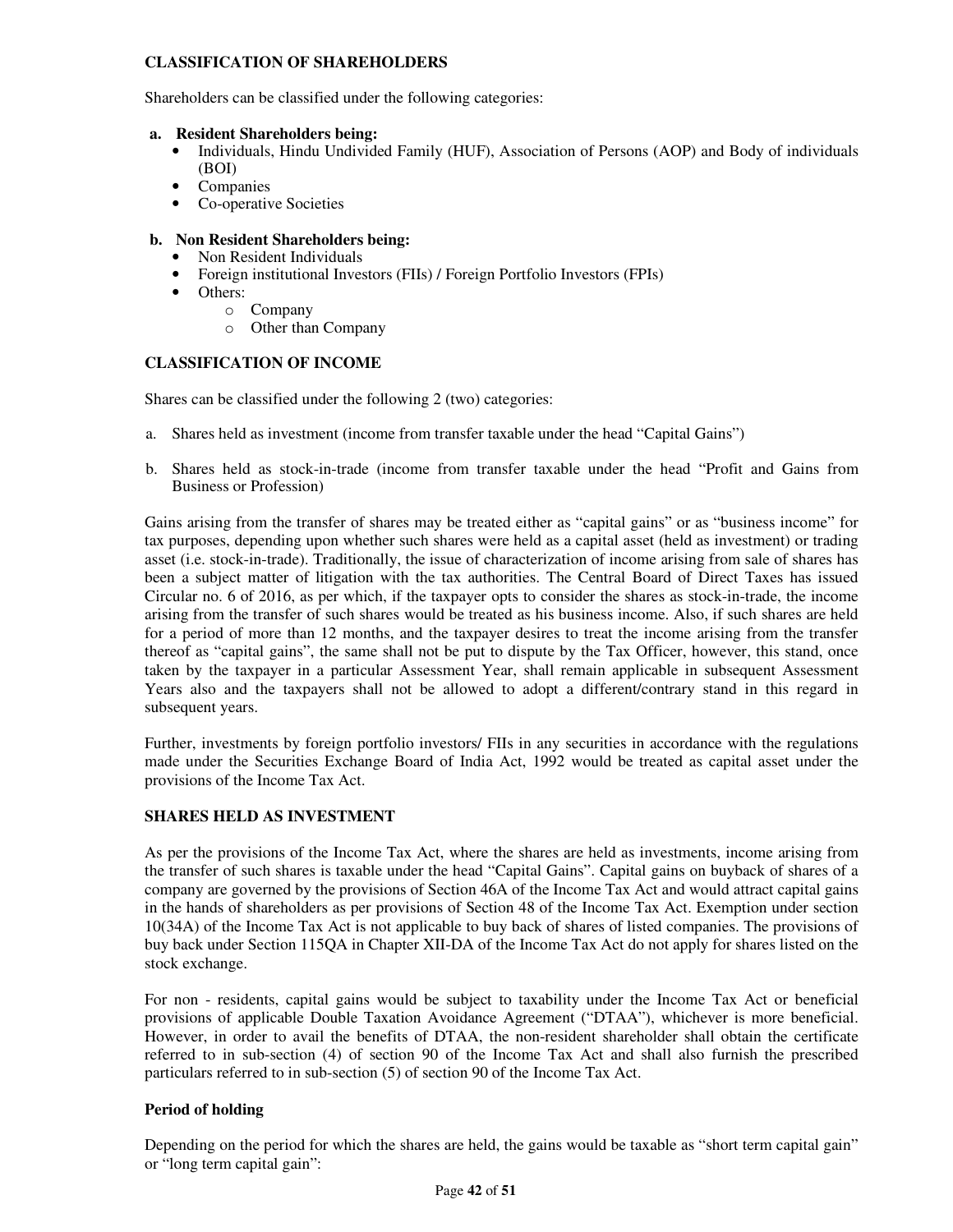- In respect of equity shares held for a period of less than or equal to 12 months prior to the date of transfer, the same shall be treated as a short term capital asset, and the gains arising there from shall be taxable as "short term capital gains" ("**STCG**").
- Similarly, where equity shares are held for a period of more than 12 months prior to the date of transfer, the same shall be treated as a long- term capital asset, and the gains arising there from shall be taxable as "long – term capital gains" ("**LTCG**").

## **Buy back of shares through a recognized stock exchange**

Since the buyback is undertaken on the stock exchange, such transaction is chargeable to Securities Transaction Tax ("**STT**"). STT is a tax payable in India on the value of securities on every purchase or sale of securities that are listed on the Indian Stock Exchange. Currently, the STT rate applicable on the purchase or sale of shares on the stock exchange is 0.1% of the value of security.

Where transfer of such equity shares (i.e. buyback) is through a recognized stock exchange & subject to STT, then the taxability will be as under (for all categories of shareholders):

With effect from April 1, 2018, buyback of equity shares (which is subject to STT) will be taxable as LTCG in accordance with the provisions of section 112A of the Income Tax Act.

- LTCG will be the difference between the consideration paid by the Company on buyback of equity shares and the 'specified cost of acquisition' of such shares
- The 'specified cost of acquisition' of the equity shares which are acquired prior to February 1, 2018 will be the higher of:
	- i. the cost of acquisition of equity shares and
	- ii. Lower of— (a) the fair market value of equity shares; and (b) the full value of consideration received or accruing as a result of the transfer of the equity shares.
- Fair market value is defined to mean the value as on January 31, 2018 which is the highest price of the equity shares quoted on the stock exchange.
- Long Term Capital Gains tax from such transactions will be charged @ 10% under section 112A of the Income Tax Act. However, long term capital gains from such shares up to a maximum of ₹ 1,00,000/ during the financial year is exempt from tax.
- Where Section 112A is not applicable, LTCG will be chargeable to tax for resident Individuals at 20% with indexation or at 10% without indexation, along with the rebate as is applicable.
- In the case of resident Individual or HUF, the benefit of maximum amount which is not chargeable to income-tax (i.e., basic exemption limit) is required to be considered while computing LTCG or STCG taxable under section 111A or 112A of the Income Tax Act.
- STCG arising from such transaction would be subject to tax @ 15% under Section 111A of the Income Tax Act.

In addition, surcharge (at the applicable rates if income exceeds certain limits) and health and education cess @ 4% is applicable.

Further, resident corporate shareholders would also be subject to Minimum Alternate Tax ("MAT") under section 115JB of the Income Tax Act at the rate of 18.50%. Foreign companies will not be subject to MAT if the country of residence of such foreign company has entered into a DTAA with India and such foreign company does not have a permanent establishment in India.

Non- resident shareholders can avail beneficial provisions of the applicable DTAA entered into by India with relevant country in which the shareholder is resident but subject to fulfilling relevant conditions and submitting the certificate referred to in sub-section (4) of section 90 of the Income Tax Act and the particulars referred to in sub-section (5) of the said section.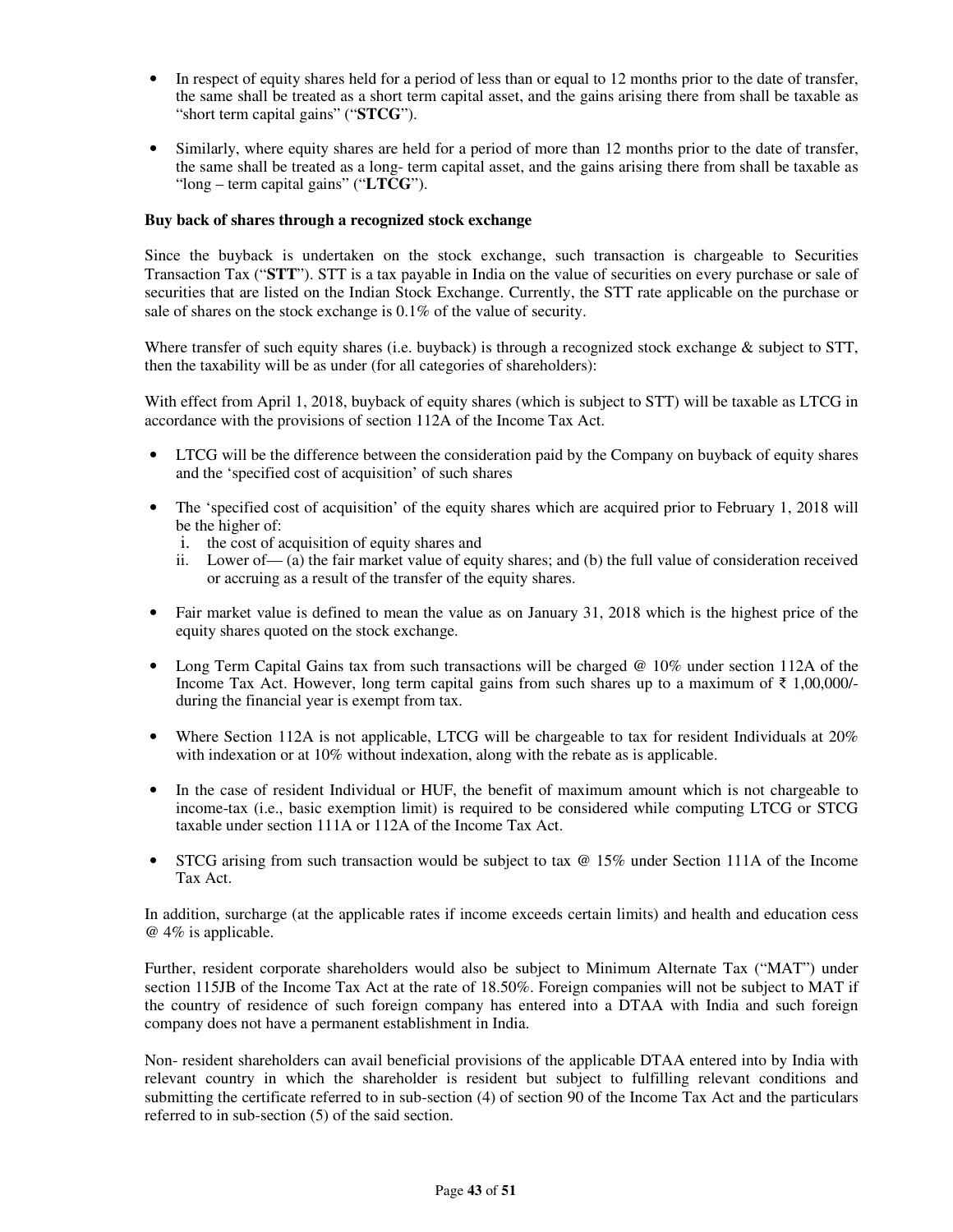#### **SHARES HELD AS STOCK-IN-TRADE**

If the shares are held as stock-in-trade by any of the eligible shareholders of the Company, then the gains would be characterized as business income and taxable under the head "Profits and Gains from Business or Profession". In such a case, the provisions of Section 46A of the Income Tax Act will not apply.

### **Resident Shareholders**

- a. For individuals, HUF, AOP, BOI, profits/ gains would be taxable at slab rates.
- b. For persons other than stated in (a) above, profits/ gains would be taxable @ 30%. However, in the case of Domestic Companies where the turnover or gross receipts during the financial year 2017-18 does not exceed two hundred and fifty Crores, the rate of tax is 25%.

In addition, surcharge (at the applicable rates if the income exceeds certain limits) and health and education cess @ 4% will be applicable.

No benefit of indexation by virtue of period of holding would be available.

#### **Non Resident Shareholders**

a. Where DTAA provisions are applicable:

Non – resident shareholders can avail beneficial provisions of the applicable DTAA entered into by India with relevant country in which the shareholder is resident, but subject to fulfilling relevant conditions and submitting necessary documents prescribed under Section 90(4) and 90(5) of the Income Tax Act.

- b. Where DTAA provisions are not applicable:
	- For non-resident individuals, HUF, AOP, BOI, profits/ gains would be taxable at slab rates
	- For foreign companies, profits/ gains would be taxed in India @ 40%
	- For other non-resident shareholders, such as foreign firms, profits/ gains would be taxed in India @ 30%.

In addition to the above, Surcharge (at applicable rates) and Health and Education Cess @ 4% are leviable.

## **TAX DEDUCTION AT SOURCE**

#### **In case of Resident Shareholders**

In the absence of any specific provision under the Income Tax Act, the Company is not required to deduct tax on the consideration payable to the resident shareholders pursuant to Buyback of listed shares.

#### **In case of Non – resident Shareholders**

Since the buy-back is through the stock exchange, the responsibility of discharge of the tax due on the gains (if any) is on the non-resident shareholder. It is therefore advisable for the non-resident shareholders to suitably compute such gains (if any) on this transaction and immediately pay taxes in India (either through deduction at source or otherwise) in consultation with their custodians/authorized dealers/ tax advisor/ stock broker appropriately. The non-resident shareholders must also file their tax return in India inter-alia considering gains arising on this buyback of shares in consultation with their tax advisors.

In the event, the Company is held liable for the tax liability of the Non-resident Shareholder, the same shall be to the account of the Non-resident Shareholder and to that extent the Company is entitled to be indemnified. The non-resident shareholders also undertake to provide the Company, on demand, the relevant details in respect of the taxability / non-taxability of the proceeds arising on buyback of shares by the Company, copy of tax return filed in India, evidence of the tax paid etc.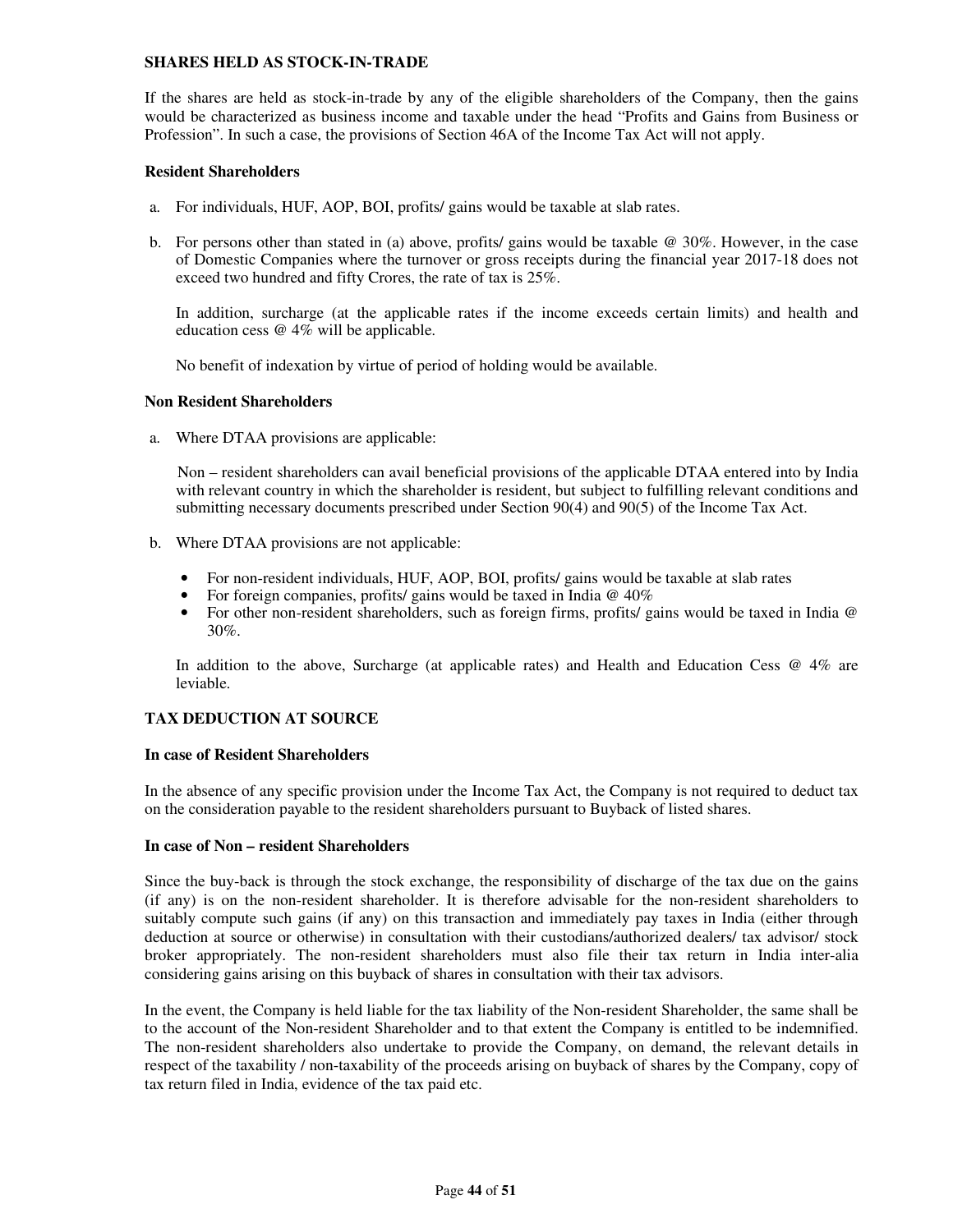## **TAX SLABS**

The Maximum income not chargeable to tax for the year are as follows:

| <b>Taxpayer type</b>                                                                                                        | <b>Maximum amount not</b><br>chargeable to tax |
|-----------------------------------------------------------------------------------------------------------------------------|------------------------------------------------|
| Resident individuals who is a senior citizen (60 years or more but less<br>than 80 years as on last date of financial year) | ₹ 300,000                                      |
| Resident individuals who is a super senior citizen (80 years or more at<br>any time during the financial year)              | ₹ 500,000                                      |
| In case of any other individual                                                                                             | ₹ 250,000                                      |
| In case of HUF, AOP, BOI, Artificial judicial person                                                                        | ₹ 250,000                                      |

*Rebate Under Section 87A for Resident Individuals*. A resident Individual is eligible for a rebate of 100% of income tax liability or ₹12,500, whichever is lower.

## **RATE OF SURCHARGE AND CESS**

In addition to the basic tax rate, Surcharge, Health and Education Cess are leviable as follows:

#### **Surcharge**

| <b>Taxpayer</b>               | Range of total income                            | Rate  |
|-------------------------------|--------------------------------------------------|-------|
| Domestic companies            | Exceeds ₹ 1 crore but does not exceed ₹ 10 crore | $7\%$ |
|                               | Exceeds ₹ 10 crore                               | 12%   |
| Companies other than domestic | Exceeds ₹ 1 crore but does not exceed ₹ 10 crore | $2\%$ |
| companies                     | Exceeds ₹ 10 crore                               | 5%    |
| Individuals, HUF, AOP, BOI    | Exceeds ₹ 50 Lakhs but does not exceed ₹ 1 crore | 10%   |
|                               | Exceeds ₹ 1 crore                                | 15%   |
| Firms, Local Authority        | Exceeds ₹ 1 crore                                | 12%   |

## **Cess**

Health and Education Cess @4% is leviable in all cases on the amount of tax and surcharge, if any.

## **BUYBACK TAX**

The Finance Bill (No. 2), 2019 was passed by the Parliament after which it received the assent of the President of India on August 1, 2019, and hence the Finance Act (No. 2), 2019 was enacted. In terms of Clause 36 of the Finance Act (No. 2), 2019, Section 115QA of the Income Tax Act, 1961 ("**IT Act**") was amended to include listed companies within the purview of buyback tax (which was earlier only applicable to unlisted companies). On September 20, 2019, the President of India promulgated the Taxation Laws (Amendment) Ordinance, 2019 No 15 of 2019 ("**Ordinance**"), pursuant to which a proviso to Section 115QA of the IT Act was inserted, which reads as follows:

*"Provided that the provisions of this sub-section shall not apply to such buy-back of shares (being the shares listed on a recognised stock exchange), in respect of which public announcement has been made before 5th day of July, 2019 in accordance with the provisions of the Securities and Exchange Board of India (Buy-back of Securities) Regulations, 2018 made under the Securities and Exchange Board of India Act, 1992 as amended from time to time"*

Thus, buyback tax will not be applicable on buy-back of shares by a listed company in respect of which the public announcement has been made prior to July 5, 2019.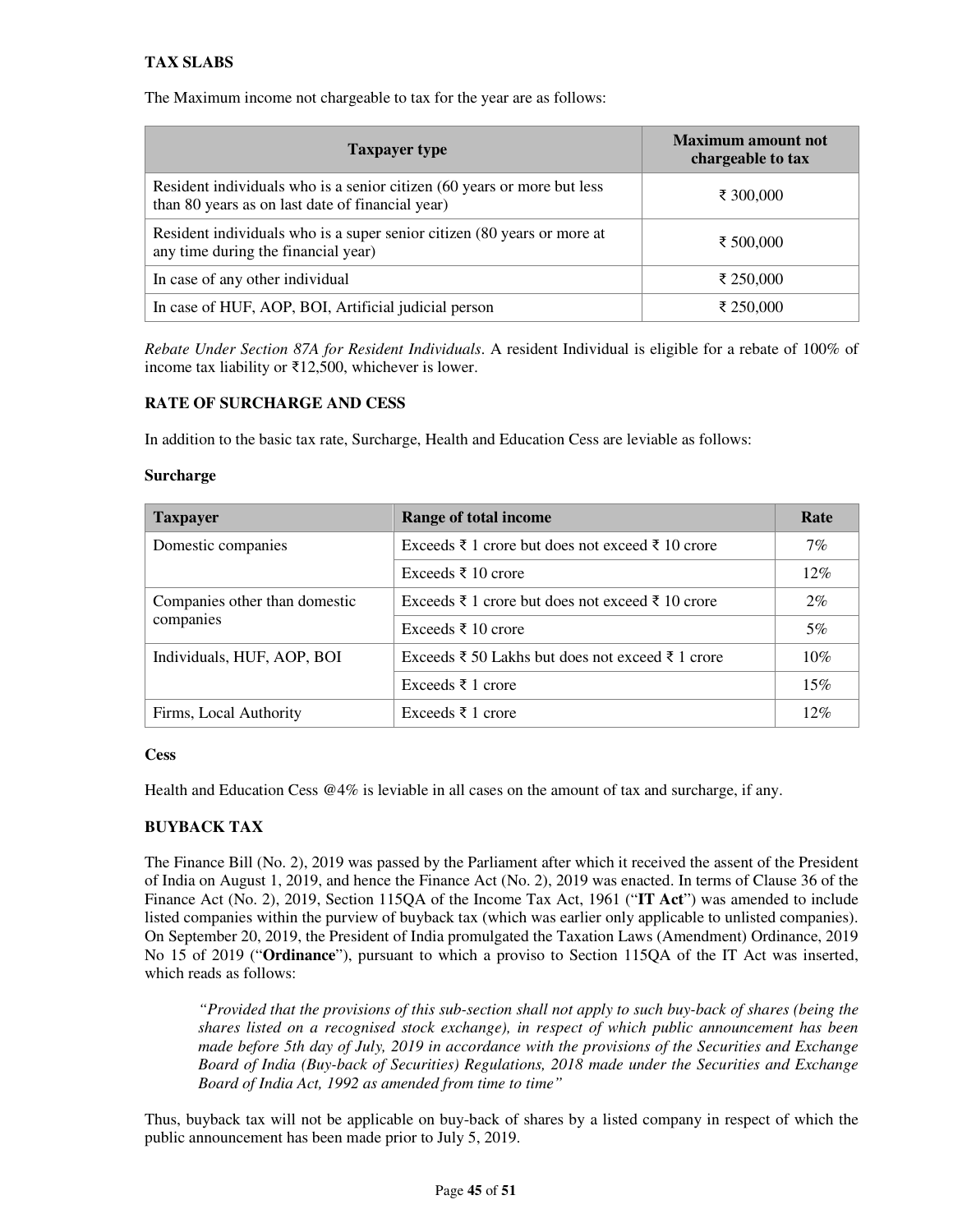**THE ABOVE NOTE ON TAXATION SETS OUT THE PROVISIONS OF LAW IN A SUMMARY MANNER ONLY AND DOES NOT PURPORT TO BE A COMPLETE ANALYSIS OR LISTING OF ALL POTENTIAL TAX CONSEQUENCES OF THE DISPOSAL OF EQUITY SHARES. THIS NOTE IS NEITHER BINDING ON ANY REGULATORS NOR CAN THERE BE ANY ASSURANCE THAT THEY WILL NOT TAKE A POSITION CONTRARY TO THE COMMENTS MENTIONED HEREIN. HENCE, YOU SHOULD CONSULT WITH YOUR OWN TAX ADVISORS FOR THE TAX PROVISIONS APPLICABLE TO YOUR PARTICULAR CIRCUMSTANCES.** 

## **22. DECLARATION FROM THE BOARD OF DIRECTORS**

Declaration as required under clause  $(ix)$  and clause  $(x)$  of Schedule I to the Buyback Regulations read with Regulation 5 (iv) (b) of the Buyback Regulations:

The Board of Directors of the Company confirm that there are no defaults subsisting in the repayment of deposits accepted either before or after the commencement of the Act, interest payment thereon, redemption of debentures or preference shares or payment of dividend to any shareholder, or repayment of any term loan or interest payable thereon to any financial institution or banking company.

The Board of Directors of the Company has confirmed that it has made a full enquiry into the affairs and prospects of the Company and that based on such full enquiry conducted into the affairs and prospects of the Company, the Board of Directors has formed the opinion that:

- (ii) Immediately following the date of the Board Meeting, i.e. May 2, 2019 and the date on which the results of the postal ballot including e-voting for the proposed Buyback were announced, i.e. June 25, 2019, there will be no grounds on which the Company could be found unable to pay its debts;
- (iii) As regards the Company's prospects for the year immediately following the date of the Board Meeting and the date on which the results of the postal ballot including e-voting for the proposed Buyback will be announced, having regard to Board's intentions with respect to the management of the Company's business during that year and to the amount and character of the financial resources which will, in the Board's view, be available to the Company during that year, the Company will be able to meet its liabilities as and when they fall due and will not be rendered insolvent within a period of 1 (one) year from the date of the Board Meeting or within a period of 1 (one) year from the date on which the results of the postal ballot will be declared, as the case may be; and
- (iv) In forming the aforementioned opinion, the Board has taken into account the liabilities (including prospective and contingent liabilities) as if the Company were being wound up under the provisions of the Act and the Insolvency and Bankruptcy Code, 2016, as amended.

#### **For and on behalf of the Board of Directors**

 $Sd$ - $Sd$ -

Nagesh Basavanhalli Managing Director & CEO DIN: 01886313

Kewal Handa Independent Director DIN: 00056826

## **23. REPORT ADDRESSED TO THE BOARD OF DIRECTORS BY THE COMPANY'S AUDITOR'S ON THE PERMISSIBLE CAPITAL PAYMENT AND THE OPINION FORMED BY DIRECTORS REGARDING INSOLVENCY**

The text of the Report dated May 17, 2019 of Deloitte Haskins and Sells, LLP, the Statutory Auditors of the Company, addressed to the Board of Directors of the Company is reproduced below: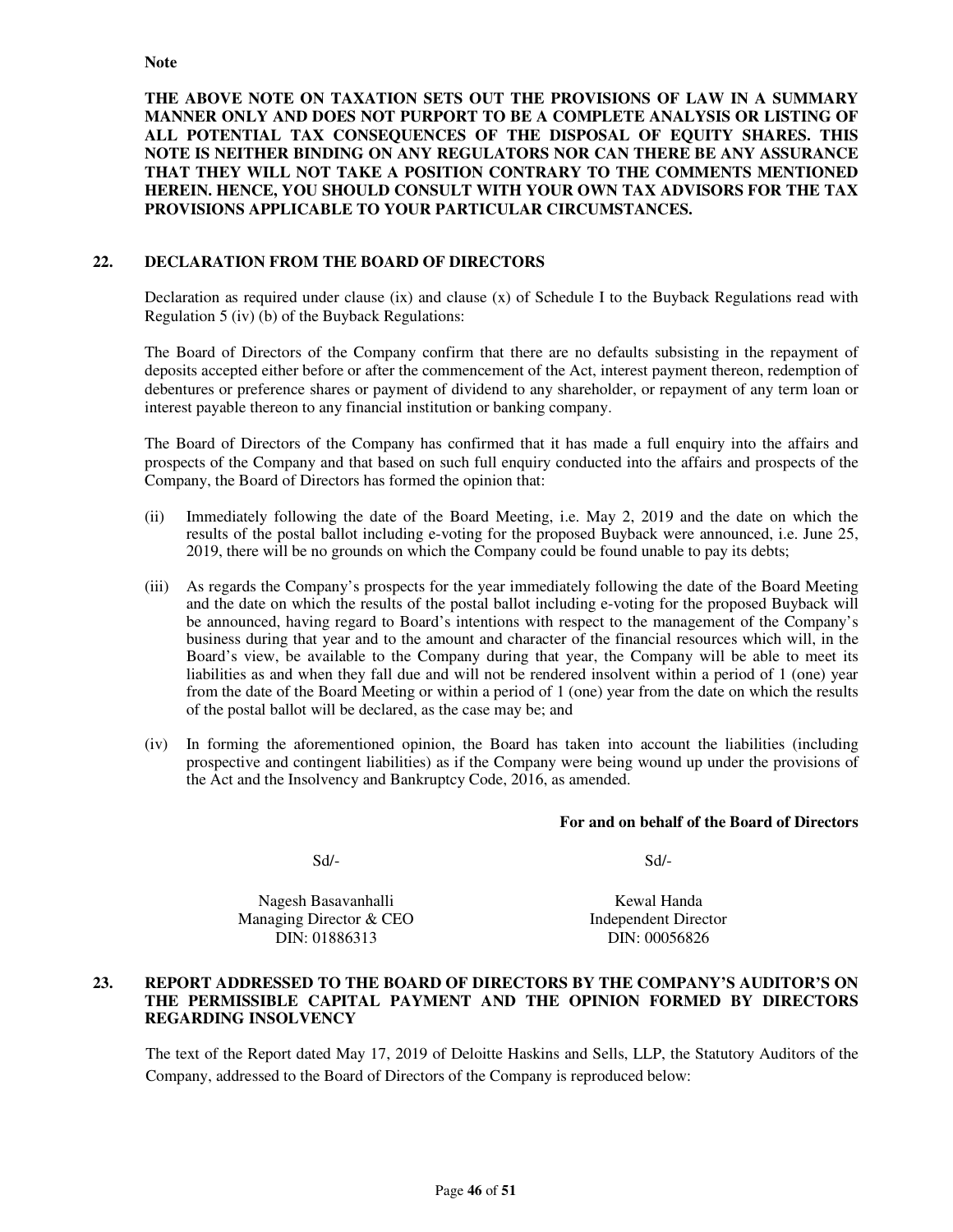## *Quote*

Independent Auditors' Report on buy back of shares pursuant to the requirements of Schedule I to the Securities and Exchange Board of India (Buy-back of securities) Regulations, 2018

The Board of Directors Greaves Cotton Limited Unit No. 701, 7th Floor, Tower 3, Equinox Business Park, LBS Marg, Kurla West, Mumbai - 400 070

Dear Sir/ Madam,

## **Sub: Statutory Auditor's Report in respect of proposed buyback of equity shares by Greaves Cotton Limited (the "Company") in terms of the clause (xi) of Schedule I of the Securities and Exchange Board of India (Buy Back of Securities) Regulations, 2018 (as amended) ("Buyback Regulations").**

- 1. This Report is issued in accordance with the terms of our engagement letter dated May 15, 2019.
- 2. The board of directors of the Company ("**Board of Directors**") have approved a proposal for buyback of equity shares by the Company at its meeting held on May 2, 2019 in pursuance of the provisions of Sections 68, 69 and 70 of the Companies Act, 2013 (the "**Act**") and the Buyback Regulations. We have been requested by the management of the Company ("**Management**") to provide a report on the accompanying statement of permissible capital payment (including premium) ('Annexure') as at March 31, 2019 (hereinafter referred to as the "**Statement**"). This Statement has been prepared by the Management, which we have initialled for identification purposes only.

## **Management's Responsibility for the Statement**

3. The preparation of the Statement in accordance with Section  $68(2)(c)$  of the Act and the compliance with the Buyback Regulations, is the responsibility of the Management of the Company, including the computation of the amount of the permissible capital payment, the preparation and maintenance of all accounting and other relevant supporting records and documents. This responsibility includes the design, implementation and maintenance of internal control relevant to the preparation and presentation of the Statement and applying an appropriate basis of preparation; and making estimates that are reasonable in the circumstances.

## **Auditor's Responsibility:**

- 4. Pursuant to the requirement of the Buyback Regulations, it is our responsibility to provide a reasonable assurance:
	- i. whether we have inquired into the state of affairs of the Company in relation to the audited standalone financial statements as at and for the year ended March 31, 2019.
	- ii. if the amount of permissible capital payment as stated in Annexure A, has been properly determined considering the audited standalone and consolidated financial statements as at March 31, 2019 in accordance with Section 68(2) of the Act; and
	- iii. if the Board of Directors of the Company, in their meeting held on May 2, 2019 have formed the opinion as specified in Clause (x) of Schedule I to the Buyback Regulations, on reasonable grounds and that the Company will not, having regard to its state of affairs, be rendered insolvent within a period of one year from the aforesaid date and from the date on which the results of the shareholders' resolution with regard to the proposed buyback are declared.
- 5. The standalone and consolidated financial statements referred to in paragraph 4 above, have been audited by us, on which we have issued an unmodified audit opinion vide our report dated May 2, 2019. We conducted our audit of these financial statements in accordance with the Standards on Auditing and other applicable authoritative pronouncements issued by the Institute of Chartered Accountants of India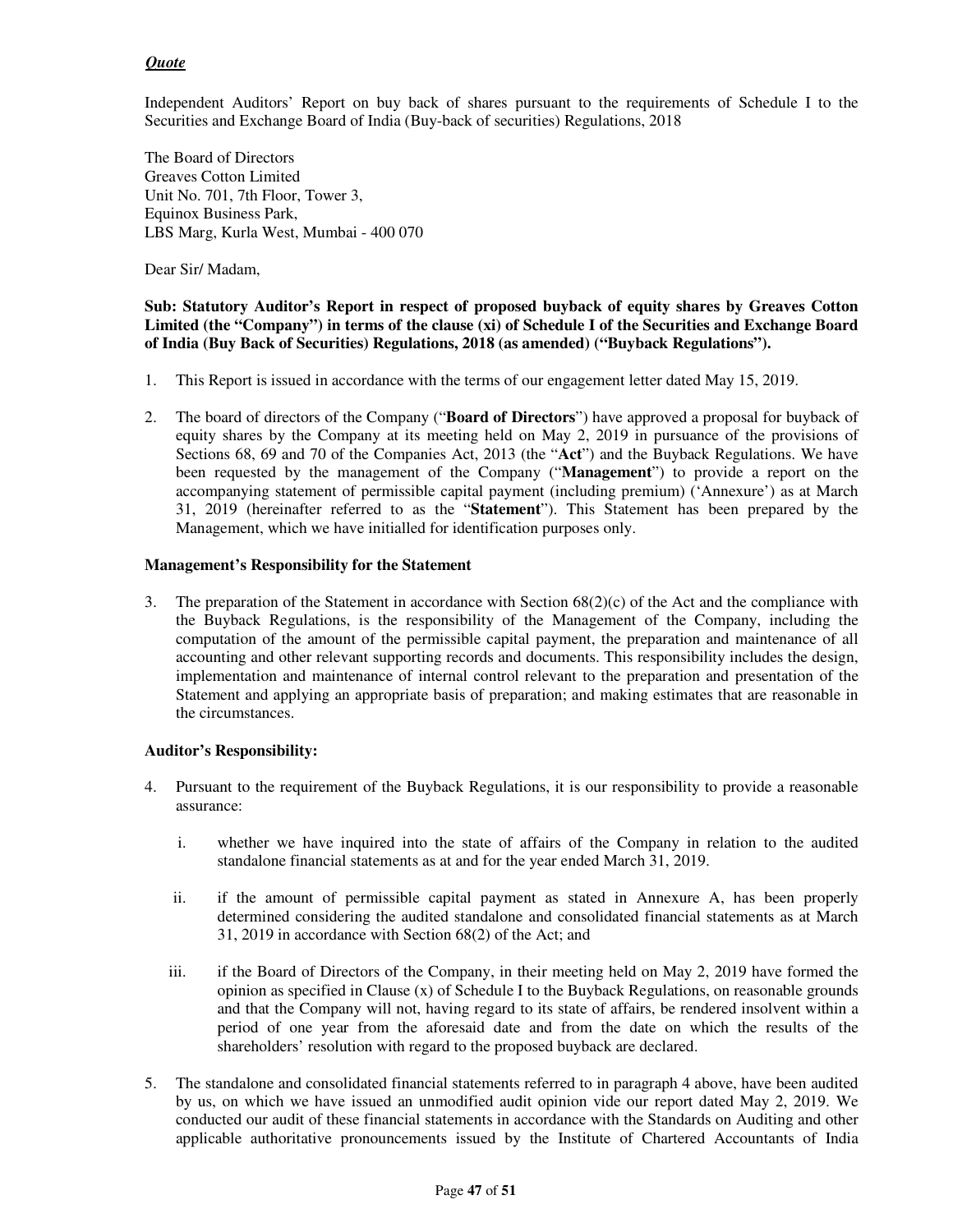("**ICAI**"). Those Standards require that we plan and perform the audit to obtain reasonable assurance about whether these financial statements are free of material misstatement.

- 6. We conducted our examination of the Statement in accordance with the Guidance Note on Audit Reports and Certificates for Special Purposes, issued by the ICAI ("**Guidance Note**"). The Guidance Note requires that we comply with the ethical requirements of the Code of Ethics issued by the ICAI.
- 7. We have complied with the relevant applicable requirements of the Standard on Quality Control (SQC) 1, Quality Control for Firms that Perform Audits and Reviews of Historical Financial Information, and Other Assurance and Related Services Engagements.

### **Opinion**

- 8. Based on enquiries conducted and our examination as above, we report that:
	- a. We have enquired into the state of affairs of the Company in relation to its audited standalone and consolidated financial statements as at and for the year ended March 31, 2019 which have been approved by the Board of Directors of the Company on May 2, 2019.
	- b. The amount of permissible capital payment (including premium) towards the proposed buyback of equity shares as computed in the Statement attached herewith, is properly determined in our view in accordance with Section  $68(2)(c)$  of the Act. The amounts of share capital and free reserves have been extracted from the audited standalone and consolidated financial statements of the Company as at and for the year ended March 31, 2019.
	- c. The Board of Directors of the Company, in their meeting held on May 2, 2019 have formed their opinion as specified in clause  $(x)$  of Schedule I to the Buyback Regulations, on reasonable grounds and that the Company, having regard to its state of affairs, will not be rendered insolvent within a period of one year from the date of passing the Board meeting resolution dated May 2, 2019, and from the date on which the results of the shareholders' resolution with regard to the proposed buyback are declared.

## **Restriction on Use**

This report has been issued at the request of the Company solely for use of the Company (i) in connection with the proposed buyback of equity shares of the Company in pursuance to the provisions of Sections 68 and other applicable provisions of the Act and the Buyback Regulations, (ii) to enable the Board of Directors of the Company to include in the explanatory statement to the notice for special resolution, public announcement, draft letter of offer, letter of offer and other documents pertaining to buyback to be sent to the shareholders of the Company or filed with (a) the Registrar of Companies, Securities and Exchange Board of India, stock exchanges, public shareholders and any other regulatory authority as per applicable law and (b) the Central Depository Services (India) Limited, National Securities Depository Limited and (iii) for providing to the managers, each for the purpose of extinguishment of equity shares and may not be suitable for any other purpose.

#### **For Deloitte Haskins & Sells LLP**

Chartered Accountants (Firm Registration No. 117366W/W-100018)

Sd/- **Mukesh Jain**  Partner Mumbai; May 17, 2019 (Membership No. 108262)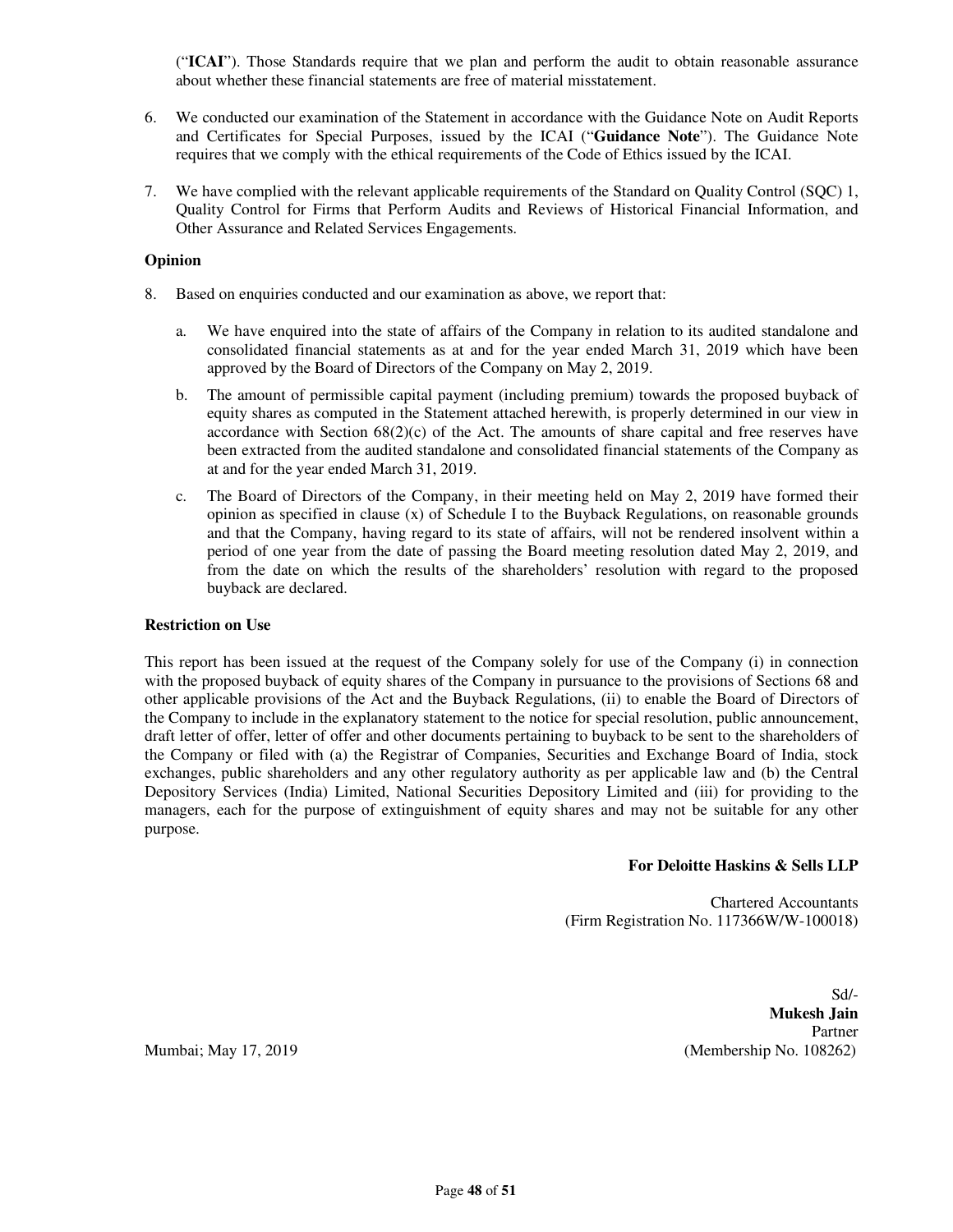### **Annexure A - Statement of permissible capital payment**

Computation of amount of permissible capital payment towards buyback of equity shares in accordance with section 68(2)(c) of the Act based on audited standalone and consolidated financial statements as at and for the year ended March 31, 2019:

|                                                        |                                    | (Rs. In crores)                             |
|--------------------------------------------------------|------------------------------------|---------------------------------------------|
| <b>Particulars</b>                                     | Standalone financial<br>statements | <b>Consolidated</b><br>financial statements |
| Paid-up Equity Share Capital as at (A)                 | 48.84                              | 48.84                                       |
| Free reserves as at March 31, 2019                     |                                    |                                             |
| Retained earnings*                                     | 491.89                             | 487.22                                      |
| <b>Securities Premium</b>                              | 34.59                              | 34.59                                       |
| General reserve                                        | 346.18                             | 345.17                                      |
| Total Free Reserves (B)                                | 872.66                             | 866.98                                      |
| Total $(A + B)$                                        | 921.50                             | 915.82                                      |
| Maximum amount permissible for the buyback i.e. 25% of | 230.38                             | 228.96                                      |
| total paid-up equity capital and free reserves         |                                    |                                             |

\*Adjusted for re-measurement profits (net of tax) on fair valuation of assets of Rs. 46.32 Crore for Standalone financial statements and Rs. 46.33 Crore for Consolidated financial statements respectively.

In the opinion of the Board, the proposal for Buyback is in the interest of the Company and its shareholders holding equity shares of the Company.

None of the Directors or any Key Managerial Personnel of the Company or their respective relatives are in anyway, concerned or interested, either directly or indirectly in passing of the said resolution, save and except to the extent of their respective interest as shareholders of the Company.

**For Greaves Cotton Limited Sd/- Neetu Kashiramka**  Chief Financial Officer May 17, 2019 *Unquote* 

## **24. DOCUMENTS FOR INSPECTION**

Copies of the following documents will be available for inspection at the registered office of the Company at Greaves Cotton Limited Unit No. 701, 7th Floor, Tower 3, Equinox Business Park, LBS Marg, Kurla West, Mumbai - 400 070, India on any working day (i.e. Monday to Friday) between 11:00 a.m. to 4:00 p.m. during the Offer Period.

- a) Copy of the Certificate of Incorporation and the Memorandum and Articles of Association of Greaves Cotton Limited;
- b) Copy of the annual reports of Greaves Cotton Limited for the years ended March 31, 2018 and March 31, 2017, and the financial results for the year ended March 31, 2019;
- c) Copy of the resolution passed by the Board of Directors at the meeting held on May 2, 2019 approving proposal for Buyback, and copy of the resolution passed by the Buyback Committee on May 23, 2019;
- d) Copy of the special resolution of the Equity Shareholders passed by way of postal ballot, the results of which were announced on June 25, 2019;
- e) Copy of Certificate dated May 17, 2019 received from Deloitte Haskins and Sells, LLP, the Statutory Auditors of the Company, in terms of clause (xi) of Schedule I of the Buyback Regulations;
- f) Copy of Declaration of solvency and an affidavit in form SH-9 as prescribed under section 68(6) of the Companies Act;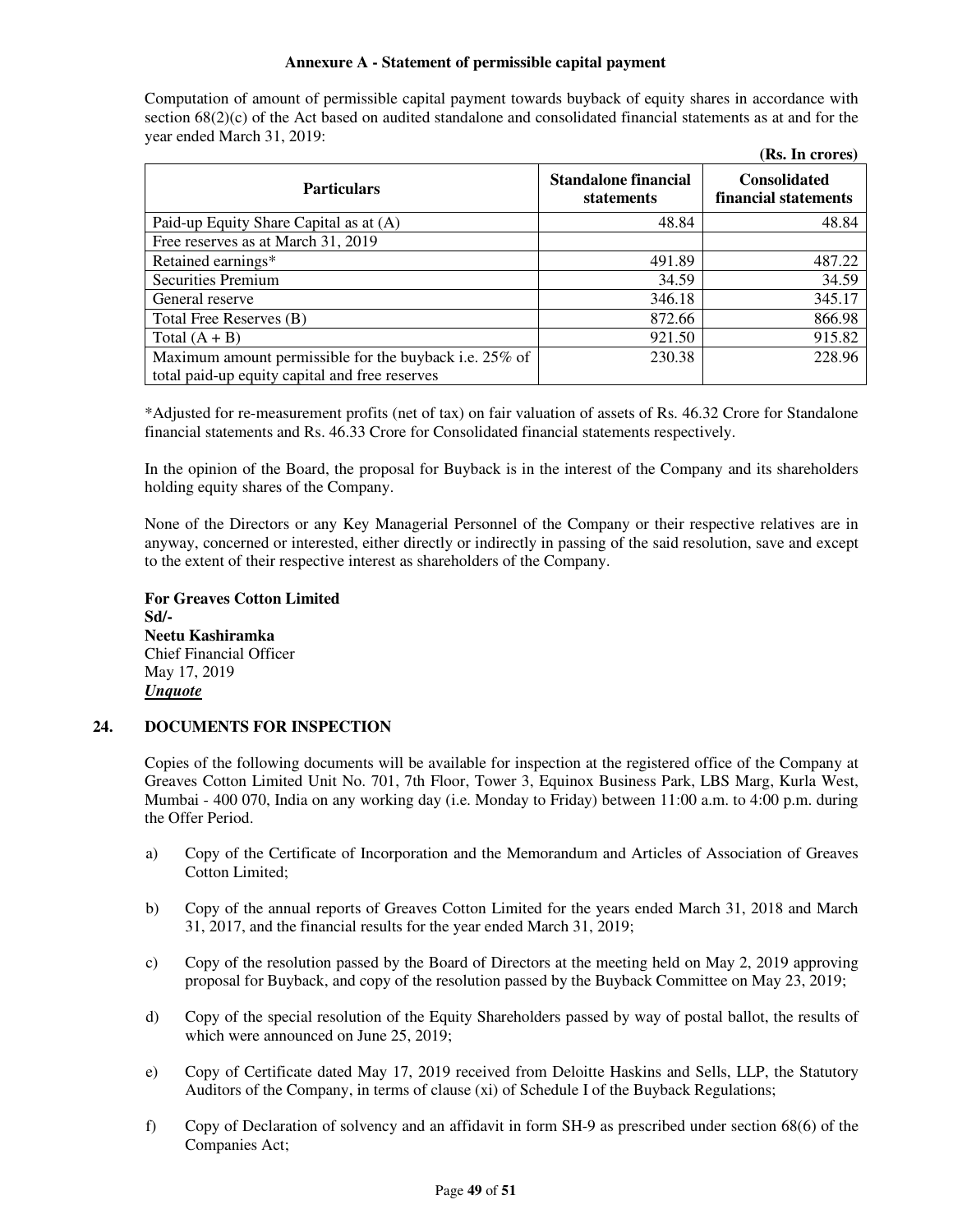- g) Copy of Escrow Agreement dated July 4, 2019 between the Company, the Escrow Agent and the Manager to the Buyback;
- h) Certificate dated June 26, 2019 received from N K R & Co. (Firm Registration No. 127820W), Chartered Accountants, certifying that the Company has made firm financing arrangements for fulfilling the obligations under the Buyback, in accordance with the Regulations;
- i) Copy of Public Announcement published on June 27, 2019 regarding Buyback of Equity Shares; and
- j) Opinion dated July 3, 2019 and September 30, 2019 received from N K R & Co. (Firm Registration No. 127820W), Chartered Accountants, containing the note on taxation; and
- k) Copy of SEBI observation letter no. SEBI/HO/CFD/DCR-1/OW/P/2019/26038/1 dated October 3, 2019.

## **25. DETAILS OF THE COMPLIANCE OFFICER**

The Company has designated the following as the Compliance Officer for the Buyback:

| <b>Name</b> | $\bullet$            | Mr. Atindra Basu                                         |
|-------------|----------------------|----------------------------------------------------------|
| Designation | $\ddot{\phantom{1}}$ | Company Secretary and Compliance Officer                 |
| Address     |                      | Unit No. 701, 7th Floor, Tower 3, Equinox Business Park, |
|             |                      | LBS Marg, Kurla West, Mumbai - 400 070                   |
| Phone       | $\ddot{\cdot}$       | $+91(22)62211700$                                        |
| Email       |                      | investorservices@greavescotton.com                       |
| Website     |                      | www.greavescotton.com                                    |

25.1 In case of any clarifications or to address investor grievance, the Shareholders may contact the Compliance Officer, from Monday to Friday between 10 a.m. to 5 p.m. on all working days except public holidays, at the above-mentioned address.

## **26. REMEDIES AVAILABLE TO SHAREHOLDERS/ BENEFICIAL OWNERS**

In case of any grievance relating to the Buyback (e.g. non-receipt of the Buyback consideration, demat credit etc.) the investor can approach the Compliance Officer and/or the Registrar to the Buyback and/or Manager to the Buyback for redressal.

If the Company makes any default in complying with the provisions of Section 68 of the Companies Act or any rules made there-under, or any regulation or under clause (f) of subsection (2) of Section 68 of the Companies Act, the Company or any officer of the Company who is in default shall be punishable with imprisonment for a term and its limit, or with a fine and its limit or with both in terms of the Companies Act.

The address of the concerned office of the Registrar of Companies is as follows:

## **Registrar of Companies, Mumbai**

"Everest" Building, 100, Marine Drive, Mumbai – 400 002 Phone: 022-22812627/22020295/22846954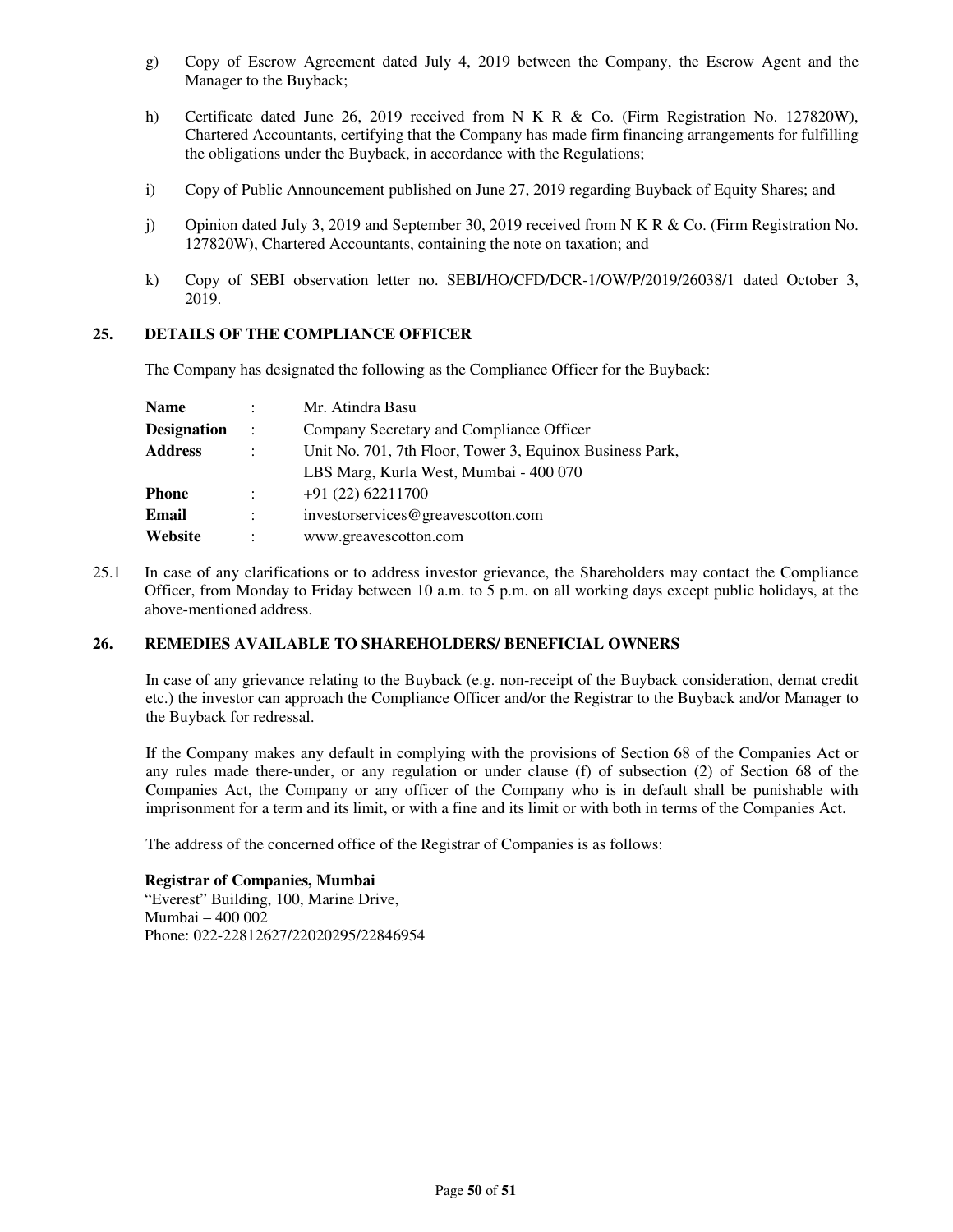## **27. DETAILS OF THE MANAGER TO THE BUYBACK**

The Company has appointed the following as Manager to the Buyback:



## **Ambit Capital Private Limited**  Ambit House, 449, Senapati Bapat Marg, Lower Parel, Mumbai - 400 013 **Tel:** + 91 (22) 3043 3000; **Fax:** +91 (22) 3043 3100 **Contact Person:** Krishnakant Jaju **E-mail:** gcl.buyback2019@ambit.co **Website:** www.ambit.co **SEBI Registration Number:** INM000012379 **Validity Period:** Permanent Registration

## **28. DECLARATION BY THE DIRECTORS**

As per Regulation 24(i)(a) of the Buyback Regulations, the Board of Directors of the Company accepts full responsibility for all the information contained in this Letter of Offer. This Letter of Offer is issued under the authority of the Board and in terms of the resolution passed by the Board on May 2, 2019 and the special resolution passed by the Shareholders through postal ballot, the results of which were announced on June 25, 2019.

## **For and on behalf of the Board of Directors of Greaves Cotton Limited**

| $Sd$ /-                 | $Sd$ -                      | Sd                               |
|-------------------------|-----------------------------|----------------------------------|
|                         |                             |                                  |
| Nagesh Basavanhalli     | <b>Kewal Handa</b>          | Atindra Basu                     |
| Managing Director & CEO | <b>Independent Director</b> | Company Secretary and Compliance |
| <b>DIN: 01886313</b>    | <b>DIN: 00056826</b>        | Officer                          |
|                         |                             | Membership No. ACS 32389         |

Date: October 4, 2019 Place: Mumbai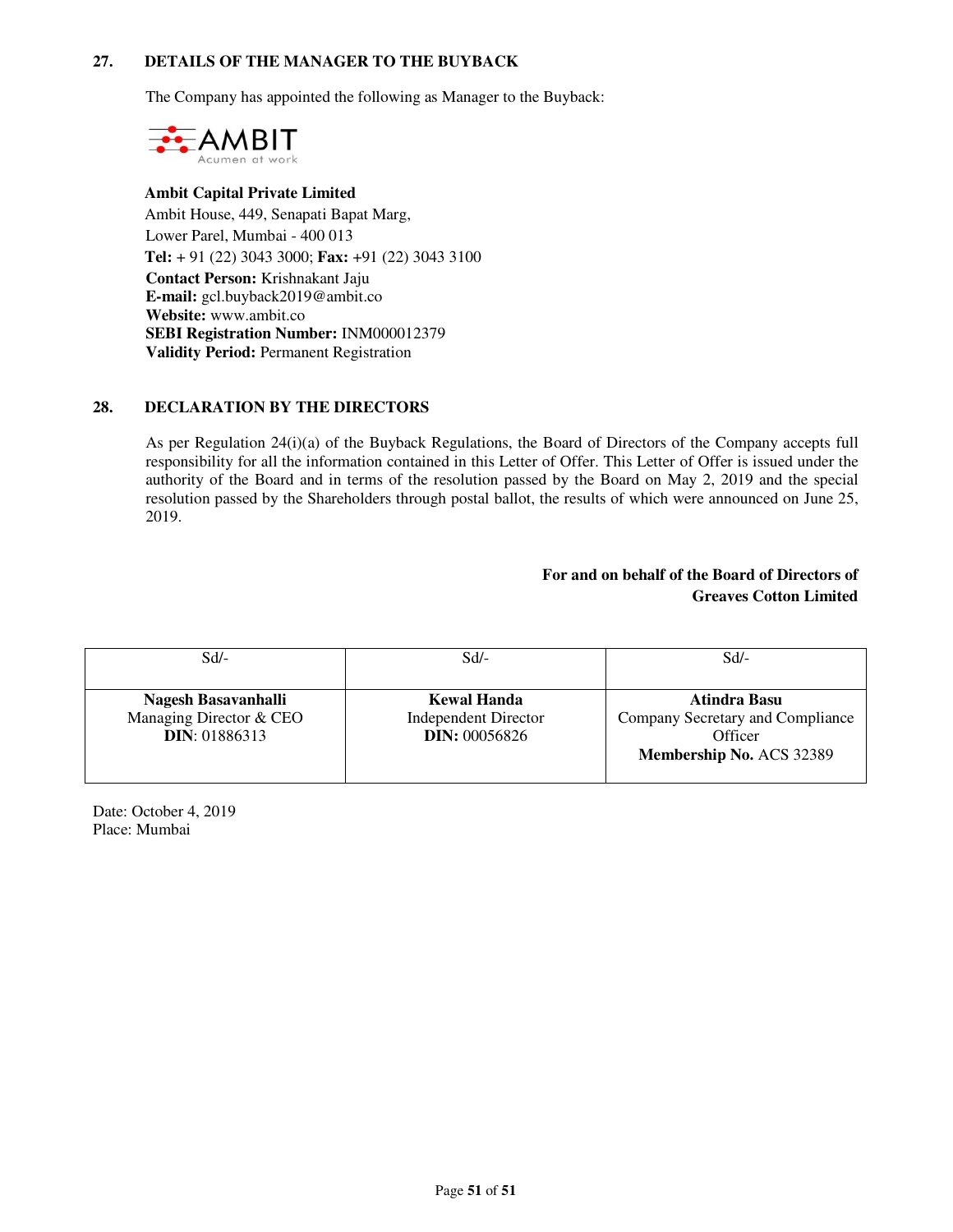#### **TENDER FORM (FOR EQUITY SHAREHOLDERS HOLDING SHARES IN DEMATERIALISED FORM)**

**Bid Number:**

**Date:**

| <b>BUYBACK OPENS ON</b>  | Friday, October 18, 2019                                |                                                   |  |  |
|--------------------------|---------------------------------------------------------|---------------------------------------------------|--|--|
| <b>BUYBACK CLOSES ON</b> |                                                         | Friday, November 1, 2019                          |  |  |
|                          | For Registrar / Collection Centre use                   |                                                   |  |  |
| <b>Inward No.</b>        | Date                                                    | <b>Stamp</b>                                      |  |  |
|                          |                                                         |                                                   |  |  |
|                          | Status (please tick appropriate box)                    |                                                   |  |  |
| Individual               | <b>FIL/FPI</b>                                          | Insurance Co.                                     |  |  |
| Foreign Co               | NRI/OCB                                                 | <b>FVCI</b>                                       |  |  |
| <b>Body Corporate</b>    | Bank/FI                                                 | Pension/PF                                        |  |  |
| <b>VCF</b>               | Partnership/LLP                                         | Others (Specify)                                  |  |  |
|                          | India Tax Residency Status: Please tick appropriate box |                                                   |  |  |
|                          |                                                         | Resident of                                       |  |  |
| Resident in India        | Non-Resident in India                                   |                                                   |  |  |
|                          |                                                         | (Shareholder to fill the<br>country of residence) |  |  |

To,

The Board of Directors, **Greaves Cotton Limited,** Unit No. 701, 7th Floor, Tower 3, Equinox Business Park, LBS Marg, Kurla West, Mumbai - 400 070 Tel: +91 22 62211700; Fax: +91 22 62217499

Dear Sirs,

- **Subject: Letter of Offer dated October 4, 2019 to Buyback up to 1,30,00,000 Equity Shares of Greaves Cotton Limited (the "Company") at a price of** ` **175 (Rupees one hundred and seventy five only) per Equity Share ("Buyback Price"), payable in cash ("Buyback")**
- 1. I / We (having read and understood the Letter of Offer dated October 4, 2019) hereby tender / offer my / our Equity Shares in response to the Buyback on the terms and conditions set out below and in the Letter of Offer.
- 2. I / We authorise the Company to Buyback the Equity Shares offered (as mentioned below) and to issue instruction(s) to the Registrar to the Buyback to extinguish the Equity **Shares**.
- 3. I / We hereby affirm that the Equity Shares comprised in this tender / offer are offered for Buyback by me / us free from all liens, equitable interest, charges and encumbrance.
- 4. I / We declare that there are no restraints / injunctions or other order(s) of any nature which limits / restricts in any manner my / our right to tender Equity Shares for Buyback Offer and that I / we am / are legally entitled to tender the Equity Shares for Buyback.
- 5. I / We agree that the Company will pay the Buyback Offer Price only after due verification of the validity of the documents and that the consideration may be paid to the first named shareholder.
- I/We acknowledge that the responsibility to discharge the tax due on any gains arising on buy-back is on me / us. I/We agree to compute gains on this transaction and immediately pay applicable taxes in India and file tax return in consultation with our custodians/authorized dealers/tax advisors appropriately.
- 7. I/ We undertake to indemnify the Company if any tax demand is raised on the Company on account of gains arising to me / us on buyback of shares. I / We also undertake to provide the Company, the relevant details in respect of the taxability / non-taxability of the proceeds arising on buyback of shares by the Company, copy of tax return filed in India, evidence of the tax paid etc.
- 8. I / We agree that the consideration for the accepted Shares will be paid to the Eligible Shareholder as per secondary market mechanism.
- 9. I/We agree that the excess demat Equity Shares or unaccepted demat Shares, if any, tendered would be returned to the Selling Member by Clearing Corporation in payout.
- 10. I / We undertake to return to the Company any Buyback consideration that may be wrongfully received by me / us.
- 11. I / We undertake to execute any further documents and give any further assurances that may be required or expedient to give effect to my / our tender / offer and agree to abide by any decision that may be taken by the Company to effect the Buyback in accordance with the Companies Act and the Buyback Regulations.
- 12. Details of Equity Shares held and tendered / offered for Buyback:

| <b>Particulars</b>                                                        | In Figures | In Words |
|---------------------------------------------------------------------------|------------|----------|
| Number of Equity Shares held as on Record Date (Friday, July 12, 2019)    |            |          |
| Number of Equity Shares Entitled for Buyback (Buyback Entitlement)        |            |          |
| Number of Equity Shares offered for Buyback (including Additional Shares) |            |          |

Note: Eligible Shareholders also have the option of tendering Additional Equity Shares (over and above their Buyback Entitlement) and participate in the shortfall created due to non-participation of some other Eligible Shareholder, if any. The acceptance of any Equity Shares tendered in excess of the Buyback Entitlement by the Eligible Shareholder shall be in terms of paragraphs 19 and 20 of the Letter of Offer. Equity Shares tendered by any Eligible Shareholder over and above the number of Equity Shares held by such Eligible Shareholder as on the Record Date shall not be considered for the purpose of acceptance.

 $-$  Tear along this line  $-$ 

#### **ACKNOWLEDGMENT SLIP: GREAVES COTTON LIMITED BUY BACK OFFER 2019**

*(To be filled by the Equity Shareholder) (Subject to verification)*

| DP ID                                                                                |  |  | Client ID |  |
|--------------------------------------------------------------------------------------|--|--|-----------|--|
| Received from Mr./Ms./Mrs.                                                           |  |  |           |  |
| Form of Acceptance-cum-Acknowledgement, Original TRS along with:                     |  |  |           |  |
| No. of Equity Shares offered for Buyback (In Figures)<br>(in words)                  |  |  |           |  |
| Please quote Client ID No. & DP No. for all future correspondence<br>Stamp of Broker |  |  |           |  |